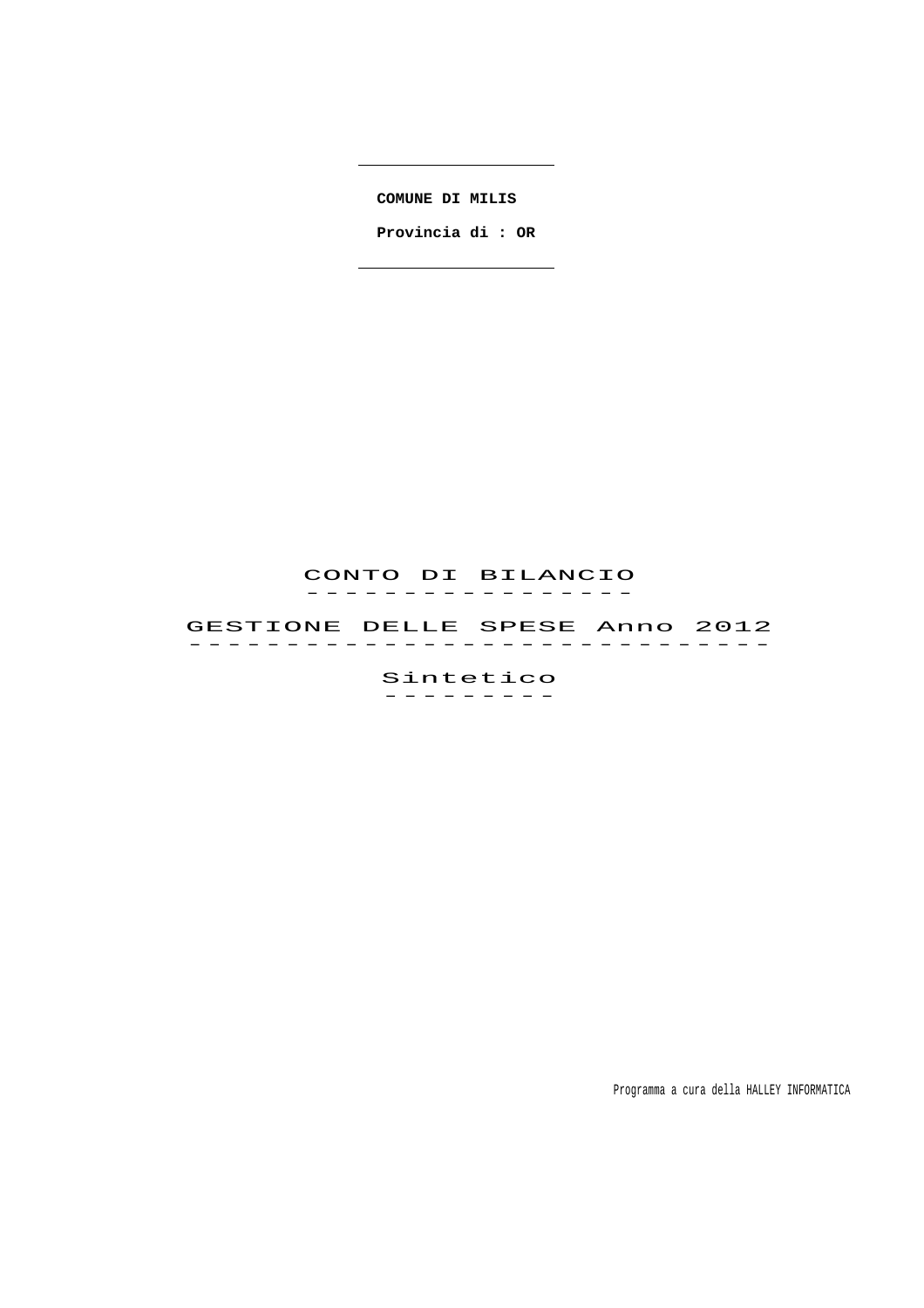| Pag.<br>1                                                                          |                                   | Residui conserv.                     |     |                                      | Conto Tesoriere Determin. Residui | Impegni                              | Minori                                             |
|------------------------------------------------------------------------------------|-----------------------------------|--------------------------------------|-----|--------------------------------------|-----------------------------------|--------------------------------------|----------------------------------------------------|
|                                                                                    |                                   | e Stanziamenti<br>Def. di Bilancio   |     | Pagamenti                            | Res.da riportare                  |                                      | Residui<br>o Economie                              |
| <b>DESCRIZIONE</b>                                                                 | RS                                | Residui (A)                          |     | Residui (B)                          | Residui (C)                       |                                      | Residui (D=B+C) $ (E=D-A)$ (E=A-D)                 |
|                                                                                    | CP                                | Competenza (F)                       |     | Competenza (G)                       |                                   |                                      | Competenza (H) Compet. $(I=G+H)   (L=I-F) (L=F-I)$ |
|                                                                                    | T                                 | Totale (M)                           |     | Totale (N)                           |                                   | $Res.31/12(O=C+H)$ Imp. 31/12(P=D+I) |                                                    |
| TITOLO I<br>===============<br>SPESE CORRENTI                                      |                                   |                                      |     |                                      |                                   |                                      |                                                    |
| FUNZIONE 01                                                                        |                                   |                                      |     |                                      |                                   |                                      |                                                    |
| FUNZIONI GENERALI DI AMMINI=<br>STRAZIONE, DI GESTIONE E DI<br>CONTROLLO           |                                   |                                      |     |                                      |                                   |                                      |                                                    |
| SERVIZIO 01 01                                                                     |                                   |                                      |     |                                      |                                   |                                      |                                                    |
| ORGANI ISTITUZIONALI, PARTECI=<br>PAZIONE E DECENTRAMENTO                          |                                   |                                      |     |                                      |                                   |                                      |                                                    |
| Cod. 1010102 INTERVENTO 2<br>ACQUISTO DI BENI DI CONSUMO E=<br>/O DI MATERIE PRIME | $\mathbb{R}\mathbb{S}$<br>CP<br>T | 662,00<br>2.027,00<br>2.689,00       | 267 | 582,00<br>1.918,33<br>2.500,33       | 50,00<br>50,00                    | 632,00<br>1.918,33<br>2.550,33       | $-30,00$<br>$-108,67$                              |
| Cod. 1010103 INTERVENTO 3<br>PRESTAZIONI DI SERVIZI                                | $\mathbb{R}\mathbb{S}$<br>CP<br>T | 13.857,89<br>44.335,00<br>58.192,89  | 268 | 13.807,89<br>35.593,13<br>49.401,02  | 50,00<br>7.352,98<br>7.402,98     | 13.857,89<br>42.946,11<br>56.804,00  | $-1.388, 89$                                       |
| Cod. 1010105 INTERVENTO 5<br>TRASFERIMENTI                                         | RS<br>CP<br>T                     | 3.500,00<br>3.500,00                 | 269 |                                      | 1.972,83<br>1.972,83              | 1.972,83<br>1.972,83                 | $-1.527, 17$                                       |
| Cod. 1010107 INTERVENTO 7<br>IMPOSTE E TASSE                                       | RS<br>CP<br>$\mathbb T$           | 824,05<br>2.050,00<br>2.874,05       | 270 | 812,13<br>1.516,94<br>2.329,07       | 163,98<br>163,98                  | 812,13<br>1.680,92<br>2.493,05       | $-11,92$<br>$-369,08$                              |
| TOTALE SERVIZIO 01 01                                                              | RS<br>$\mathbb{CP}$<br>T          | 15.343,94<br>51.912,00<br>67.255,94  |     | 15.202,02<br>39.028,40<br>54.230,42  | 100,00<br>9.489,79<br>9.589,79    | 15.302,02<br>48.518,19<br>63.820,21  | $-41,92$<br>$-3.393, 81$                           |
| SERVIZIO 01 02                                                                     |                                   |                                      |     |                                      |                                   |                                      |                                                    |
| SEGRETERIA GENERALE, PERSONALE<br>E ORGANIZZAZIONE                                 |                                   |                                      |     |                                      |                                   |                                      |                                                    |
| Cod. 1010201 INTERVENTO 1<br>PERSONALE                                             | RS<br>CP<br>T                     | 1.472,67<br>193.568,00<br>195.040,67 | 271 | 1.414,66<br>186.871,56<br>188.286,22 | 2.020,14<br>2.020,14              | 1.414,66<br>188.891,70<br>190.306,36 | $-58,01$<br>$-4.676, 30$                           |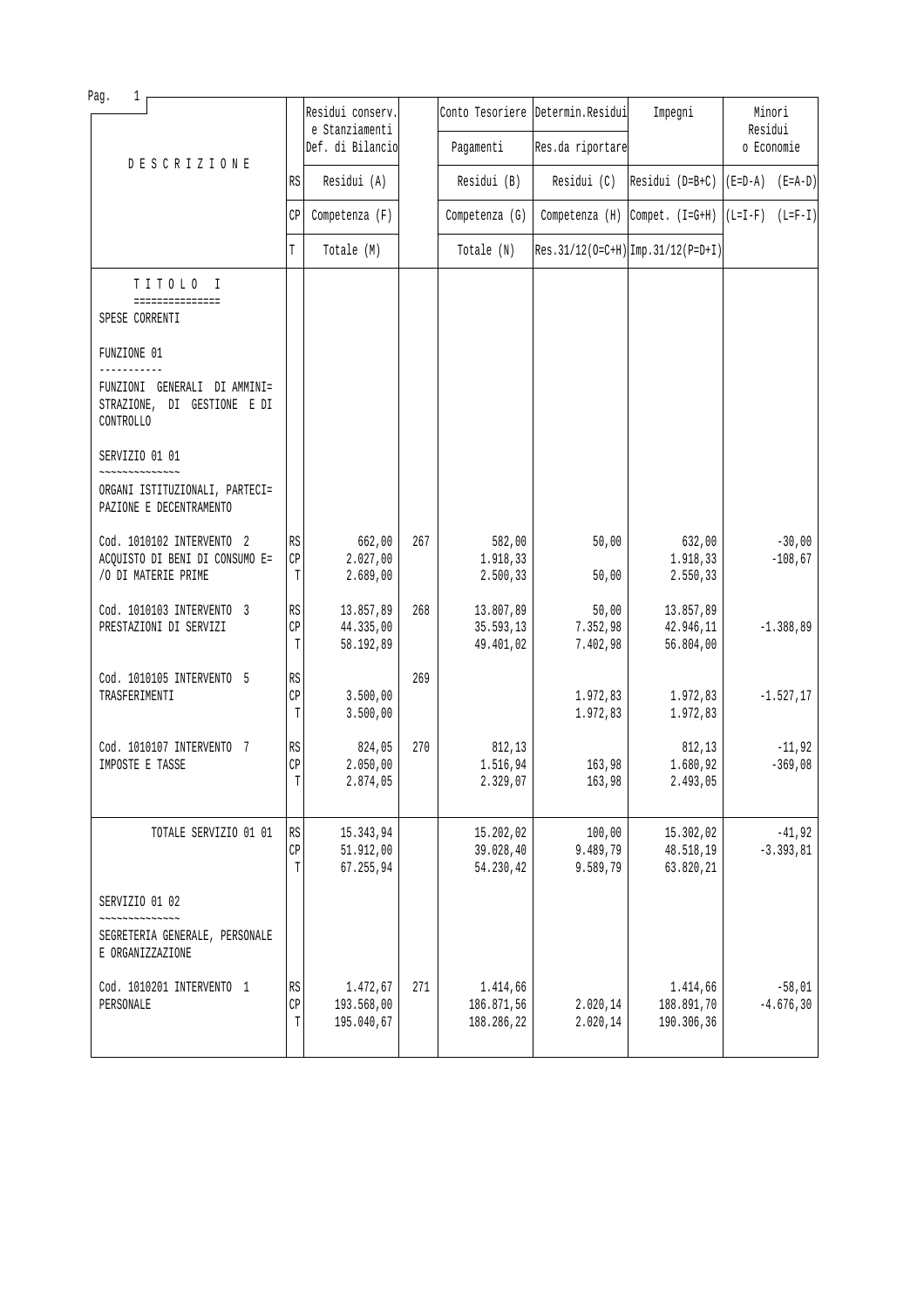| Pag.<br>2                                                                                         |                             |                                    |     |                          |                                   |                                      |                     |
|---------------------------------------------------------------------------------------------------|-----------------------------|------------------------------------|-----|--------------------------|-----------------------------------|--------------------------------------|---------------------|
|                                                                                                   |                             | Residui conserv.<br>e Stanziamenti |     |                          | Conto Tesoriere Determin. Residui | Impegni                              | Minori<br>Residui   |
|                                                                                                   |                             | Def. di Bilancio                   |     | Pagamenti                | Res.da riportare                  |                                      | o Economie          |
| <b>DESCRIZIONE</b>                                                                                | RS                          | Residui (A)                        |     | Residui (B)              | Residui (C)                       | Residui (D=B+C)                      | $(E=D-A)$ $(E=A-D)$ |
|                                                                                                   | CP                          | Competenza (F)                     |     | Competenza (G)           | Competenza (H)                    | Compet. (I=G+H)                      | $(L=I-F)$ $(L=F-I)$ |
|                                                                                                   | T                           | Totale (M)                         |     | Totale (N)               |                                   | $Res.31/12(O=C+H)$ Imp. 31/12(P=D+I) |                     |
| Cod. 1010202 INTERVENTO 2                                                                         | RS                          | 6.693,07                           | 272 | 6.538,07                 |                                   | 6.538,07                             | $-155,00$           |
| ACQUISTO DI BENI DI CONSUMO E=<br>/O DI MATERIE PRIME                                             | $\mathbb{CP}$<br>T          | 14.250,00<br>20.943,07             |     | 6.504,30<br>13.042,37    | 1.484,03<br>1.484,03              | 7.988,33<br>14.526,40                | $-6.261, 67$        |
| Cod. 1010203 INTERVENTO 3                                                                         | RS                          | 7.872,99                           | 273 | 4.695,38                 | 2.599,02                          | 7.294,40                             | $-578,59$           |
| PRESTAZIONI DI SERVIZI                                                                            | CP<br>T                     | 39.700,00<br>47.572,99             |     | 28.469,05<br>33.164,43   | 10.134,28<br>12.733,30            | 38.603,33<br>45.897,73               | $-1.096, 67$        |
| Cod. 1010205 INTERVENTO 5                                                                         | RS                          | 1.751,55                           | 274 | 843,39                   |                                   | 843,39                               | $-908, 16$          |
| TRASFERIMENTI                                                                                     | CP                          | 3.897,00                           |     | 2.558,73                 | 652,67                            | 3.211, 40                            | $-685, 60$          |
|                                                                                                   | T                           | 5.648,55                           |     | 3.402,12                 | 652,67                            | 4.054,79                             |                     |
| Cod. 1010207 INTERVENTO 7                                                                         | RS                          |                                    | 275 |                          |                                   |                                      |                     |
| IMPOSTE E TASSE                                                                                   | CP<br>T                     | 13.866,00<br>13.866,00             |     | 13.494,51<br>13.494,51   |                                   | 13.494,51<br>13.494,51               | $-371,49$           |
|                                                                                                   |                             |                                    |     |                          |                                   |                                      |                     |
| TOTALE SERVIZIO 01 02                                                                             | RS                          | 17.790,28                          |     | 13.491,50                | 2.599,02                          | 16.090,52                            | $-1.699,76$         |
|                                                                                                   | CP                          | 265.281,00                         |     | 237.898,15               | 14.291,12                         | 252.189,27                           | $-13.091,73$        |
|                                                                                                   | T                           | 283.071,28                         |     | 251.389,65               | 16.890,14                         | 268.279,79                           |                     |
| SERVIZIO 01 03                                                                                    |                             |                                    |     |                          |                                   |                                      |                     |
| GESTIONE ECONOMICA, FINANZIA=<br>RIA, PROGRAMMAZIONE, PROVVEDI=<br>TORATO E CONTROLLO DI GESTIONE |                             |                                    |     |                          |                                   |                                      |                     |
| Cod. 1010301 INTERVENTO 1                                                                         | RS                          | 36.126,86                          | 276 | 21.854,94                | 761,67                            | 22.616,61                            | $-13.510, 25$       |
| PERSONALE                                                                                         | CP<br>$\mathbb T$           | 100.831,20                         |     | 99.571,47                | 442,25                            | 100.013,72                           | $-817,48$           |
|                                                                                                   |                             | 136.958,06                         |     | 121.426,41               | 1.203,92                          | 122.630,33                           |                     |
| Cod. 1010302 INTERVENTO 2                                                                         | RS                          | 423,50                             | 277 | 423,50                   |                                   | 423,50                               |                     |
| ACQUISTO DI BENI DI CONSUMO E=<br>/O DI MATERIE PRIME                                             | $\mathbb{C}\mathbb{P}$<br>T | 1.000,00<br>1.423,50               |     | 613,20<br>1.036,70       | 386,80<br>386,80                  | 1.000,00<br>1.423,50                 |                     |
|                                                                                                   |                             |                                    |     |                          |                                   |                                      |                     |
| Cod. 1010303 INTERVENTO 3<br>PRESTAZIONI DI SERVIZI                                               | RS<br>CP                    | 5.698,91<br>12.900,00              | 278 | 5.698,91<br>12.650,98    |                                   | 5.698,91<br>12.650,98                | $-249,02$           |
|                                                                                                   | T                           | 18.598,91                          |     | 18.349,89                |                                   | 18.349,89                            |                     |
| Cod. 1010307 INTERVENTO 7                                                                         | $\mathbb{R}\mathbb{S}$      | 2.432,36                           | 279 | 1.910,89                 |                                   | 1.910,89                             | $-521, 47$          |
| IMPOSTE E TASSE                                                                                   | CP                          | 9.860,00                           |     | 8.792,99                 | 93,50                             | 8.886,49                             | $-973,51$           |
|                                                                                                   | T                           | 12.292,36                          |     | 10.703,88                | 93,50                             | 10.797,38                            |                     |
| TOTALE SERVIZIO 01 03                                                                             | RS                          | 44.681,63                          |     | 29.888,24                | 761,67                            | 30.649,91                            | $-14.031,72$        |
|                                                                                                   | $\mathbb{CP}$<br>T          | 124.591,20<br>169.272,83           |     | 121.628,64<br>151.516,88 | 922,55<br>1.684,22                | 122.551,19<br>153.201,10             | $-2.040,01$         |
|                                                                                                   |                             |                                    |     |                          |                                   |                                      |                     |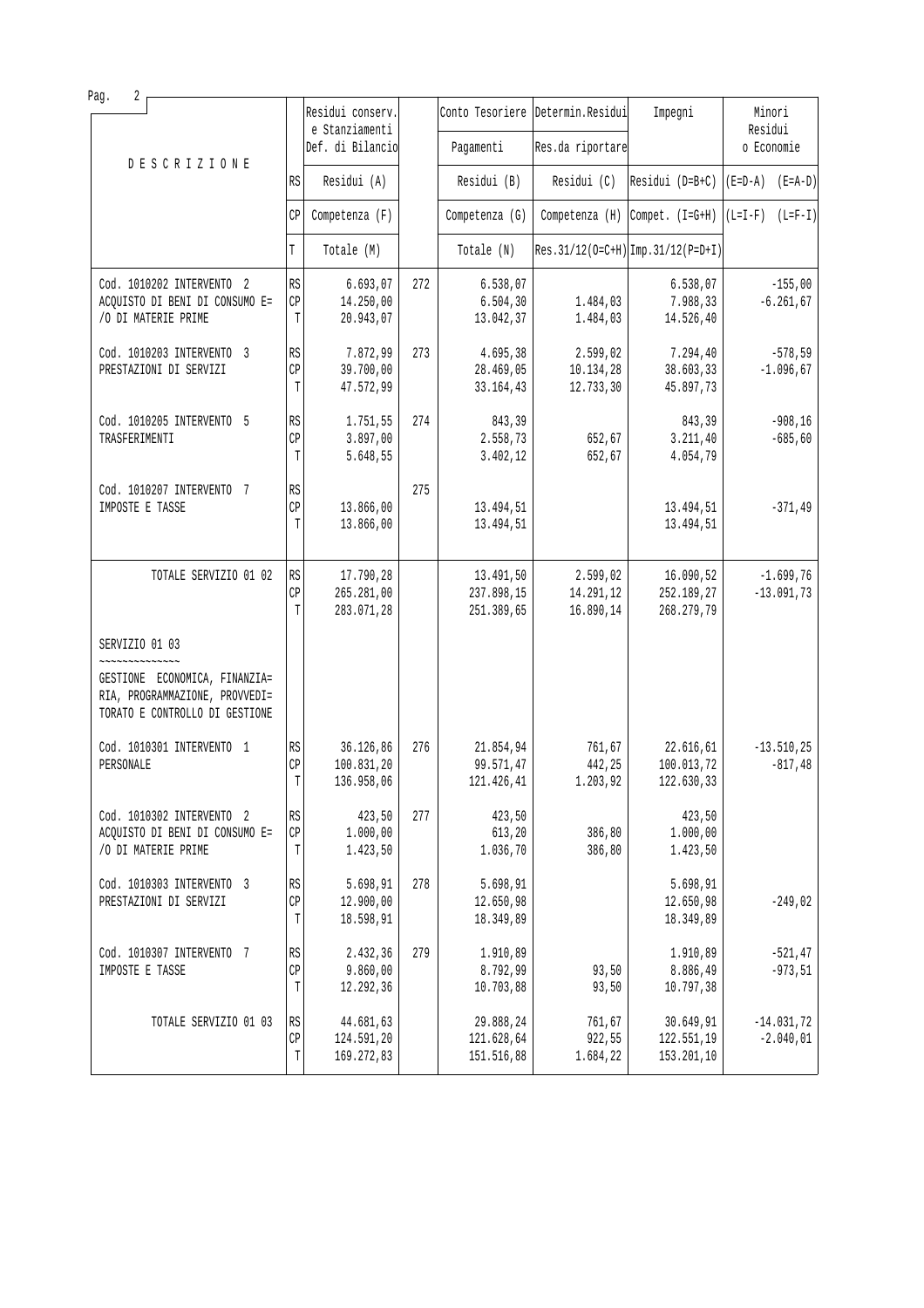| Pag.<br>3                                                                          |                                   |                                       |     |                                    |                                     |                                                                  |                             |
|------------------------------------------------------------------------------------|-----------------------------------|---------------------------------------|-----|------------------------------------|-------------------------------------|------------------------------------------------------------------|-----------------------------|
|                                                                                    |                                   | Residui conserv.<br>e Stanziamenti    |     |                                    | Conto Tesoriere Determin. Residui   | Impegni                                                          | Minori<br>Residui           |
| <b>DESCRIZIONE</b>                                                                 |                                   | Def. di Bilancio                      |     | Pagamenti                          | Res.da riportare                    |                                                                  | o Economie                  |
|                                                                                    | RS                                | Residui (A)                           |     | Residui (B)                        | Residui (C)                         | Residui (D=B+C)                                                  | $(E=D-A)$ $(E=A-D)$         |
|                                                                                    | СP                                | Competenza (F)                        |     | Competenza (G)                     |                                     | Competenza (H) $\lceil$ Compet. (I=G+H) $\lceil$ (L=I-F) (L=F-I) |                             |
|                                                                                    | T                                 | Totale (M)                            |     | Totale (N)                         |                                     | Res. 31/12(0=C+H) Imp. 31/12(P=D+I)                              |                             |
| SERVIZIO 01 04                                                                     |                                   |                                       |     |                                    |                                     |                                                                  |                             |
| GESTIONE DELLE ENTRATE TRIBU=<br>TARIE E SERVIZI FISCALI                           |                                   |                                       |     |                                    |                                     |                                                                  |                             |
| Cod. 1010403 INTERVENTO 3<br>PRESTAZIONI DI SERVIZI                                | RS<br>CP<br>T                     | 8.332,48<br>10.000,00<br>18.332,48    | 280 | 437,99<br>923,22<br>1.361,21       | 7.894,49<br>7.076,78<br>14.971,27   | 8.332,48<br>8.000,00<br>16.332,48                                | $-2.000,00$                 |
| Cod. 1010405 INTERVENTO 5<br>TRASFERIMENTI                                         | RS<br>CP<br>T                     | 2.000,00<br>2.000,00                  | 281 |                                    | 2.000,00<br>2.000,00                | 2.000,00<br>2.000,00                                             |                             |
| Cod. 1010408 INTERVENTO 8<br>ONERI STRAORDINARI DELLA GE=<br>STIONE CORRENTE       | RS<br>CP<br>T                     | 126.849,66<br>2.000,00<br>128.849,66  | 282 | 122.097,28<br>122.097,28           | 4.752,38<br>2.000,00<br>6.752, 38   | 126.849,66<br>2.000,00<br>128.849,66                             |                             |
| TOTALE SERVIZIO 01 04                                                              | RS<br>CP<br>T                     | 135.182,14<br>14.000,00<br>149.182,14 |     | 122.535,27<br>923,22<br>123.458,49 | 12.646,87<br>11.076,78<br>23.723,65 | 135.182,14<br>12.000,00<br>147.182,14                            | $-2.000,00$                 |
| SERVIZIO 01 05                                                                     |                                   |                                       |     |                                    |                                     |                                                                  |                             |
| GESTIONE DEI BENI DEMANIALI E<br>PATRIMONIALI                                      |                                   |                                       |     |                                    |                                     |                                                                  |                             |
| Cod. 1010502 INTERVENTO 2<br>ACQUISTO DI BENI DI CONSUMO E=<br>/O DI MATERIE PRIME | RS<br>CP<br>T                     | 1.300,00<br>5.500,00<br>6.800,00      | 283 | 487,60<br>3.195,54<br>3.683, 14    | 812,40<br>812,40                    | 487,60<br>4.007,94<br>4.495,54                                   | $-812, 40$<br>$-1.492,06$   |
| Cod. 1010503 INTERVENTO 3<br>PRESTAZIONI DI SERVIZI                                | RS<br>$\mathbb{C}\mathbb{P}$<br>T | 5.397,15<br>17.330,00<br>22.727,15    | 284 | 3.358,24<br>6.985,88<br>10.344,12  | 1.442,67<br>9.110,77<br>10.553,44   | 4.800,91<br>16.096,65<br>20.897,56                               | $-596, 24$<br>$-1.233, 35$  |
| TOTALE SERVIZIO 01 05                                                              | RS<br>CP<br>T                     | 6.697, 15<br>22.830,00<br>29.527,15   |     | 3.845,84<br>10.181,42<br>14.027,26 | 1.442,67<br>9.923,17<br>11.365,84   | 5.288,51<br>20.104,59<br>25.393,10                               | $-1.408,64$<br>$-2.725, 41$ |
| SERVIZIO 01 06                                                                     |                                   |                                       |     |                                    |                                     |                                                                  |                             |
| UFFICIO TECNICO                                                                    |                                   |                                       |     |                                    |                                     |                                                                  |                             |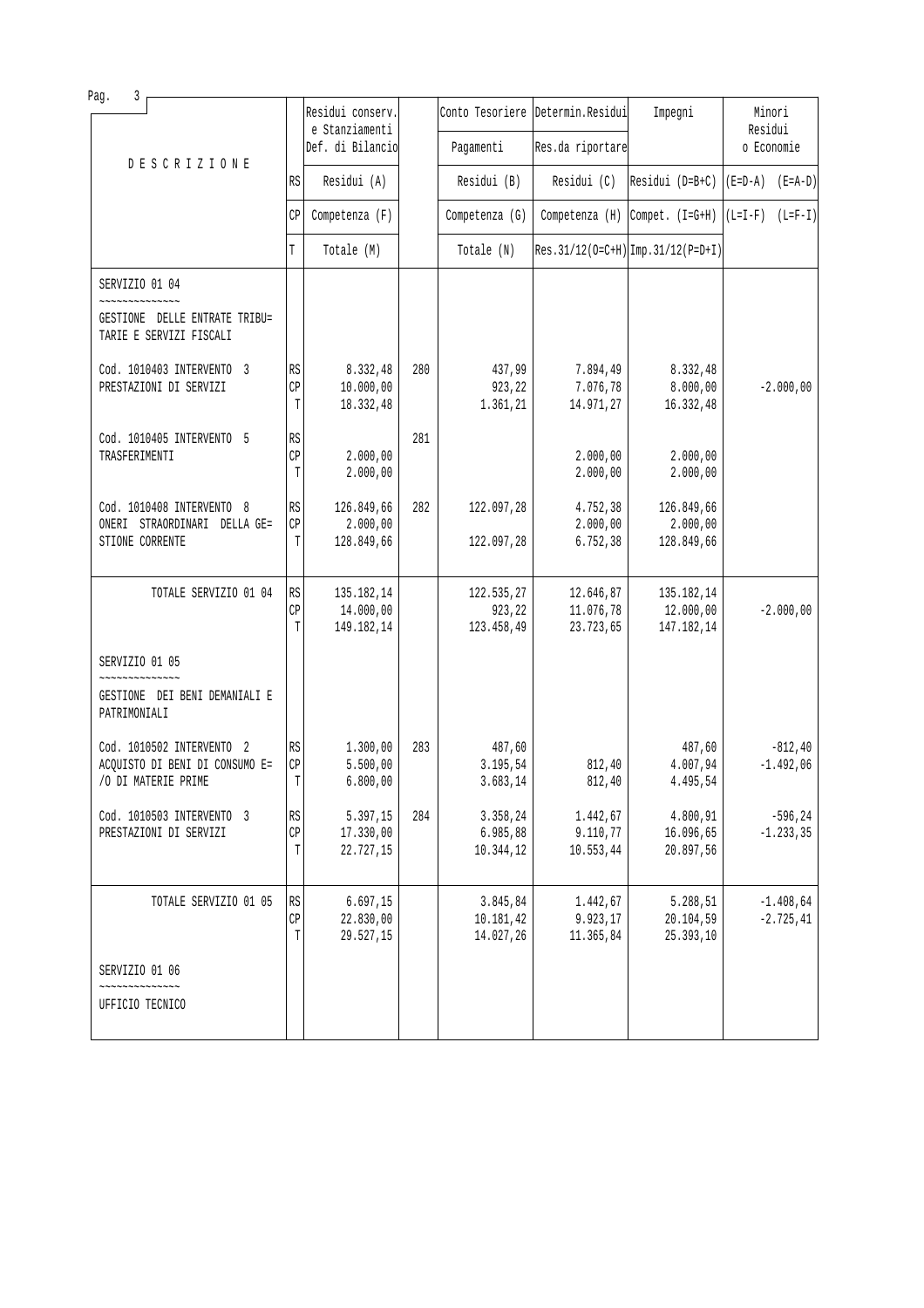| Pag.<br>4                                                                                        |                                   | Residui conserv.                      |     |                                       | Conto Tesoriere Determin. Residui   | Impegni                               | Minori                       |
|--------------------------------------------------------------------------------------------------|-----------------------------------|---------------------------------------|-----|---------------------------------------|-------------------------------------|---------------------------------------|------------------------------|
|                                                                                                  |                                   | e Stanziamenti<br>Def. di Bilancio    |     | Pagamenti                             | Res.da riportare                    |                                       | Residui<br>o Economie        |
| <b>DESCRIZIONE</b>                                                                               | RS                                | Residui (A)                           |     | Residui (B)                           | Residui (C)                         | $[Residui (D=B+C) [(E=D-A) (E=A-D)]$  |                              |
|                                                                                                  | СP                                | Competenza (F)                        |     | Competenza (G)                        |                                     | Competenza $(H)$ Compet. $(I=G+H)$    | $(L=I-F)$ $(L=F-I)$          |
|                                                                                                  | T                                 | Totale (M)                            |     | Totale (N)                            |                                     | $Res.31/12(O=C+H)$ Imp. 31/12(P=D+I)  |                              |
| Cod. 1010601 INTERVENTO 1<br>PERSONALE                                                           | RS<br>CP<br>T                     | 132.215,00<br>132.215,00              | 285 | 130.921,59<br>130.921,59              | 515, 61<br>515,61                   | 131.437,20<br>131.437,20              | $-777,80$                    |
| Cod. 1010602 INTERVENTO 2<br>ACQUISTO DI BENI DI CONSUMO E=<br>/O DI MATERIE PRIME               | RS<br>CP<br>T                     | 196,64<br>10.000,00<br>10.196,64      | 286 | 196,64<br>9.226,01<br>9.422,65        | 472,75<br>472,75                    | 196,64<br>9.698,76<br>9.895,40        | $-301, 24$                   |
| Cod. 1010603 INTERVENTO 3<br>PRESTAZIONI DI SERVIZI                                              | $\mathbb{R}\mathbb{S}$<br>CP<br>T | 43.315,97<br>17.200,00<br>60.515,97   | 287 | 11.274,97<br>2.307,60<br>13.582,57    | 29.874,26<br>11.947,49<br>41.821,75 | 41.149,23<br>14.255,09<br>55.404,32   | $-2.166, 74$<br>$-2.944, 91$ |
| Cod. 1010607 INTERVENTO 7<br>IMPOSTE E TASSE                                                     | RS<br>CP<br>T                     | 7.766,00<br>7.766,00                  | 288 | 7.766,00<br>7.766,00                  |                                     | 7.766,00<br>7.766,00                  |                              |
| Cod. 1010608 INTERVENTO 8<br>ONERI STRAORDINARI DELLA GE=<br>STIONE CORRENTE                     | RS<br>CP<br>T                     | 2.384,05<br>3.000,00<br>5.384,05      | 289 | 1.383,95<br>294,14<br>1.678,09        | 1.000,00<br>2.133,33<br>3.133,33    | 2.383,95<br>2.427,47<br>4.811,42      | $-0,10$<br>$-572,53$         |
| TOTALE SERVIZIO 01 06                                                                            | RS<br>CP<br>T                     | 45.896,66<br>170.181,00<br>216.077,66 |     | 12.855,56<br>150.515,34<br>163.370,90 | 30.874,26<br>15.069,18<br>45.943,44 | 43.729,82<br>165.584,52<br>209.314,34 | $-2.166, 84$<br>$-4.596, 48$ |
| SERVIZIO 01 07                                                                                   |                                   |                                       |     |                                       |                                     |                                       |                              |
| ANAGRAFE, STATO CIVILE, ELET=<br>TORALE, LEVA E SERVIZIO STATI=<br>$\ensuremath{\mathsf{STICO}}$ |                                   |                                       |     |                                       |                                     |                                       |                              |
| Cod. 1010701 INTERVENTO 1<br>PERSONALE                                                           | RS<br>$\mathbb{C}\mathbb{P}$<br>T | 31.263,00<br>31.263,00                | 290 | 29.957,86<br>29.957,86                | 49,33<br>49,33                      | 30.007, 19<br>30.007,19               | $-1.255, 81$                 |
| Cod. 1010702 INTERVENTO 2<br>ACQUISTO DI BENI DI CONSUMO E=<br>/O DI MATERIE PRIME               | RS<br>СP<br>T                     | 447,47<br>1.000,00<br>1.447,47        | 291 | 447,47<br>711,03<br>1.158,50          |                                     | 447,47<br>711,03<br>1.158,50          | $-288,97$                    |
| Cod. 1010703 INTERVENTO 3<br>PRESTAZIONI DI SERVIZI                                              | RS<br>CP<br>T                     | 4.354,68<br>111.000,00<br>115.354,68  | 292 | 4.354,68<br>14.974,86<br>19.329,54    | 468,26<br>468,26                    | 4.354,68<br>15.443,12<br>19.797,80    | $-95.556,88$                 |
| Cod. 1010707 INTERVENTO 7<br>IMPOSTE E TASSE                                                     | RS<br>$\mathbb{C}\mathbb{P}$<br>T | 2.024,00<br>2.024,00                  | 293 | 2.024,00<br>2.024,00                  |                                     | 2.024,00<br>2.024,00                  |                              |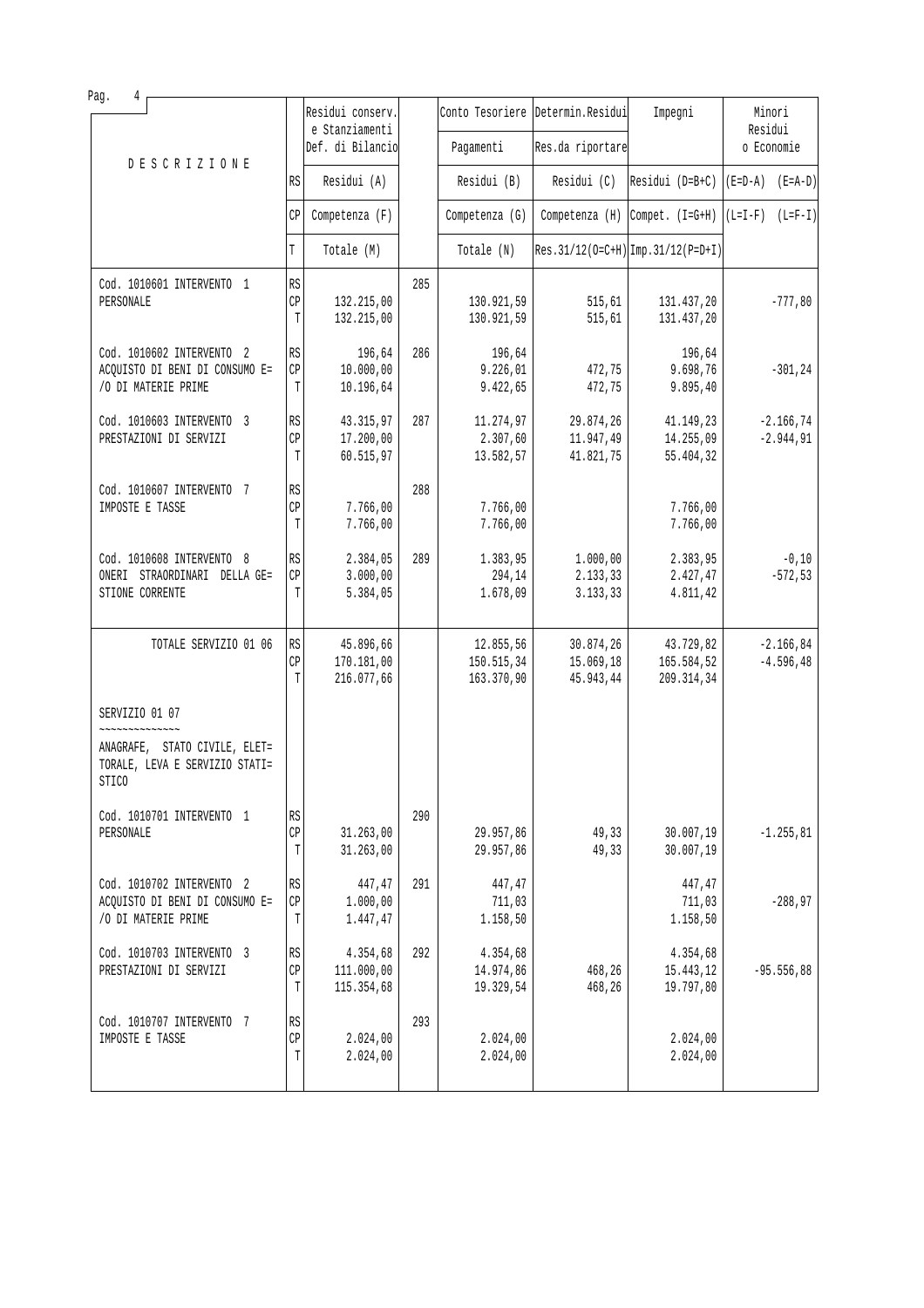| 5<br>Pag.                                                                          |                                   |                                        |     |                                     |                                       |                                              |                                    |
|------------------------------------------------------------------------------------|-----------------------------------|----------------------------------------|-----|-------------------------------------|---------------------------------------|----------------------------------------------|------------------------------------|
|                                                                                    |                                   | Residui conserv.<br>e Stanziamenti     |     |                                     | Conto Tesoriere Determin. Residui     | Impegni                                      | Minori<br>Residui                  |
| <b>DESCRIZIONE</b>                                                                 |                                   | Def. di Bilancio                       |     | Pagamenti                           | Res.da riportare                      |                                              | o Economie                         |
|                                                                                    | RS                                | Residui (A)                            |     | Residui (B)                         | Residui (C)                           |                                              | Residui (D=B+C) $ (E=D-A)$ (E=A-D) |
|                                                                                    | CP                                | Competenza (F)                         |     | Competenza (G)                      | $Competenza$ (H)                      | $\text{Compet.} \left( \text{I=G+H} \right)$ | $(L=I-F)$ $(L=F-I)$                |
|                                                                                    | T                                 | Totale (M)                             |     | Totale (N)                          |                                       | $Res.31/12(O=C+H)$ Imp. 31/12(P=D+I)         |                                    |
| TOTALE SERVIZIO 01 07                                                              | RS<br>CP<br>T                     | 4.802,15<br>145.287,00<br>150.089,15   |     | 4.802,15<br>47.667,75<br>52.469,90  | 517,59<br>517,59                      | 4.802,15<br>48.185,34<br>52.987,49           | $-97.101,66$                       |
| SERVIZIO 01 08                                                                     |                                   |                                        |     |                                     |                                       |                                              |                                    |
| ALTRI SERVIZI GENERALI                                                             |                                   |                                        |     |                                     |                                       |                                              |                                    |
| Cod. 1010801 INTERVENTO 1<br>PERSONALE                                             | RS<br>CP<br>T                     | 45.679,39<br>49.836,96<br>95.516,35    | 294 | 29.128,33<br>7.685,02<br>36.813,35  | 16.551,06<br>42.151,94<br>58.703,00   | 45.679,39<br>49.836,96<br>95.516,35          |                                    |
| Cod. 1010802 INTERVENTO 2<br>ACQUISTO DI BENI DI CONSUMO E=<br>/O DI MATERIE PRIME | RS<br>$\mathbb{CP}$<br>T          | 4.000,00<br>5.500,00<br>9.500,00       | 295 | 3.994,85<br>3.994,85                | 4.000,00<br>4.000,00                  | 3.994,85<br>4.000,00<br>7.994,85             | $-5,15$<br>$-1.500,00$             |
| Cod. 1010803 INTERVENTO 3<br>PRESTAZIONI DI SERVIZI                                | RS<br>CP<br>T                     | 39.951,80<br>25.750,00<br>65.701,80    | 296 | 7.182,44<br>13.087,60<br>20.270,04  | 31.939,49<br>10.670, 23<br>42.609,72  | 39.121,93<br>23.757,83<br>62.879,76          | $-829, 87$<br>$-1.992, 17$         |
| Cod. 1010805 INTERVENTO 5<br>TRASFERIMENTI                                         | RS<br>CP<br>T                     | 19.442,68<br>11.717,33<br>31.160,01    | 297 | 2.093,81<br>2.032,87<br>4.126,68    | 17.348,87<br>3.773,25<br>21.122,12    | 19.442,68<br>5.806,12<br>25.248,80           | $-5.911, 21$                       |
| Cod. 1010807 INTERVENTO 7<br>IMPOSTE E TASSE                                       | RS<br>CP<br>T                     | 2.427,63<br>2.550,00<br>4.977,63       | 298 | 1.050,70<br>480,73<br>1.531,43      | 1.376,93<br>2.069,27<br>3.446,20      | 2.427,63<br>2.550,00<br>4.977,63             |                                    |
| Cod. 1010808 INTERVENTO 8<br>ONERI STRAORDINARI DELLA GE=<br>STIONE CORRENTE       | RS<br>$\mathbb{C}\mathbb{P}$<br>T | 58.028,54<br>58.028,54                 | 299 |                                     | 58.028,54<br>58.028,54                | 58.028,54<br>58.028,54                       |                                    |
| Cod. 1010810 INTERVENTO 10<br>FONDO SVALUTAZIONE CREDITI                           | RS<br>$\mathbb{C}\mathbb{P}$<br>T | 10.500,00<br>10.500,00                 | 300 |                                     |                                       |                                              | $-10.500,00$                       |
| Cod. 1010811 INTERVENTO 11<br>FONDO DI RISERVA                                     | RS<br>CP<br>T                     | 7.263,83<br>7.263,83                   | 301 |                                     |                                       |                                              | $-7.263,83$                        |
| TOTALE SERVIZIO 01 08                                                              | $\mathbb{R}\mathbb{S}$<br>CP<br>T | 111.501,50<br>171.146,66<br>282.648,16 |     | 43.450,13<br>23.286,22<br>66.736,35 | 67.216,35<br>120.693,23<br>187.909,58 | 110.666,48<br>143.979,45<br>254.645,93       | $-835,02$<br>$-27.167, 21$         |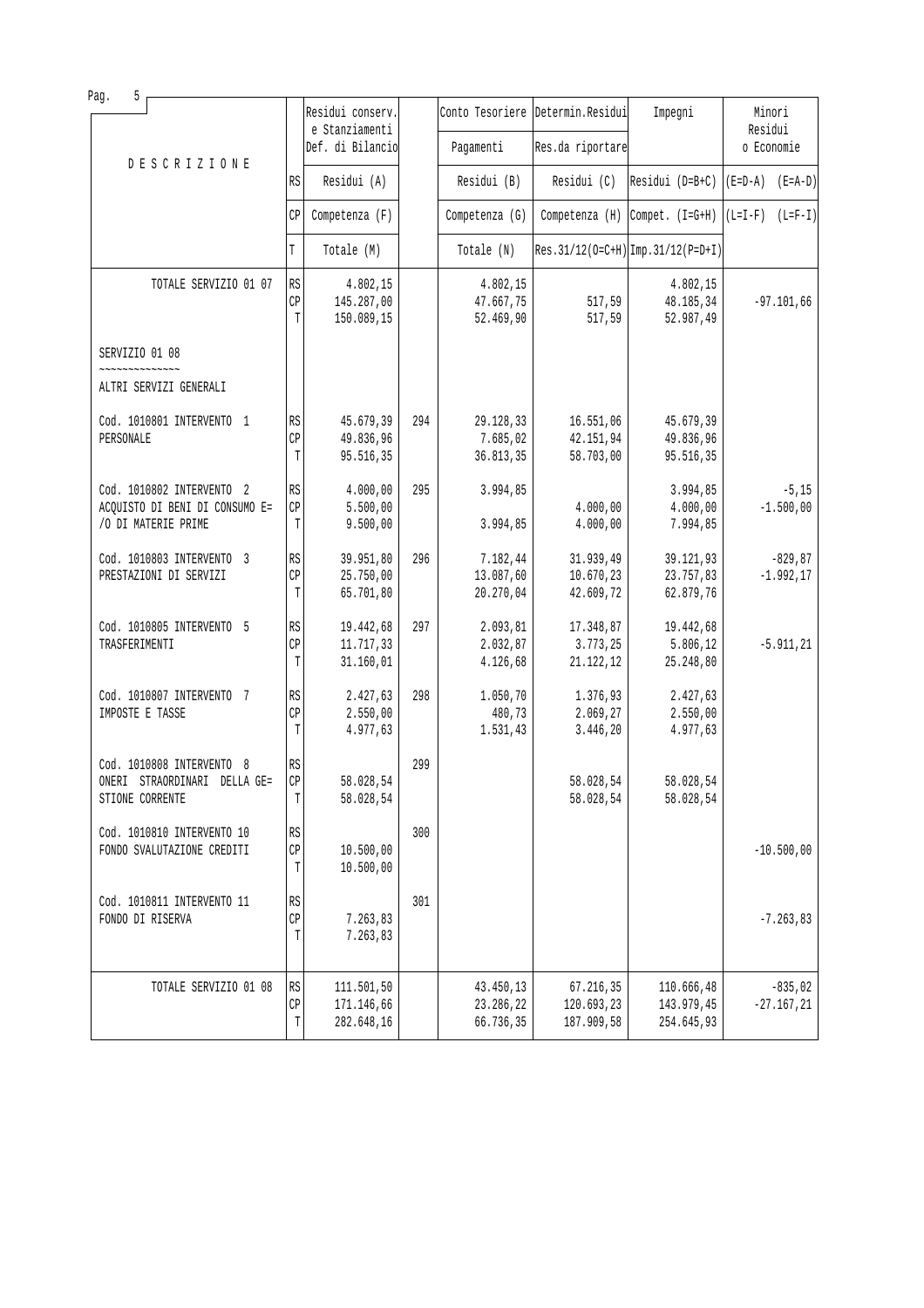|                          | Residui conserv.<br>e Stanziamenti                         |                                                                         |                                        |                                                             | Impegni                                  | Minori<br>Residui                                                                                                                                                                                                                         |
|--------------------------|------------------------------------------------------------|-------------------------------------------------------------------------|----------------------------------------|-------------------------------------------------------------|------------------------------------------|-------------------------------------------------------------------------------------------------------------------------------------------------------------------------------------------------------------------------------------------|
|                          | Def. di Bilancio                                           |                                                                         | Pagamenti                              |                                                             |                                          | o Economie                                                                                                                                                                                                                                |
| RS                       | Residui (A)                                                |                                                                         | Residui (B)                            | Residui (C)                                                 |                                          | $(E=D-A)$ $(E=A-D)$                                                                                                                                                                                                                       |
| CP                       | Competenza (F)                                             |                                                                         | Competenza (G)                         |                                                             |                                          |                                                                                                                                                                                                                                           |
| T                        | Totale (M)                                                 |                                                                         | Totale (N)                             |                                                             |                                          |                                                                                                                                                                                                                                           |
| RS<br>$\mathbb{CP}$<br>T | 381.895,45<br>965.228,86<br>1.347.124,31                   |                                                                         | 246.070,71<br>631.129,14<br>877.199,85 | 115.640,84<br>181.983,41<br>297.624,25                      | 361.711,55<br>813.112,55<br>1.174.824,10 | $-20.183,90$<br>$-152.116, 31$                                                                                                                                                                                                            |
|                          |                                                            |                                                                         |                                        |                                                             |                                          |                                                                                                                                                                                                                                           |
|                          |                                                            |                                                                         |                                        |                                                             |                                          |                                                                                                                                                                                                                                           |
|                          |                                                            |                                                                         |                                        |                                                             |                                          |                                                                                                                                                                                                                                           |
|                          |                                                            |                                                                         |                                        |                                                             |                                          |                                                                                                                                                                                                                                           |
| RS                       |                                                            | 302                                                                     |                                        |                                                             |                                          |                                                                                                                                                                                                                                           |
| T                        | 29.103,00                                                  |                                                                         | 28.643,81                              | 221,27                                                      | 28.865,08                                | $-237,92$                                                                                                                                                                                                                                 |
| RS                       | 2.456,06                                                   | 303                                                                     | 396,20                                 | 2.000,00                                                    | 2.396,20                                 | $-59,86$<br>$-1.500,00$                                                                                                                                                                                                                   |
| T                        | 3.956,06                                                   |                                                                         | 396,20                                 | 2.000,00                                                    | 2.396,20                                 |                                                                                                                                                                                                                                           |
| RS                       |                                                            | 304                                                                     |                                        |                                                             |                                          | $-1.470,93$                                                                                                                                                                                                                               |
| T                        | 5.450,00                                                   |                                                                         | 3.979,07                               |                                                             | 3.979,07                                 |                                                                                                                                                                                                                                           |
| RS                       |                                                            | 305                                                                     |                                        |                                                             |                                          |                                                                                                                                                                                                                                           |
| T                        | 1.938,00                                                   |                                                                         | 1.938,00                               |                                                             | 1.938,00                                 |                                                                                                                                                                                                                                           |
|                          | 2.456,06                                                   |                                                                         | 396,20                                 | 2.000,00                                                    | 2.396,20                                 | $-59,86$                                                                                                                                                                                                                                  |
| T                        | 40.447,06                                                  |                                                                         | 34.957,08                              | 2.221,27                                                    | 37.178,35                                | $-3.208, 85$                                                                                                                                                                                                                              |
| $\mathbb{R}\mathbb{S}$   | 2.456,06                                                   |                                                                         | 396,20                                 | 2.000,00                                                    | 2.396,20                                 | $-59,86$<br>$-3.208, 85$                                                                                                                                                                                                                  |
| T                        | 40.447,06                                                  |                                                                         | 34.957,08                              | 2.221,27                                                    | 37.178,35                                |                                                                                                                                                                                                                                           |
|                          |                                                            |                                                                         |                                        |                                                             |                                          |                                                                                                                                                                                                                                           |
|                          |                                                            |                                                                         |                                        |                                                             |                                          |                                                                                                                                                                                                                                           |
|                          |                                                            |                                                                         |                                        |                                                             |                                          |                                                                                                                                                                                                                                           |
|                          |                                                            |                                                                         |                                        |                                                             |                                          |                                                                                                                                                                                                                                           |
|                          | CP<br>CP<br>CP<br>CP<br>RS<br>CP<br>$\mathbb{C}\mathbb{P}$ | 29.103,00<br>1.500,00<br>5.450,00<br>1.938,00<br>37.991,00<br>37.991,00 |                                        | 28.643,81<br>3.979,07<br>1.938,00<br>34.560,88<br>34.560,88 | 221,27<br>221,27<br>221,27               | Conto Tesoriere Determin. Residui<br>Res.da riportare<br>$Residui (D=B+C)$<br>Competenza (H) Compet. $(I=G+H)$ $(L=I-F)$ $(L=F-I)$<br>$Res.31/12(O=C+H)$ Imp. 31/12(P=D+I)<br>28.865,08<br>3.979,07<br>1.938,00<br>34.782,15<br>34.782,15 |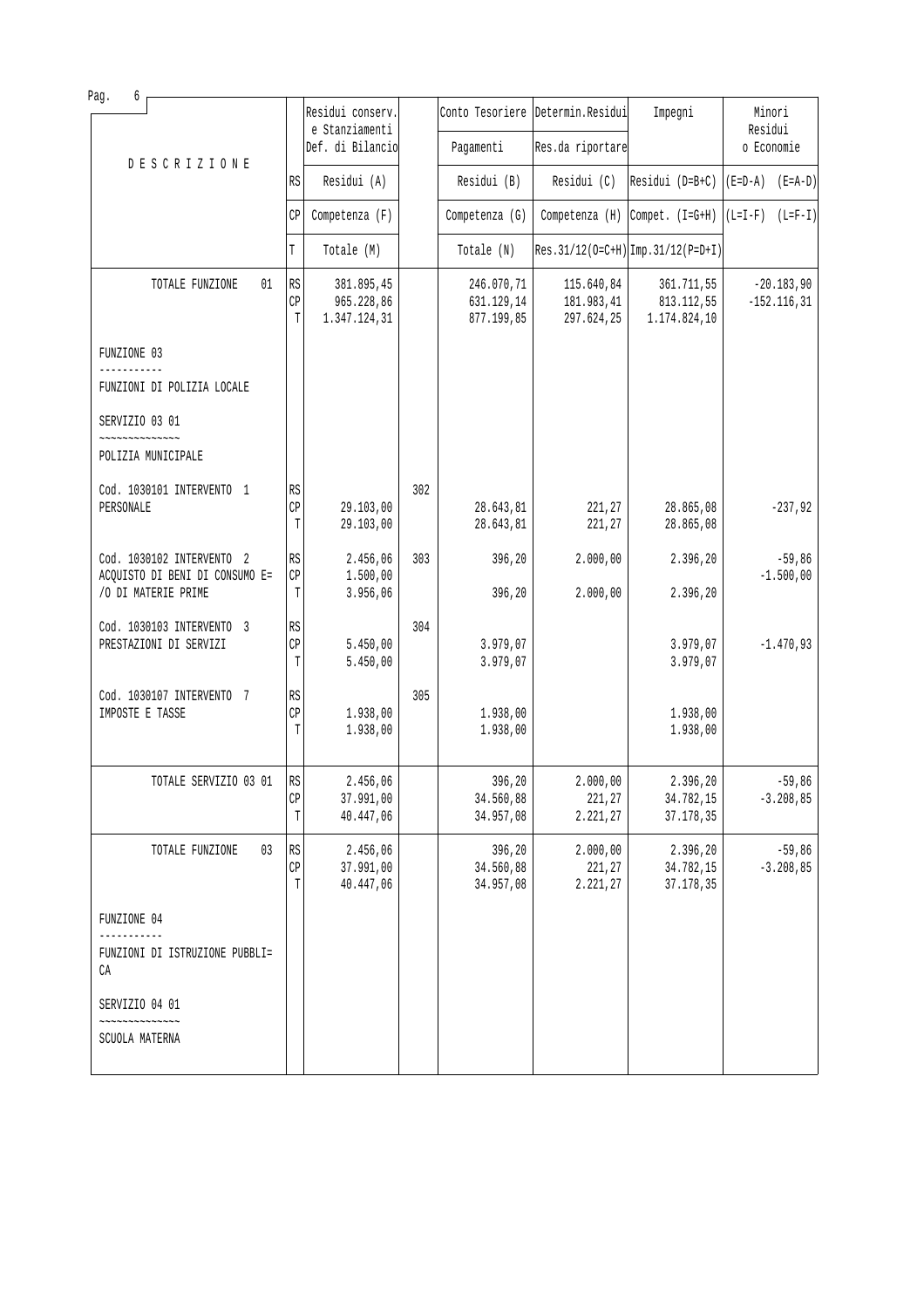| Pag.<br>7                                                                          |               |                                     |     |                                     |                                   |                                      |                          |
|------------------------------------------------------------------------------------|---------------|-------------------------------------|-----|-------------------------------------|-----------------------------------|--------------------------------------|--------------------------|
|                                                                                    |               | Residui conserv.<br>e Stanziamenti  |     |                                     | Conto Tesoriere Determin. Residui | Impegni                              | Minori<br>Residui        |
|                                                                                    |               | Def. di Bilancio                    |     | Pagamenti                           | Res.da riportare                  |                                      | o Economie               |
| <b>DESCRIZIONE</b>                                                                 | RS            | Residui (A)                         |     | Residui (B)                         | Residui (C)                       | Residui ( $D=B+C$ )                  | $(E=D-A)$ $(E=A-D)$      |
|                                                                                    | CP            | Competenza (F)                      |     | Competenza (G)                      | Competenza (H)                    | Compet. (I=G+H)                      | $(L=I-F)$ $(L=F-I)$      |
|                                                                                    | T             | Totale (M)                          |     | Totale (N)                          |                                   | $Res.31/12(O=C+H)$ Imp. 31/12(P=D+I) |                          |
| Cod. 1040102 INTERVENTO 2<br>ACQUISTO DI BENI DI CONSUMO E=<br>/O DI MATERIE PRIME | RS<br>CP<br>T | 1.556,51<br>4.500,00<br>6.056, 51   | 306 | 1.406,51<br>1.092,55<br>2.499,06    | 150,00<br>2.907,45<br>3.057,45    | 1.556,51<br>4.000,00<br>5.556,51     | $-500,00$                |
| Cod. 1040103 INTERVENTO 3<br>PRESTAZIONI DI SERVIZI                                | RS<br>CP<br>T | 13.345,96<br>31.700,00<br>45.045,96 | 307 | 12.575,71<br>21.751,90<br>34.327,61 | 601,50<br>9.617,80<br>10.219, 30  | 13.177,21<br>31.369,70<br>44.546,91  | $-168,75$<br>$-330, 30$  |
| TOTALE SERVIZIO 04 01                                                              | RS<br>CP<br>T | 14.902,47<br>36.200,00<br>51.102,47 |     | 13.982,22<br>22.844,45<br>36.826,67 | 751,50<br>12.525,25<br>13.276,75  | 14.733,72<br>35.369,70<br>50.103, 42 | $-168,75$<br>$-830, 30$  |
| SERVIZIO 04 02                                                                     |               |                                     |     |                                     |                                   |                                      |                          |
| ISTRUZIONE ELEMENTARE                                                              |               |                                     |     |                                     |                                   |                                      |                          |
| Cod. 1040202 INTERVENTO 2                                                          | RS            | 5.731,31                            | 308 | 4.939,07                            | 792,24                            | 5.731,31                             |                          |
| ACQUISTO DI BENI DI CONSUMO E=<br>/O DI MATERIE PRIME                              | CP<br>T       | 7.160,00<br>12.891,31               |     | 572,28<br>5.511,35                  | 6.087,72<br>6.879,96              | 6.660,00<br>12.391,31                | $-500,00$                |
| Cod. 1040203 INTERVENTO 3<br>PRESTAZIONI DI SERVIZI                                | RS<br>CP<br>T | 3.796,58<br>5.000,00<br>8.796,58    | 309 | 3.070, 90<br>2.351,16<br>5.422,06   | 165,97<br>2.617,57<br>2.783,54    | 3.236,87<br>4.968,73<br>8.205,60     | $-559,71$<br>$-31, 27$   |
| TOTALE SERVIZIO 04 02                                                              | RS<br>CP<br>T | 9.527,89<br>12.160,00<br>21.687,89  |     | 8.009,97<br>2.923,44<br>10.933,41   | 958,21<br>8.705,29<br>9.663,50    | 8.968,18<br>11.628,73<br>20.596,91   | $-559, 71$<br>$-531, 27$ |
| SERVIZIO 04 03                                                                     |               |                                     |     |                                     |                                   |                                      |                          |
| ISTRUZIONE MEDIA                                                                   |               |                                     |     |                                     |                                   |                                      |                          |
| Cod. 1040302 INTERVENTO 2<br>ACQUISTO DI BENI DI CONSUMO E=<br>/O DI MATERIE PRIME | RS<br>CP<br>T | 3.945,92<br>6.400,00<br>10.345,92   | 310 | 3.747,92<br>1.513,06<br>5.260,98    | 198,00<br>4.486,94<br>4.684,94    | 3.945,92<br>6.000,00<br>9.945,92     | $-400,00$                |
| Cod. 1040303 INTERVENTO 3<br>PRESTAZIONI DI SERVIZI                                | RS<br>CP<br>T | 7.850,12<br>11.800,00<br>19.650,12  | 311 | 6.132,73<br>5.130,91<br>11.263,64   | 1.379,87<br>5.391,99<br>6.771,86  | 7.512,60<br>10.522,90<br>18.035,50   | $-337,52$<br>$-1.277,10$ |
| Cod. 1040306 INTERVENTO 6<br>INTERESSI PASSIVI E ONERI FI=<br>NANZIARI DIVERSI     | RS<br>СP<br>T | 6.379,58<br>6.379,58                | 312 | 6.379,58<br>6.379,58                |                                   | 6.379,58<br>6.379,58                 |                          |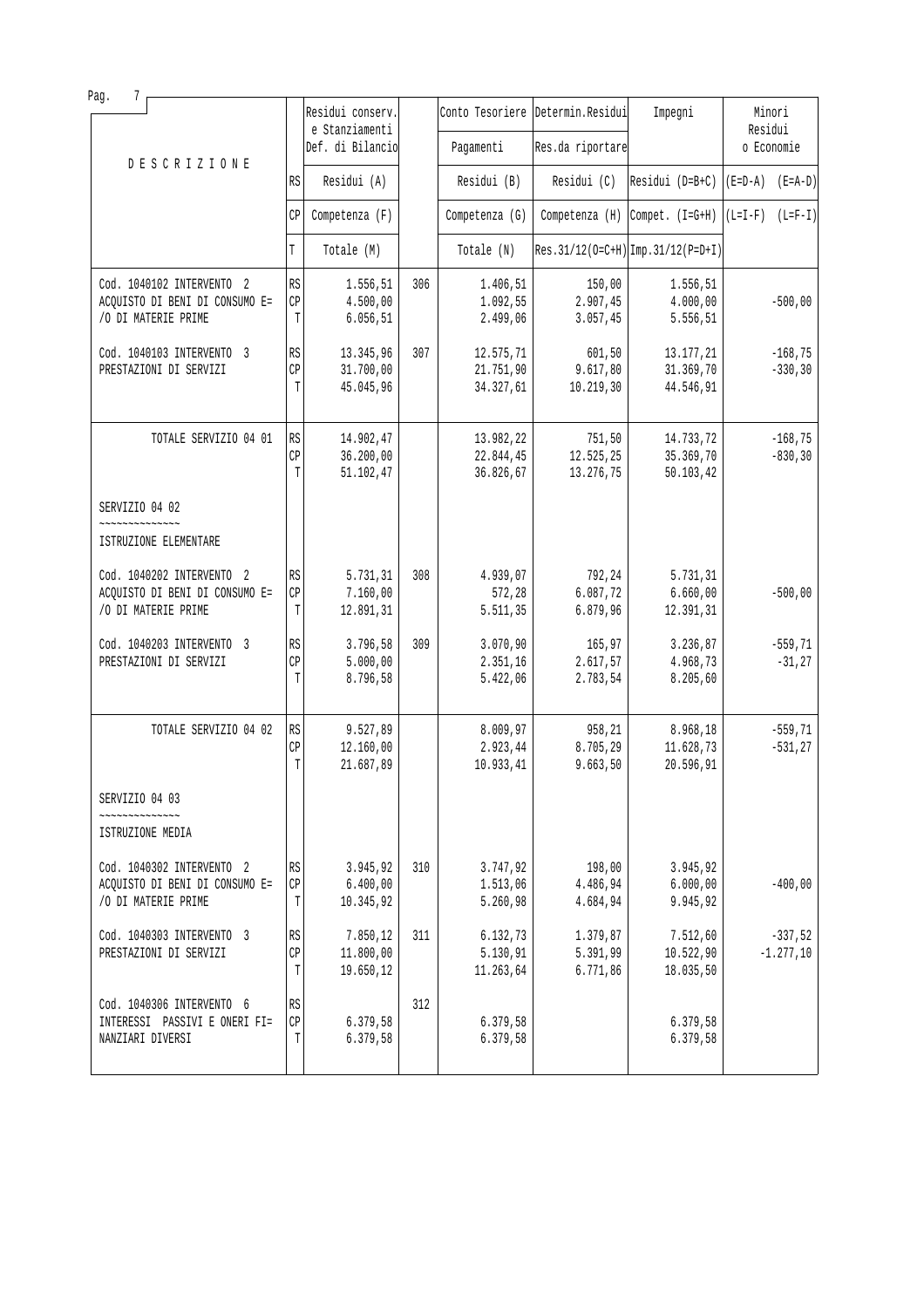| 8<br>Pag.                                                                |                        |                                    |     |                         |                                   |                                      |                     |
|--------------------------------------------------------------------------|------------------------|------------------------------------|-----|-------------------------|-----------------------------------|--------------------------------------|---------------------|
|                                                                          |                        | Residui conserv.<br>e Stanziamenti |     |                         | Conto Tesoriere Determin. Residui | Impegni                              | Minori<br>Residui   |
|                                                                          |                        | Def. di Bilancio                   |     | Pagamenti               | Res.da riportare                  |                                      | o Economie          |
| <b>DESCRIZIONE</b>                                                       | RS                     | Residui (A)                        |     | Residui (B)             | Residui (C)                       | $ Residui (D=B+C)   (E=D-A) (E=A-D)$ |                     |
|                                                                          | СP                     | $Competenza$ $(F)$                 |     | Competenza (G)          | Competenza (H)                    | $Compet. (I=G+H)$                    | $(L=I-F)$ $(L=F-I)$ |
|                                                                          | T                      | Totale (M)                         |     | Totale (N)              |                                   | $Res.31/12(O=C+H)$ Imp. 31/12(P=D+I) |                     |
| TOTALE SERVIZIO 04 03                                                    | <b>RS</b>              | 11.796,04                          |     | 9.880,65                | 1.577,87                          | 11.458,52                            | $-337,52$           |
|                                                                          | CP                     | 24.579,58                          |     | 13.023,55               | 9.878,93                          | 22.902,48                            | $-1.677, 10$        |
|                                                                          | T                      | 36.375,62                          |     | 22.904,20               | 11.456,80                         | 34.361,00                            |                     |
| SERVIZIO 04 05                                                           |                        |                                    |     |                         |                                   |                                      |                     |
| ASSISTENZA<br>SCOLASTICA, TRA=<br>SPORTO, REFEZIONE E ALTRI SER=<br>VIZI |                        |                                    |     |                         |                                   |                                      |                     |
| Cod. 1040503 INTERVENTO 3                                                | RS                     | 16.897,59                          | 313 | 11.981,31               |                                   | 11.981,31                            | $-4.916, 28$        |
| PRESTAZIONI DI SERVIZI                                                   | CP                     | 24.219,27                          |     | 15.712,05               | 8.507,22                          | 24.219,27                            |                     |
|                                                                          | T                      | 41.116,86                          |     | 27.693,36               | 8.507,22                          | 36.200,58                            |                     |
| Cod. 1040505 INTERVENTO 5                                                | $\mathbb{R}\mathbb{S}$ | 28.580,66                          | 314 | 18.971,64               | 7.534,89                          | 26.506,53                            | $-2.074, 13$        |
| TRASFERIMENTI                                                            | CP                     | 30.670, 90                         |     | 11.434,19               | 13.359,71                         | 24.793,90                            | $-5.877,00$         |
|                                                                          | T                      | 59.251,56                          |     | 30.405,83               | 20.894,60                         | 51.300,43                            |                     |
|                                                                          |                        |                                    |     |                         |                                   |                                      |                     |
| TOTALE SERVIZIO 04 05                                                    | RS                     | 45.478,25                          |     | 30.952,95               | 7.534,89                          | 38.487,84                            | $-6.990, 41$        |
|                                                                          | CP                     | 54.890,17                          |     | 27.146,24               | 21.866,93                         | 49.013,17                            | $-5.877,00$         |
|                                                                          | T                      | 100.368,42                         |     | 58.099,19               | 29.401,82                         | 87.501,01                            |                     |
|                                                                          |                        |                                    |     |                         |                                   |                                      |                     |
| TOTALE FUNZIONE<br>04                                                    | RS                     | 81.704,65                          |     | 62.825,79               | 10.822,47                         | 73.648,26                            | $-8.056, 39$        |
|                                                                          | CP<br>T                | 127.829,75<br>209.534,40           |     | 65.937,68<br>128.763,47 | 52.976,40<br>63.798,87            | 118.914,08<br>192.562,34             | $-8.915, 67$        |
|                                                                          |                        |                                    |     |                         |                                   |                                      |                     |
| FUNZIONE 05                                                              |                        |                                    |     |                         |                                   |                                      |                     |
| FUNZIONI RELATIVE ALLA CULTURA<br>ED AI BENI CULTURALI                   |                        |                                    |     |                         |                                   |                                      |                     |
| SERVIZIO 05 01                                                           |                        |                                    |     |                         |                                   |                                      |                     |
| ,,,,,,,,,,,                                                              |                        |                                    |     |                         |                                   |                                      |                     |
| BIBLIOTECHE, MUSEI E PINACOTE=<br>CHE                                    |                        |                                    |     |                         |                                   |                                      |                     |
| Cod. 1050102 INTERVENTO 2                                                | RS                     | 6.261,59                           | 315 | 5.429,30                | 732,29                            | 6.161, 59                            | $-100,00$           |
| ACQUISTO DI BENI DI CONSUMO E=                                           | СP                     | 9.000,00                           |     | 124,25                  | 1.567,80                          | 1.692,05                             | $-7.307,95$         |
| /O DI MATERIE PRIME                                                      | T                      | 15.261,59                          |     | 5.553,55                | 2.300,09                          | 7.853,64                             |                     |
| Cod. 1050103 INTERVENTO 3                                                | RS                     | 16.386,49                          | 316 | 16.386,49               |                                   | 16.386,49                            |                     |
| PRESTAZIONI DI SERVIZI                                                   | CP                     | 11.000,00                          |     | 8.252,45                | 2.747,55                          | 11.000,00                            |                     |
|                                                                          | T                      | 27.386,49                          |     | 24.638,94               | 2.747,55                          | 27.386,49                            |                     |
|                                                                          |                        |                                    |     |                         |                                   |                                      |                     |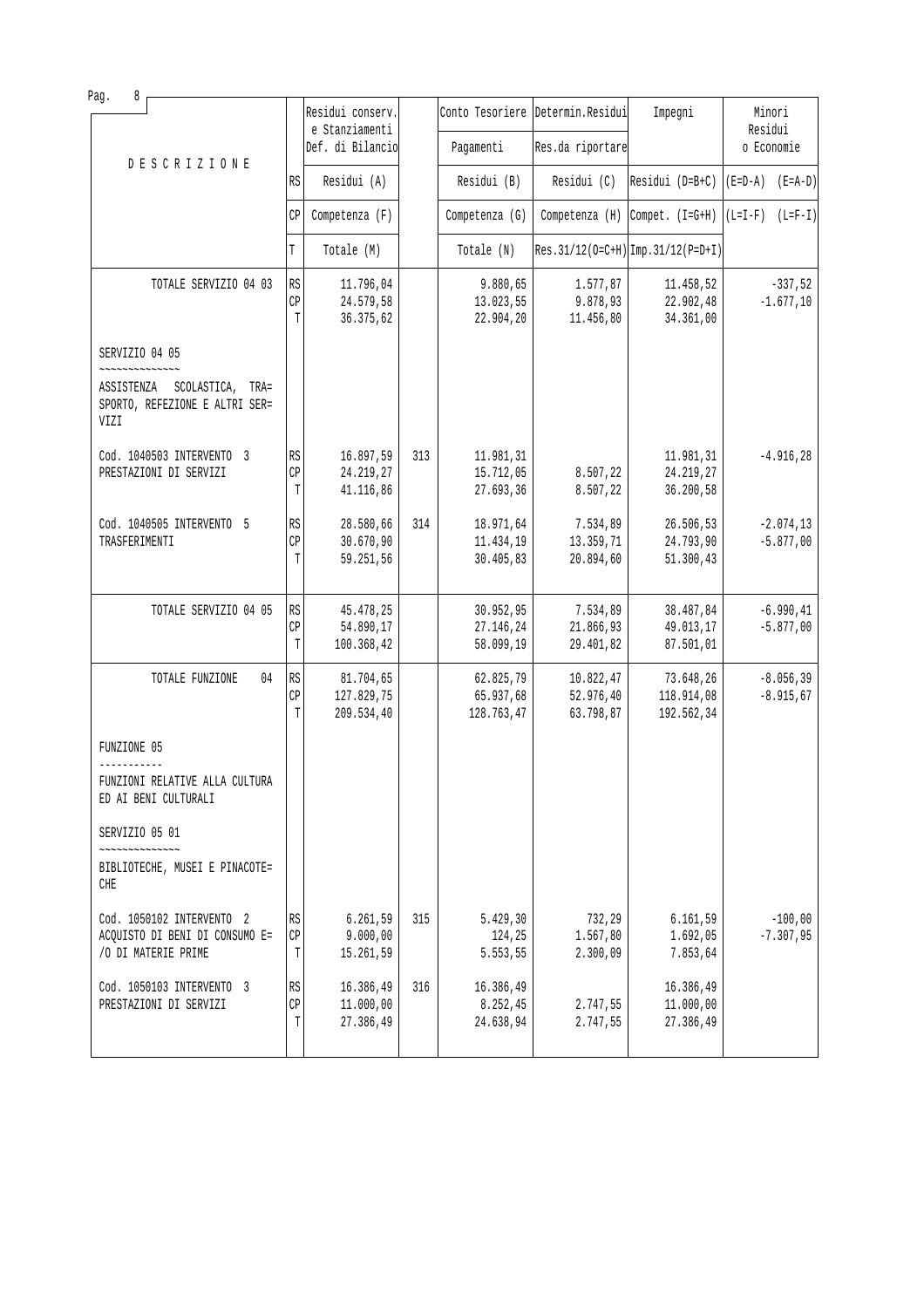| Pag.<br>9                                                                                     |                                   |                                       |     |                                       |                                     |                                       |                                                                                                   |
|-----------------------------------------------------------------------------------------------|-----------------------------------|---------------------------------------|-----|---------------------------------------|-------------------------------------|---------------------------------------|---------------------------------------------------------------------------------------------------|
|                                                                                               |                                   | Residui conserv.<br>e Stanziamenti    |     |                                       | Conto Tesoriere Determin. Residui   | Impegni                               | Minori<br>Residui                                                                                 |
|                                                                                               |                                   | Def. di Bilancio                      |     | Pagamenti                             | Res.da riportare                    |                                       | o Economie                                                                                        |
| <b>DESCRIZIONE</b>                                                                            | RS                                | Residui (A)                           |     | Residui (B)                           | Residui (C)                         |                                       | $\begin{bmatrix} \text{Residui} & \text{(D=B+C)} & \text{(E=D-A)} & \text{(E=A-D)} \end{bmatrix}$ |
|                                                                                               | $\mathbb{CP}$                     | Competenza (F)                        |     | Competenza (G)                        | Competenza (H)                      | Compet. $(I=G+H)$                     | $(L=I-F)$ $(L=F-I)$                                                                               |
|                                                                                               | T                                 | Totale (M)                            |     | Totale (N)                            |                                     | $Res.31/12(O=C+H)$ Imp. 31/12(P=D+I)  |                                                                                                   |
| TOTALE SERVIZIO 05 01                                                                         | RS                                | 22.648,08                             |     | 21.815,79                             | 732,29                              | 22.548,08                             | $-100,00$                                                                                         |
|                                                                                               | $\mathbb{CP}$<br>T                | 20.000,00<br>42.648,08                |     | 8.376,70<br>30.192,49                 | 4.315,35<br>5.047,64                | 12.692,05<br>35.240,13                | $-7.307,95$                                                                                       |
| SERVIZIO 05 02<br>~~~~~~~~~~~~~~                                                              |                                   |                                       |     |                                       |                                     |                                       |                                                                                                   |
| TEATRI, ATTIVITA` CULTURALI E<br>SERVIZI DIVERSI NEL SETTORE<br>CULTURALE                     |                                   |                                       |     |                                       |                                     |                                       |                                                                                                   |
| Cod. 1050202 INTERVENTO 2<br>ACQUISTO DI BENI DI CONSUMO E=<br>/O DI MATERIE PRIME            | RS<br>CP<br>T                     | 138,02<br>2.300,00<br>2.438,02        | 317 | 100,00<br>2.292,31<br>2.392,31        |                                     | 100,00<br>2.292,31<br>2.392,31        | $-38,02$<br>$-7,69$                                                                               |
| Cod. 1050203 INTERVENTO 3<br>PRESTAZIONI DI SERVIZI                                           | RS<br>CP<br>T                     | 2.478,35<br>96.011,43<br>98.489,78    | 318 | 956,50<br>88.283,38<br>89.239,88      | 1.521,84<br>6.299,88<br>7.821,72    | 2.478,34<br>94.583,26<br>97.061,60    | $-0,01$<br>$-1.428, 17$                                                                           |
| Cod. 1050205 INTERVENTO 5<br>TRASFERIMENTI                                                    | $\mathbb{R}\mathbb{S}$<br>CP<br>T | 9.160,85<br>27.983,95<br>37.144,80    | 319 | 3.150,00<br>11.012,72<br>14.162,72    | 5.800,00<br>10.655, 28<br>16.455,28 | 8.950,00<br>21.668,00<br>30.618,00    | $-210,85$<br>$-6.315,95$                                                                          |
| TOTALE SERVIZIO 05 02                                                                         | RS<br>$\mathbb{CP}$<br>T          | 11.777,22<br>126.295,38<br>138.072,60 |     | 4.206,50<br>101.588,41<br>105.794,91  | 7.321,84<br>16.955,16<br>24.277,00  | 11.528,34<br>118.543,57<br>130.071,91 | $-248,88$<br>$-7.751, 81$                                                                         |
| 05<br>TOTALE FUNZIONE                                                                         | RS<br>CP<br>$\mathbb T$           | 34.425,30<br>146.295,38<br>180.720,68 |     | 26.022,29<br>109.965,11<br>135.987,40 | 8.054,13<br>21.270,51<br>29.324,64  | 34.076,42<br>131.235,62<br>165.312,04 | $-348,88$<br>$-15.059,76$                                                                         |
| FUNZIONE 06                                                                                   |                                   |                                       |     |                                       |                                     |                                       |                                                                                                   |
| FUNZIONI NEL SETTORE SPORTIVO<br>E RICREATIVO                                                 |                                   |                                       |     |                                       |                                     |                                       |                                                                                                   |
| SERVIZIO 06 02<br>**************<br>STADIO COMUNALE, PALAZZO DELLO<br>SPORT ED ALTRI IMPIANTI |                                   |                                       |     |                                       |                                     |                                       |                                                                                                   |
| Cod. 1060202 INTERVENTO 2<br>ACQUISTO DI BENI DI CONSUMO E=<br>/O DI MATERIE PRIME            | RS<br>СP<br>Т                     | 100,00<br>100,00                      | 320 |                                       |                                     |                                       | $-100,00$                                                                                         |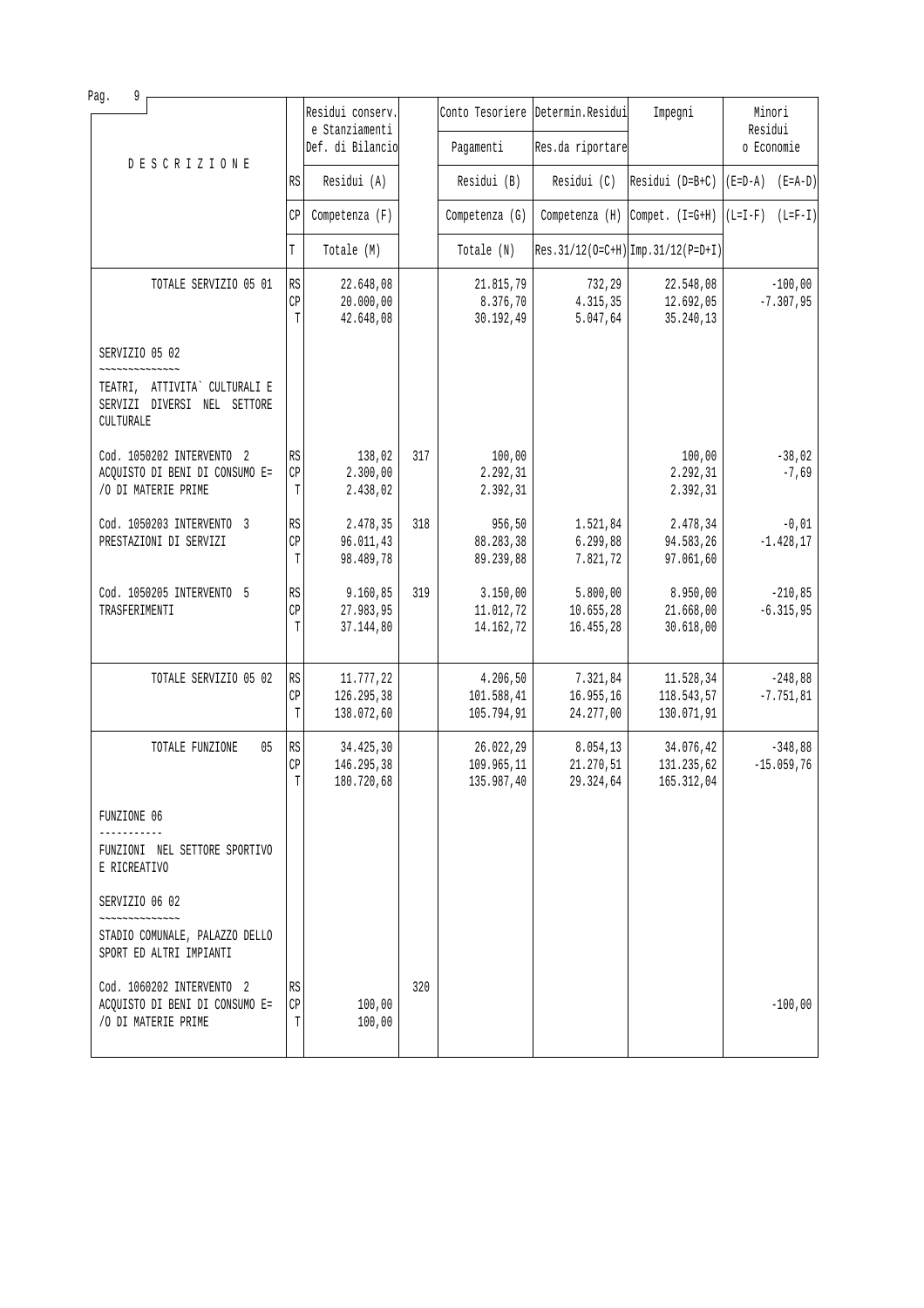| 10<br>Pag.                                                                         |               |                                    |     |                                    |                                   |                                                      |                     |            |
|------------------------------------------------------------------------------------|---------------|------------------------------------|-----|------------------------------------|-----------------------------------|------------------------------------------------------|---------------------|------------|
|                                                                                    |               | Residui conserv.<br>e Stanziamenti |     |                                    | Conto Tesoriere Determin. Residui | Impegni                                              | Residui             | Minori     |
| <b>DESCRIZIONE</b>                                                                 |               | Def. di Bilancio                   |     | Pagamenti                          | Res.da riportare                  |                                                      |                     | o Economie |
|                                                                                    | RS            | Residui (A)                        |     | Residui (B)                        | Residui (C)                       | Residui $(D=B+C)$                                    | $(E=D-A)$ $(E=A-D)$ |            |
|                                                                                    | CP            | Competenza (F)                     |     | Competenza (G)                     |                                   | Competenza (H) Compet. $(I=G+H)$ $(L=I-F)$ $(L=F-I)$ |                     |            |
|                                                                                    | T             | Totale (M)                         |     | Totale (N)                         |                                   | $Res.31/12(O=C+H)$ Imp. 31/12(P=D+I)                 |                     |            |
| Cod. 1060203 INTERVENTO 3<br>PRESTAZIONI DI SERVIZI                                | RS<br>CP<br>T | 1.580,87<br>7.500,00<br>9.080,87   | 321 | 920,84<br>6.408,56<br>7.329,40     | 660,03<br>412,09<br>1.072, 12     | 1.580,87<br>6.820, 65<br>8.401,52                    |                     | $-679, 35$ |
| Cod. 1060206 INTERVENTO 6<br>INTERESSI PASSIVI E ONERI FI=<br>NANZIARI DIVERSI     | RS<br>CP<br>T | 582,37<br>582,37                   | 322 | 582,37<br>582,37                   |                                   | 582,37<br>582,37                                     |                     |            |
| TOTALE SERVIZIO 06 02                                                              | RS<br>CP<br>T | 1.580,87<br>8.182,37<br>9.763,24   |     | 920,84<br>6.990, 93<br>7.911,77    | 660,03<br>412,09<br>1.072,12      | 1.580,87<br>7.403,02<br>8.983,89                     |                     | $-779, 35$ |
| SERVIZIO 06 03                                                                     |               |                                    |     |                                    |                                   |                                                      |                     |            |
| DIVERSE<br>MANIFESTAZIONI<br>NEL<br>SETTORE SPORTIVO E RICREATIVO                  |               |                                    |     |                                    |                                   |                                                      |                     |            |
| Cod. 1060305 INTERVENTO 5<br>TRASFERIMENTI                                         | RS<br>CP<br>T | 8.250,00<br>7.100,00<br>15.350,00  | 323 | 8.250,00<br>7.100,00<br>15.350,00  |                                   | 8.250,00<br>7.100,00<br>15.350,00                    |                     |            |
| TOTALE SERVIZIO 06 03                                                              | RS<br>CP<br>T | 8.250,00<br>7.100,00<br>15.350,00  |     | 8.250,00<br>7.100,00<br>15.350,00  |                                   | 8.250,00<br>7.100,00<br>15.350,00                    |                     |            |
| TOTALE FUNZIONE<br>06                                                              | RS<br>CP<br>T | 9.830,87<br>15.282,37<br>25.113,24 |     | 9.170,84<br>14.090,93<br>23.261,77 | 660,03<br>412,09<br>1.072,12      | 9.830,87<br>14.503,02<br>24.333,89                   |                     | $-779, 35$ |
| FUNZIONE 08                                                                        |               |                                    |     |                                    |                                   |                                                      |                     |            |
| FUNZIONI NEL CAMPO DELLA VIA=<br>BILITA' E DEI TRASPORTI                           |               |                                    |     |                                    |                                   |                                                      |                     |            |
| SERVIZIO 08 01<br>VIABILITA`, CIRCOLAZIONE STRA=<br>DALE E SERVIZI CONNESSI        |               |                                    |     |                                    |                                   |                                                      |                     |            |
| Cod. 1080102 INTERVENTO 2<br>ACQUISTO DI BENI DI CONSUMO E=<br>/O DI MATERIE PRIME | RS<br>CP<br>Т | 3.500,00<br>3.500,00               | 324 | 999,98<br>999,98                   | 2.500,00<br>2.500,00              | 3.499,98<br>3.499,98                                 |                     | $-0,02$    |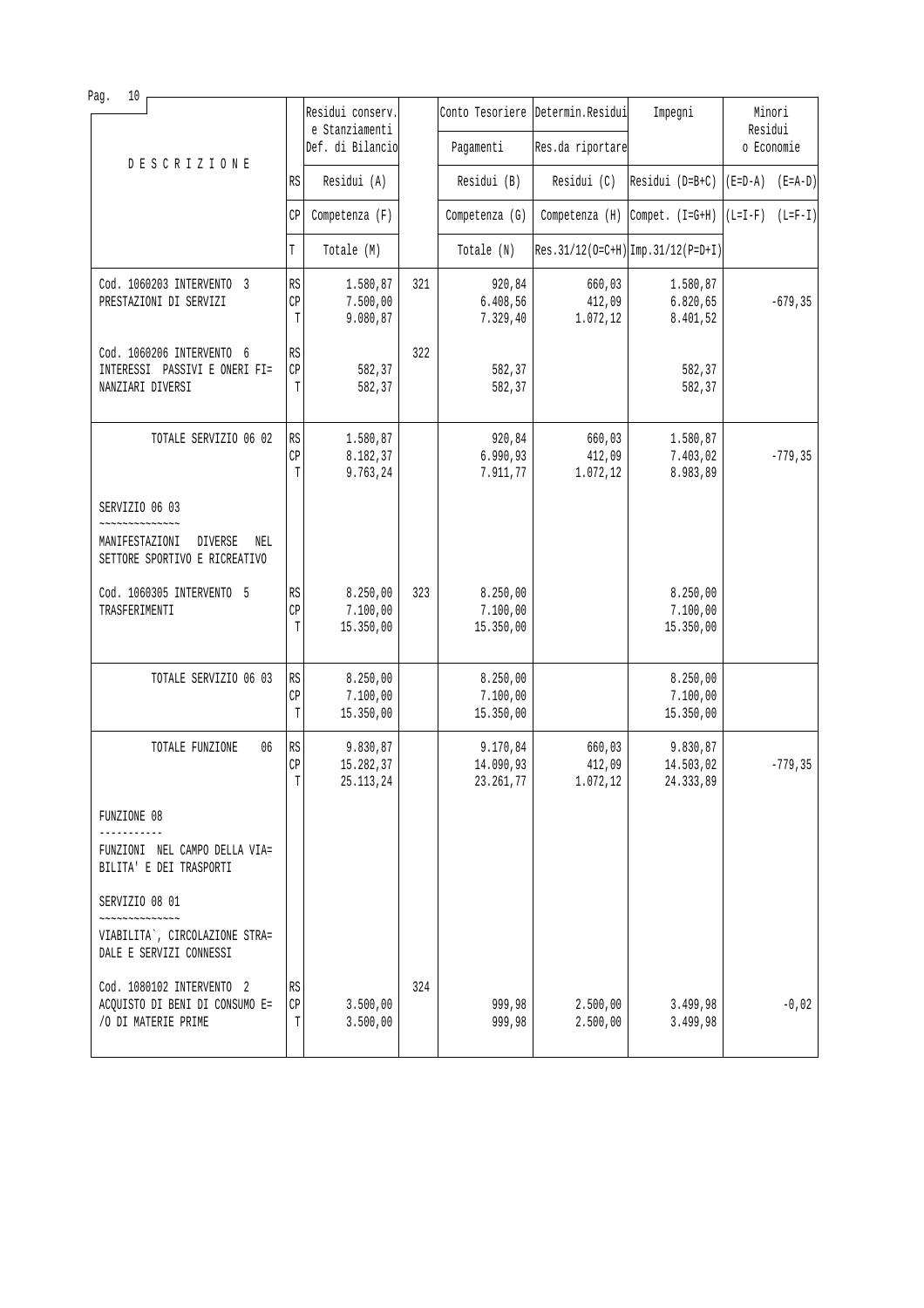| Pag.<br>11                                                                                                 |                          |                                     |     |                                     |                                    |                                     |                              |
|------------------------------------------------------------------------------------------------------------|--------------------------|-------------------------------------|-----|-------------------------------------|------------------------------------|-------------------------------------|------------------------------|
|                                                                                                            |                          | Residui conserv.<br>e Stanziamenti  |     |                                     | Conto Tesoriere Determin. Residui  | Impegni                             | Minori<br>Residui            |
| DESCRIZIONE                                                                                                |                          | Def. di Bilancio                    |     | Pagamenti                           | Res.da riportare                   |                                     | o Economie                   |
|                                                                                                            | RS                       | Residui (A)                         |     | Residui (B)                         | Residui (C)                        | Residui ( $D=B+C$ )                 | $(E=D-A)$ $(E=A-D)$          |
|                                                                                                            | СP                       | Competenza (F)                      |     | Competenza (G)                      | Competenza (H)                     | $\vert$ Compet. $(I = G + H)$       | $(L=I-F)$ $(L=F-I)$          |
|                                                                                                            | T                        | Totale (M)                          |     | Totale (N)                          |                                    | Res. 31/12(0=C+H) Imp. 31/12(P=D+I) |                              |
| Cod. 1080103 INTERVENTO 3<br>PRESTAZIONI DI SERVIZI                                                        | RS<br>CP<br>T            | 1.130,40<br>1.130,40                | 325 |                                     | 1.130, 40<br>1.130,40              | 1.130,40<br>1.130,40                |                              |
| Cod. 1080106 INTERVENTO 6<br>INTERESSI PASSIVI E ONERI FI=<br>NANZIARI DIVERSI                             | RS<br>CP<br>T            | 35.225,87<br>35.225,87              | 326 | 35.225,87<br>35.225,87              |                                    | 35.225,87<br>35.225,87              |                              |
| TOTALE SERVIZIO 08 01                                                                                      | RS<br>CP<br>T            | 39.856,27<br>39.856,27              |     | 36.225,85<br>36.225,85              | 3.630, 40<br>3.630, 40             | 39.856,25<br>39.856,25              | $-0,02$                      |
| SERVIZIO 08 02                                                                                             |                          |                                     |     |                                     |                                    |                                     |                              |
| ILLUMINAZIONE PUBBLICA E SER=<br>VIZI CONNESSI                                                             |                          |                                     |     |                                     |                                    |                                     |                              |
| Cod. 1080202 INTERVENTO 2<br>ACQUISTO DI BENI DI CONSUMO E=<br>/O DI MATERIE PRIME                         | <b>RS</b><br>CP<br>T     | 2.524,64<br>5.000,00<br>7.524,64    | 327 | 524,64<br>2.125,38<br>2.650,02      | 2.874,62<br>2.874,62               | 524,64<br>5.000,00<br>5.524,64      | $-2.000,00$                  |
| Cod. 1080203 INTERVENTO 3<br>PRESTAZIONI DI SERVIZI                                                        | RS<br>CP<br>T            | 27.965,39<br>56.500,00<br>84.465,39 | 328 | 24.434,33<br>31.473,10<br>55.907,43 | 3.070,58<br>22.410,70<br>25.481,28 | 27.504,91<br>53.883,80<br>81.388,71 | $-460, 48$<br>$-2.616, 20$   |
| Cod. 1080206 INTERVENTO 6<br>INTERESSI PASSIVI E ONERI FI=<br>NANZIARI DIVERSI                             | RS<br>CP<br>T            | 6.515, 50<br>6.515,50               | 329 | 6.515,28<br>6.515,28                |                                    | 6.515, 28<br>6.515,28               | $-0, 22$                     |
| TOTALE SERVIZIO 08 02                                                                                      | RS<br>$\mathbb{CP}$<br>T | 30.490,03<br>68.015,50<br>98.505,53 |     | 24.958,97<br>40.113,76<br>65.072,73 | 3.070,58<br>25.285,32<br>28.355,90 | 28.029,55<br>65.399,08<br>93.428,63 | $-2.460, 48$<br>$-2.616, 42$ |
| SERVIZIO 08 03                                                                                             |                          |                                     |     |                                     |                                    |                                     |                              |
| $\sim$ $\sim$ $\sim$ $\sim$ $\sim$ $\sim$ $\sim$ $\sim$<br>TRASPORTI PUBBLICI LOCALI E<br>SERVIZI CONNESSI |                          |                                     |     |                                     |                                    |                                     |                              |
| Cod. 1080305 INTERVENTO 5<br>TRASFERIMENTI                                                                 | RS<br>CP<br>T            | 15,00<br>15,00                      | 330 | 15,00<br>15,00                      |                                    | 15,00<br>15,00                      |                              |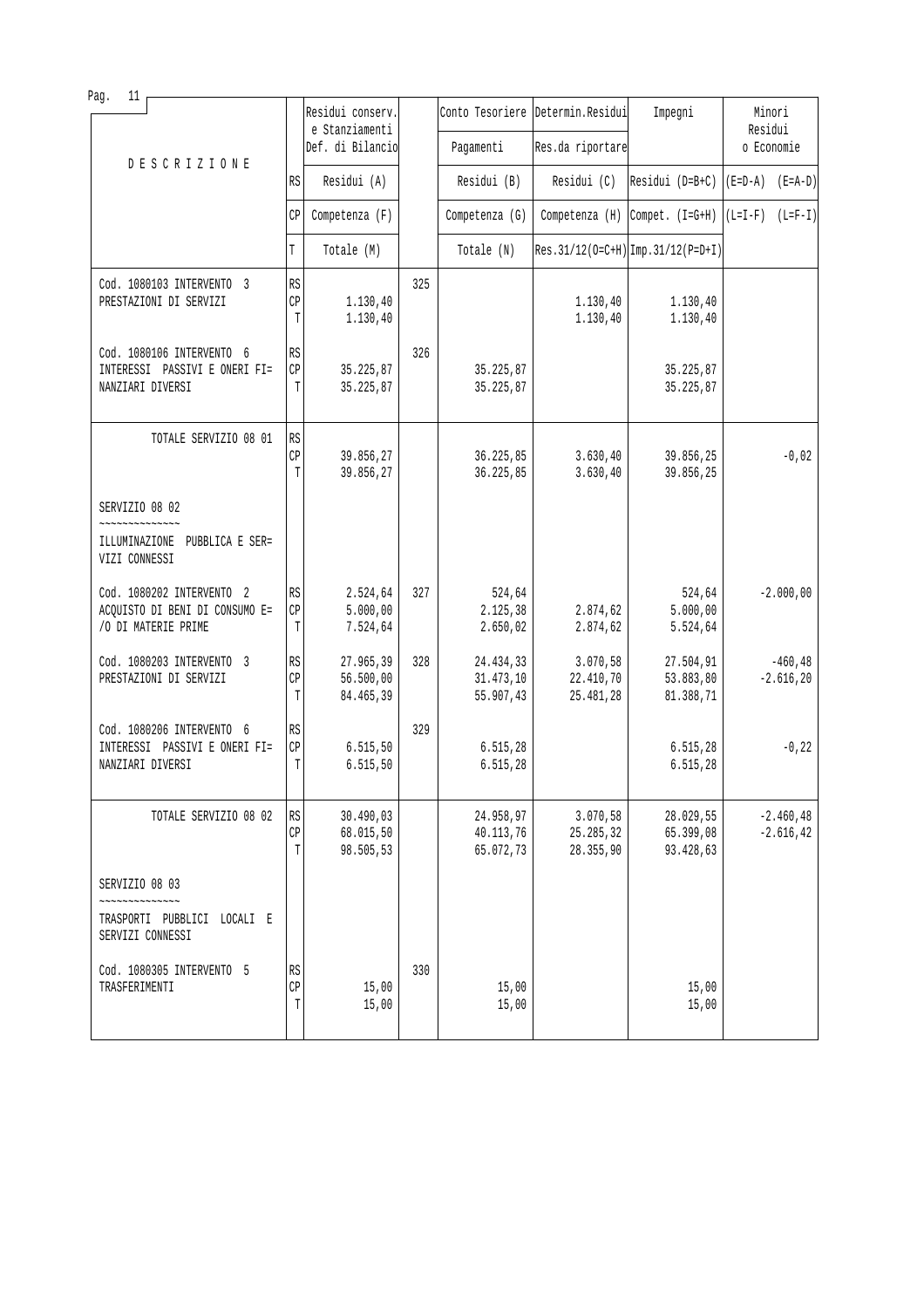| 12<br>Pag.                                                                                             |               |                                       |     |                                      |                                       |                                                      |                              |
|--------------------------------------------------------------------------------------------------------|---------------|---------------------------------------|-----|--------------------------------------|---------------------------------------|------------------------------------------------------|------------------------------|
|                                                                                                        |               | Residui conserv.<br>e Stanziamenti    |     |                                      | Conto Tesoriere Determin. Residui     | Impegni                                              | Minori<br>Residui            |
| <b>DESCRIZIONE</b>                                                                                     |               | Def. di Bilancio                      |     | Pagamenti                            | Res.da riportare                      |                                                      | o Economie                   |
|                                                                                                        | RS            | Residui (A)                           |     | Residui (B)                          | Residui (C)                           | Residui ( $D=B+C$ )                                  | $(E=D-A)$ $(E=A-D)$          |
|                                                                                                        | СP            | Competenza (F)                        |     | Competenza (G)                       |                                       | Competenza (H) Compet. $(I=G+H)$ $(L=I-F)$ $(L=F-I)$ |                              |
|                                                                                                        | T             | Totale (M)                            |     | Totale (N)                           |                                       | $Res.31/12(O=C+H)$ $Imp.31/12(P=D+I)$                |                              |
| TOTALE SERVIZIO 08 03                                                                                  | RS            |                                       |     |                                      |                                       |                                                      |                              |
|                                                                                                        | CP<br>T       | 15,00<br>15,00                        |     | 15,00<br>15,00                       |                                       | 15,00<br>15,00                                       |                              |
| TOTALE FUNZIONE<br>08                                                                                  | RS<br>CP<br>T | 30.490,03<br>107.886,77<br>138.376,80 |     | 24.958,97<br>76.354,61<br>101.313,58 | 3.070,58<br>28.915,72<br>31.986,30    | 28.029,55<br>105.270,33<br>133.299,88                | $-2.460, 48$<br>$-2.616, 44$ |
| FUNZIONE 09<br>-----------                                                                             |               |                                       |     |                                      |                                       |                                                      |                              |
| FUNZIONI RIGUARDANTI LA GE=<br>STIONE DEL TERRITORIO E DEL=<br>L'AMBIENTE                              |               |                                       |     |                                      |                                       |                                                      |                              |
| SERVIZIO 09 01                                                                                         |               |                                       |     |                                      |                                       |                                                      |                              |
| URBANISTICA E GESTIONE DEL<br>TERRITORIO                                                               |               |                                       |     |                                      |                                       |                                                      |                              |
| Cod. 1090103 INTERVENTO 3<br>PRESTAZIONI DI SERVIZI                                                    | RS<br>CP<br>T | 25.580,05<br>122.329,13<br>147.909,18 | 331 | 5.080, 16<br>308,79<br>5.388,95      | 20.128,41<br>122.020,34<br>142.148,75 | 25.208,57<br>122.329,13<br>147.537,70                | $-371,48$                    |
| TOTALE SERVIZIO 09 01                                                                                  | RS<br>CP<br>T | 25.580,05<br>122.329,13<br>147.909,18 |     | 5.080,16<br>308,79<br>5.388,95       | 20.128,41<br>122.020,34<br>142.148,75 | 25.208,57<br>122.329,13<br>147.537,70                | $-371, 48$                   |
| SERVIZIO 09 02                                                                                         |               |                                       |     |                                      |                                       |                                                      |                              |
| ~~~~~~~~~~~~~~<br>EDILIZIA RESIDENZIALE PUBBLICA<br>LOCALE E PIANI DI EDILIZIA E=<br>CONOMICO-POPOLARE |               |                                       |     |                                      |                                       |                                                      |                              |
| Cod. 1090205 INTERVENTO 5<br>TRASFERIMENTI                                                             | RS<br>CP<br>T | 5.000,00<br>5.000,00                  | 332 |                                      |                                       |                                                      | $-5.000,00$                  |
| TOTALE SERVIZIO 09 02                                                                                  | RS<br>CP<br>T | 5.000,00<br>5.000,00                  |     |                                      |                                       |                                                      | $-5.000,00$                  |
| SERVIZIO 09 04                                                                                         |               |                                       |     |                                      |                                       |                                                      |                              |
| SERVIZIO IDRICO INTEGRATO                                                                              |               |                                       |     |                                      |                                       |                                                      |                              |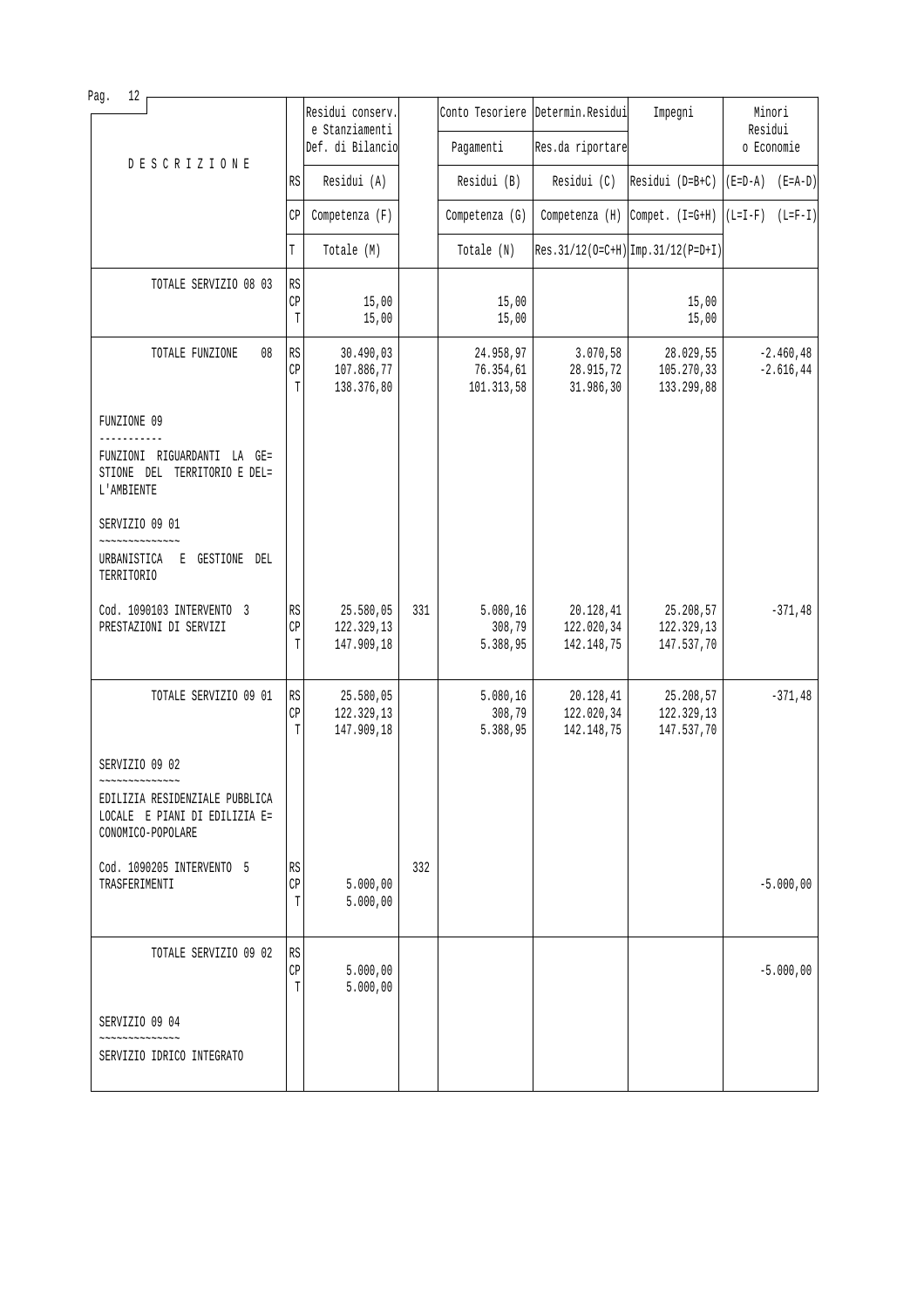| Pag.<br>13                                                                                                                          |                                   |                                       |     |                                       |                                    |                                       |                            |
|-------------------------------------------------------------------------------------------------------------------------------------|-----------------------------------|---------------------------------------|-----|---------------------------------------|------------------------------------|---------------------------------------|----------------------------|
|                                                                                                                                     |                                   | Residui conserv.<br>e Stanziamenti    |     |                                       | Conto Tesoriere Determin. Residui  | Impegni                               | Minori<br>Residui          |
| <b>DESCRIZIONE</b>                                                                                                                  |                                   | Def. di Bilancio                      |     | Pagamenti                             | Res.da riportare                   |                                       | o Economie                 |
|                                                                                                                                     | RS                                | Residui (A)                           |     | Residui (B)                           | Residui (C)                        | Residui ( $D=B+C$ )                   | $(E=D-A)$ $(E=A-D)$        |
|                                                                                                                                     | CP                                | Competenza (F)                        |     | Competenza (G)                        |                                    | Competenza $(H)$ Compet. $(I=G+H)$    | $(L=I-F)$ $(L=F-I)$        |
|                                                                                                                                     | T                                 | Totale (M)                            |     | Totale (N)                            |                                    | $Res.31/12(O=C+H)$ Imp. 31/12(P=D+I)  |                            |
| Cod. 1090402 INTERVENTO 2<br>ACQUISTO DI BENI DI CONSUMO E=<br>/O DI MATERIE PRIME                                                  | RS<br>$\mathbb{C}\mathbb{P}$<br>T | 300,00<br>300,00                      | 333 |                                       |                                    |                                       | $-300,00$                  |
| Cod. 1090403 INTERVENTO 3<br>PRESTAZIONI DI SERVIZI                                                                                 | RS<br>CP<br>T                     | 642,78<br>4.800,00<br>5.442,78        | 334 | 642,78<br>1.534,77<br>2.177,55        | 3.265, 23<br>3.265,23              | 642,78<br>4.800,00<br>5.442,78        |                            |
| Cod. 1090406 INTERVENTO 6<br>INTERESSI PASSIVI E ONERI FI=<br>NANZIARI DIVERSI                                                      | RS<br>CP<br>T                     | 6.221,19<br>6.221,19                  | 335 | 6.221,19<br>6.221,19                  |                                    | 6.221,19<br>6.221,19                  |                            |
| TOTALE SERVIZIO 09 04                                                                                                               | RS<br>$\mathbb{CP}$<br>T          | 642,78<br>11.321,19<br>11.963,97      |     | 642,78<br>7.755,96<br>8.398,74        | 3.265,23<br>3.265,23               | 642,78<br>11.021,19<br>11.663,97      | $-300,00$                  |
| SERVIZIO 09 05                                                                                                                      |                                   |                                       |     |                                       |                                    |                                       |                            |
| SERVIZIO SMALTIMENTO RIFIUTI                                                                                                        |                                   |                                       |     |                                       |                                    |                                       |                            |
| Cod. 1090503 INTERVENTO 3<br>PRESTAZIONI DI SERVIZI                                                                                 | $\mathbb{R}\mathbb{S}$<br>CP<br>T | 21.481,72<br>166.025,00<br>187.506,72 | 336 | 13.269,58<br>160.998,89<br>174.268,47 | 8.212,14<br>1.500,00<br>9.712,14   | 21.481,72<br>162.498,89<br>183.980,61 | $-3.526, 11$               |
| Cod. 1090505 INTERVENTO 5<br>TRASFERIMENTI                                                                                          | RS<br>CP<br>T                     | 19.861,76<br>7.640,81<br>27.502,57    | 337 |                                       | 19.861,76<br>7.640,81<br>27.502,57 | 19.861,76<br>7.640,81<br>27.502,57    |                            |
| TOTALE SERVIZIO 09 05                                                                                                               | RS<br>CP<br>T                     | 41.343,48<br>173.665,81<br>215.009,29 |     | 13.269,58<br>160.998,89<br>174.268,47 | 28.073,90<br>9.140,81<br>37.214,71 | 41.343,48<br>170.139,70<br>211.483,18 | $-3.526, 11$               |
| SERVIZIO 09 06<br>~~~~~~~~~~~~~~<br>PARCHI E SERVIZI PER LA TUTELA<br>AMBIENTALE DEL VERDE, ALTRI<br>SERVIZI RELATIVI AL TERRITORIO |                                   |                                       |     |                                       |                                    |                                       |                            |
| ED ALL'AMBIENTE                                                                                                                     |                                   |                                       |     |                                       |                                    |                                       |                            |
| Cod. 1090602 INTERVENTO 2<br>ACQUISTO DI BENI DI CONSUMO E=<br>/O DI MATERIE PRIME                                                  | RS<br>CP<br>Т                     | 1.629,44<br>2.000,00<br>3.629,44      | 338 | 195,75<br>195,75                      |                                    | 195,75<br>195,75                      | $-1.433,69$<br>$-2.000,00$ |
|                                                                                                                                     |                                   |                                       |     |                                       |                                    |                                       |                            |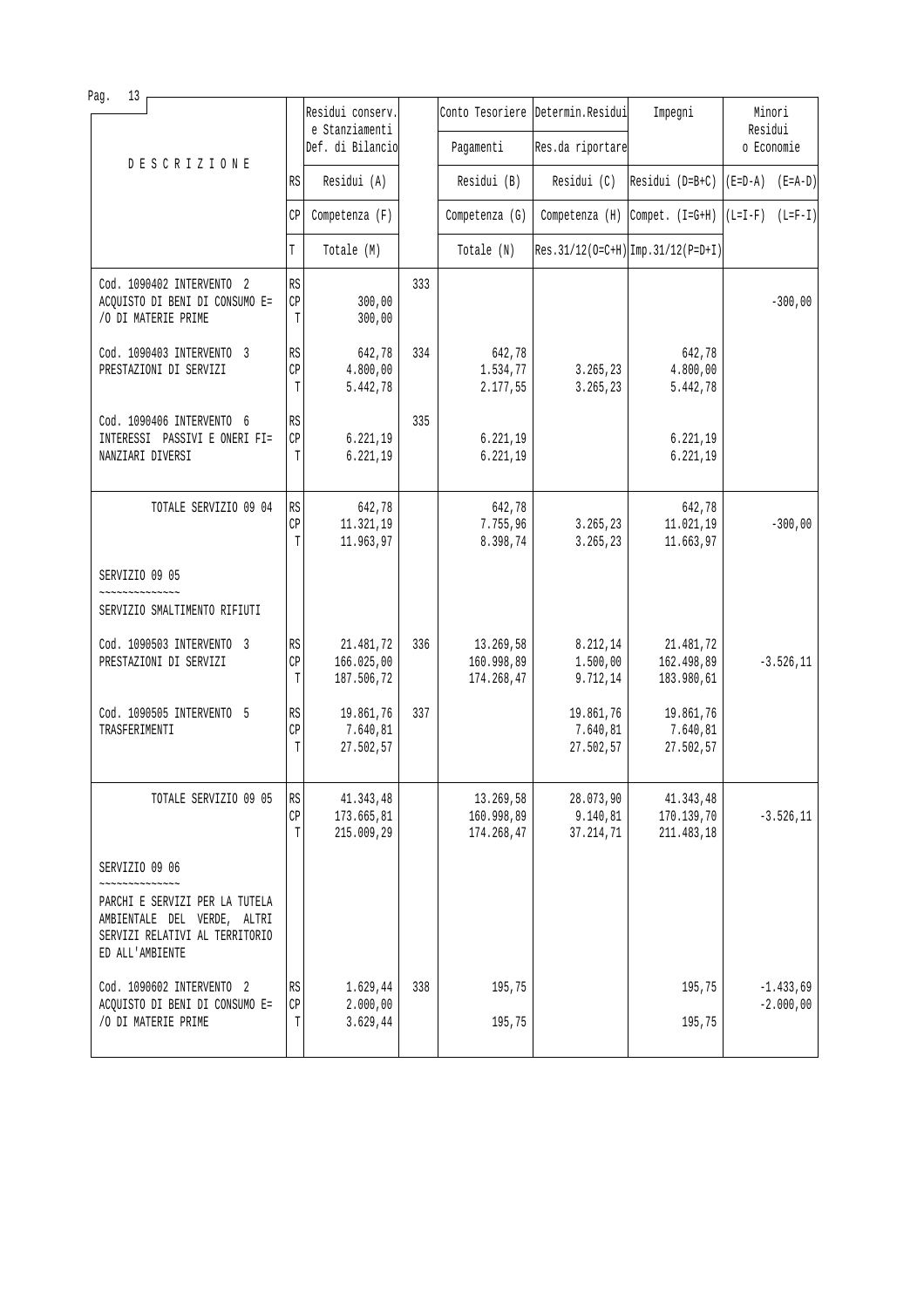| Pag.<br>14                                                                                              |                             |                                     |     |                                    |                                    |                                     |                             |
|---------------------------------------------------------------------------------------------------------|-----------------------------|-------------------------------------|-----|------------------------------------|------------------------------------|-------------------------------------|-----------------------------|
|                                                                                                         |                             | Residui conserv.<br>e Stanziamenti  |     |                                    | Conto Tesoriere Determin. Residui  | Impegni                             | Minori<br>Residui           |
| <b>DESCRIZIONE</b>                                                                                      |                             | Def. di Bilancio                    |     | Pagamenti                          | Res.da riportare                   |                                     | o Economie                  |
|                                                                                                         | RS                          | Residui (A)                         |     | Residui (B)                        | Residui (C)                        | Residui (D=B+C)                     | $(E=D-A)$ $(E=A-D)$         |
|                                                                                                         | СP                          | Competenza (F)                      |     | Competenza (G)                     |                                    | Competenza $(H)$ Compet. $(I=G+H)$  | $(L=I-F)$ $(L=F-I)$         |
|                                                                                                         | T                           | Totale (M)                          |     | Totale (N)                         |                                    | Res. 31/12(0=C+H) Imp. 31/12(P=D+I) |                             |
| Cod. 1090603 INTERVENTO 3                                                                               | RS                          | 16.405,58                           | 339 | 11.552,45                          | 1.172,65                           | 12.725,10                           | $-3.680, 48$                |
| PRESTAZIONI DI SERVIZI                                                                                  | $\mathbb{C}\mathbb{P}$<br>T | 20.000,00<br>36.405,58              |     | 1.774,65<br>13.327,10              | 18.225,35<br>19.398,00             | 20.000,00<br>32.725,10              |                             |
|                                                                                                         |                             |                                     |     |                                    |                                    |                                     |                             |
| TOTALE SERVIZIO 09 06                                                                                   | RS<br>СP                    | 18.035,02<br>22.000,00              |     | 11.748,20<br>1.774,65              | 1.172,65<br>18.225,35              | 12.920,85<br>20.000,00              | $-5.114, 17$<br>$-2.000,00$ |
|                                                                                                         | T                           | 40.035,02                           |     | 13.522,85                          | 19.398,00                          | 32.920,85                           |                             |
| TOTALE FUNZIONE<br>09                                                                                   | RS                          | 85.601,33                           |     | 30.740,72                          | 49.374,96                          | 80.115,68                           | $-5.485,65$                 |
|                                                                                                         | CP<br>T                     | 334.316,13<br>419.917,46            |     | 170.838,29<br>201.579,01           | 152.651,73<br>202.026,69           | 323.490,02<br>403.605,70            | $-10.826, 11$               |
| FUNZIONE 10                                                                                             |                             |                                     |     |                                    |                                    |                                     |                             |
| FUNZIONI NEL SETTORE SOCIALE                                                                            |                             |                                     |     |                                    |                                    |                                     |                             |
| SERVIZIO 10 01                                                                                          |                             |                                     |     |                                    |                                    |                                     |                             |
| ,,,,,,,,,,,,,,,,<br>ASILI NIDO, SERVIZI PER L'IN=<br>FANZIA E PER I MINORI                              |                             |                                     |     |                                    |                                    |                                     |                             |
| Cod. 1100103 INTERVENTO 3                                                                               | RS                          | 4.496,82                            | 340 | 4.496,82                           |                                    | 4.496,82                            |                             |
| PRESTAZIONI DI SERVIZI                                                                                  | CP<br>T                     | 4.989,49<br>9.486,31                |     | 4.496,82                           | 4.939,49<br>4.939,49               | 4.939,49<br>9.436,31                | $-50,00$                    |
| Cod. 1100105 INTERVENTO 5                                                                               | RS                          |                                     | 341 |                                    |                                    |                                     |                             |
| TRASFERIMENTI                                                                                           | CP<br>T                     | 2.880,00<br>2.880,00                |     | 2.880,00<br>2.880,00               |                                    | 2.880,00<br>2.880,00                |                             |
|                                                                                                         |                             |                                     |     |                                    |                                    |                                     |                             |
| TOTALE SERVIZIO 10 01                                                                                   | RS<br>СP                    | 4.496,82<br>7.869,49                |     | 4.496,82<br>2.880,00               | 4.939,49                           | 4.496,82<br>7.819,49                | $-50,00$                    |
|                                                                                                         | Т                           | 12.366,31                           |     | 7.376,82                           | 4.939,49                           | 12.316,31                           |                             |
| SERVIZIO 10 02                                                                                          |                             |                                     |     |                                    |                                    |                                     |                             |
| $\sim$ $\sim$ $\sim$ $\sim$ $\sim$ $\sim$ $\sim$ $\sim$<br>SERVIZI DI PREVENZIONE E RIA=<br>BILITAZIONE |                             |                                     |     |                                    |                                    |                                     |                             |
| Cod. 1100205 INTERVENTO 5<br>TRASFERIMENTI                                                              | RS<br>CP<br>T               | 23.526,33<br>28.294,65<br>51.820,98 | 342 | 19.256,93<br>2.794,08<br>22.051,01 | 4.269,40<br>25.500,57<br>29.769,97 | 23.526,33<br>28.294,65<br>51.820,98 |                             |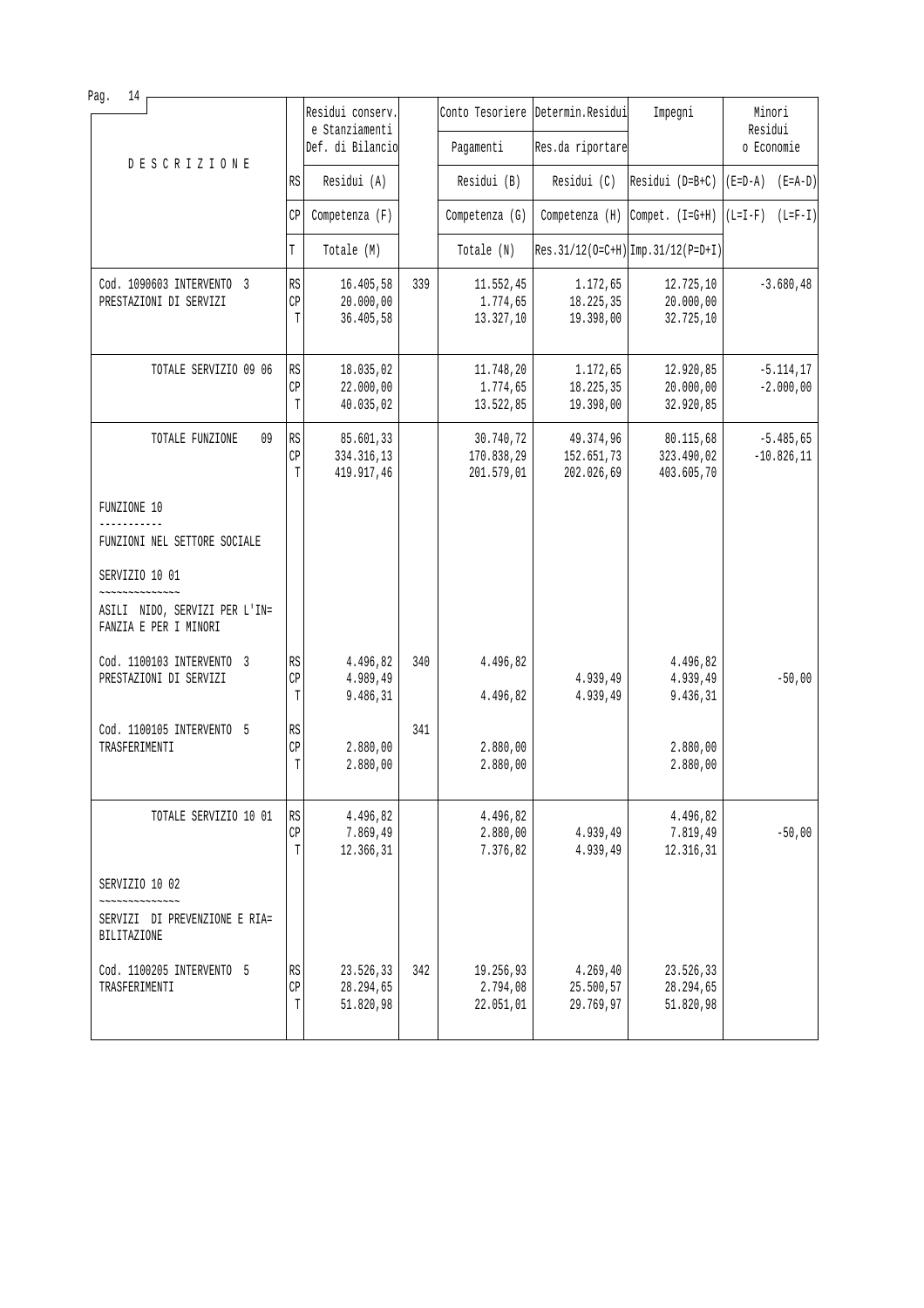| 15<br>Pag.                                                                                |                        |                                    |     |                          |                                   |                                                      |                     |
|-------------------------------------------------------------------------------------------|------------------------|------------------------------------|-----|--------------------------|-----------------------------------|------------------------------------------------------|---------------------|
|                                                                                           |                        | Residui conserv.<br>e Stanziamenti |     |                          | Conto Tesoriere Determin. Residui | Impegni                                              | Minori<br>Residui   |
| <b>DESCRIZIONE</b>                                                                        |                        | Def. di Bilancio                   |     | Pagamenti                | Res.da riportare                  |                                                      | o Economie          |
|                                                                                           | RS                     | Residui (A)                        |     | Residui (B)              | Residui (C)                       | $Residui (D=B+C)$                                    | $(E=D-A)$ $(E=A-D)$ |
|                                                                                           | CP                     | Competenza (F)                     |     | Competenza (G)           |                                   | Competenza (H) Compet. $(I=G+H)$ $(L=I-F)$ $(L=F-I)$ |                     |
|                                                                                           | T                      | Totale (M)                         |     | Totale (N)               |                                   | Res. 31/12(0=C+H) Imp. 31/12(P=D+I)                  |                     |
| TOTALE SERVIZIO 10 02                                                                     | RS                     | 23.526,33                          |     | 19.256,93                | 4.269,40                          | 23.526,33                                            |                     |
|                                                                                           | CP<br>T                | 28.294,65<br>51.820,98             |     | 2.794,08<br>22.051,01    | 25.500,57<br>29.769,97            | 28.294,65<br>51.820,98                               |                     |
| SERVIZIO 10 04                                                                            |                        |                                    |     |                          |                                   |                                                      |                     |
| ~~~~~~~~~~~~~~<br>ASSISTENZA, BENEFICENZA PUB=<br>BLICA E SERVIZI DIVERSI ALLA<br>PERSONA |                        |                                    |     |                          |                                   |                                                      |                     |
| Cod. 1100401 INTERVENTO 1                                                                 | RS                     |                                    | 343 |                          |                                   |                                                      |                     |
| PERSONALE                                                                                 | CP<br>$\mathbb T$      | 34.941,00<br>34.941,00             |     | 34.422,40<br>34.422,40   | 218,47<br>218,47                  | 34.640,87<br>34.640,87                               | $-300, 13$          |
| Cod. 1100403 INTERVENTO 3                                                                 | RS                     | 143.714,55                         | 344 | 123.451,89               | 12.300,76                         | 135.752,65                                           | $-7.961,90$         |
| PRESTAZIONI DI SERVIZI                                                                    | CP<br>T                | 489.374,12<br>633.088,67           |     | 298.670,83<br>422.122,72 | 148.350,38<br>160.651,14          | 447.021,21<br>582.773,86                             | $-42.352,91$        |
| Cod. 1100405 INTERVENTO 5                                                                 | RS                     | 407.273,34                         | 345 | 293.771,76               | 113.501,58                        | 407.273,34                                           |                     |
| TRASFERIMENTI                                                                             | CP<br>T                | 230.019,44<br>637.292,78           |     | 99.980,64<br>393.752,40  | 111.885,71<br>225.387,29          | 211.866,35<br>619.139,69                             | $-18.153,09$        |
| Cod. 1100407 INTERVENTO 7                                                                 | RS                     |                                    | 346 |                          |                                   |                                                      |                     |
| IMPOSTE E TASSE                                                                           | CP<br>T                | 2.336,00<br>2.336,00               |     | 2.336,00<br>2.336,00     |                                   | 2.336,00<br>2.336,00                                 |                     |
| TOTALE SERVIZIO 10 04                                                                     | $\mathbb{R}\mathbb{S}$ | 550.987,89                         |     | 417.223,65               | 125.802,34                        | 543.025,99                                           | $-7.961,90$         |
|                                                                                           | $\mathbb{CP}$<br>T     | 756.670,56<br>1.307.658,45         |     | 435.409,87<br>852.633,52 | 260.454,56<br>386.256,90          | 695.864,43<br>1.238.890,42                           | $-60.806, 13$       |
| SERVIZIO 10 05                                                                            |                        |                                    |     |                          |                                   |                                                      |                     |
| SERVIZIO NECROSCOPICO E CIMI=<br>TERIALE                                                  |                        |                                    |     |                          |                                   |                                                      |                     |
| Cod. 1100502 INTERVENTO 2                                                                 | RS                     | 600,00                             | 347 |                          | 600,00                            | 600,00                                               |                     |
| ACQUISTO DI BENI DI CONSUMO E=<br>/O DI MATERIE PRIME                                     | $\mathbb{CP}$<br>T     | 600,00<br>1.200,00                 |     |                          | 600,00                            | 600,00                                               | $-600,00$           |
| Cod. 1100503 INTERVENTO 3                                                                 | RS                     | 288,29                             | 348 | 288,29                   |                                   | 288,29                                               |                     |
| PRESTAZIONI DI SERVIZI                                                                    | CP<br>T                | 500,00<br>788,29                   |     | 111,15<br>399,44         | 388,85<br>388,85                  | 500,00<br>788,29                                     |                     |
|                                                                                           |                        |                                    |     |                          |                                   |                                                      |                     |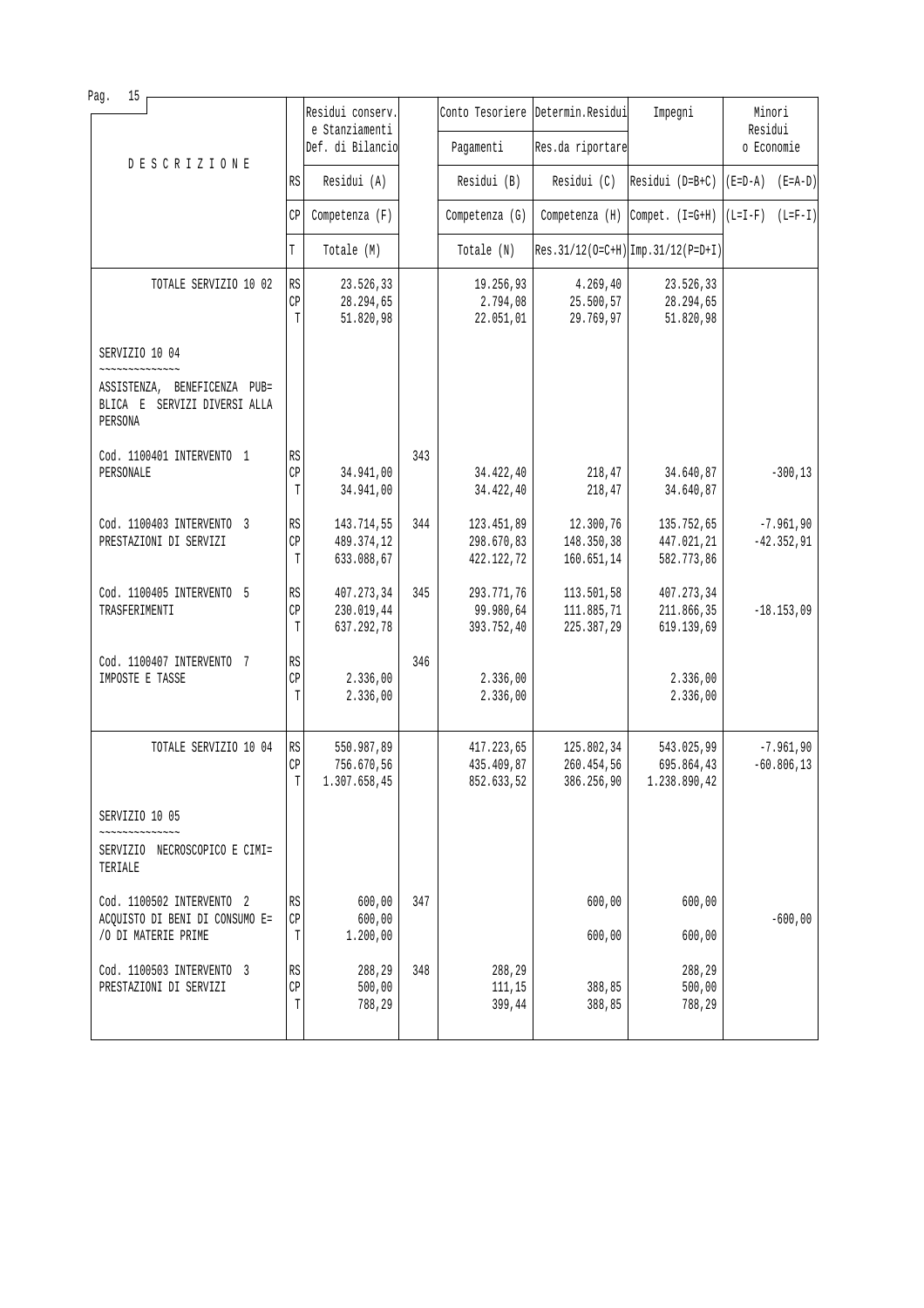| Pag.<br>16                                              |               | Residui conserv.<br>e Stanziamenti<br>Def. di Bilancio |     | Pagamenti                              | Conto Tesoriere Determin. Residui<br>Res.da riportare | Impegni                                      | Minori<br>Residui<br>o Economie |
|---------------------------------------------------------|---------------|--------------------------------------------------------|-----|----------------------------------------|-------------------------------------------------------|----------------------------------------------|---------------------------------|
| <b>DESCRIZIONE</b>                                      | RS            | Residui (A)                                            |     | Residui (B)                            | Residui (C)                                           | Residui (D=B+C)                              | $(E=D-A)$ $(E=A-D)$             |
|                                                         | СP            | Competenza (F)                                         |     | Competenza (G)                         | Competenza (H)                                        | $\text{Compet.} \left( \text{I=G+H} \right)$ | $(L=I-F)$<br>$(L=F-I)$          |
|                                                         | T             | Totale (M)                                             |     | Totale (N)                             |                                                       | $Res.31/12(O=C+H)$ Imp. 31/12(P=D+I)         |                                 |
| TOTALE SERVIZIO 10 05                                   | RS<br>CP<br>T | 888,29<br>1.100,00<br>1.988,29                         |     | 288,29<br>111,15<br>399,44             | 600,00<br>388,85<br>988,85                            | 888,29<br>500,00<br>1.388,29                 | $-600,00$                       |
| TOTALE FUNZIONE<br>10                                   | RS<br>CP<br>T | 579.899,33<br>793.934,70<br>1.373.834,03               |     | 441.265,69<br>441.195,10<br>882.460,79 | 130.671,74<br>291.283,47<br>421.955,21                | 571.937,43<br>732.478,57<br>1.304.416,00     | $-7.961,90$<br>$-61.456, 13$    |
| FUNZIONE 11                                             |               |                                                        |     |                                        |                                                       |                                              |                                 |
| FUNZIONI NEL CAMPO DELLO SVI=<br>LUPPO ECONOMICO        |               |                                                        |     |                                        |                                                       |                                              |                                 |
| SERVIZIO 11 06<br>SERVIZI RELATIVI ALL'ARTIGIA=<br>NATO |               |                                                        |     |                                        |                                                       |                                              |                                 |
| Cod. 1110605 INTERVENTO 5                               | <b>RS</b>     | 2.110,45                                               | 349 | 1.485,45                               |                                                       | 1.485,45                                     | $-625,00$                       |
| TRASFERIMENTI                                           | CP<br>T       | 2.110,45                                               |     | 1.485,45                               |                                                       | 1.485,45                                     |                                 |
| TOTALE SERVIZIO 11 06                                   | <b>RS</b>     | 2.110,45                                               |     | 1.485,45                               |                                                       | 1.485,45                                     | $-625,00$                       |
|                                                         | CP<br>T       | 2.110,45                                               |     | 1.485,45                               |                                                       | 1.485,45                                     |                                 |
| 11<br>TOTALE FUNZIONE                                   | RS<br>CP      | 2.110,45                                               |     | 1.485,45                               |                                                       | 1.485,45                                     | $-625,00$                       |
|                                                         | T             | 2.110,45                                               |     | 1.485,45                               |                                                       | 1.485,45                                     |                                 |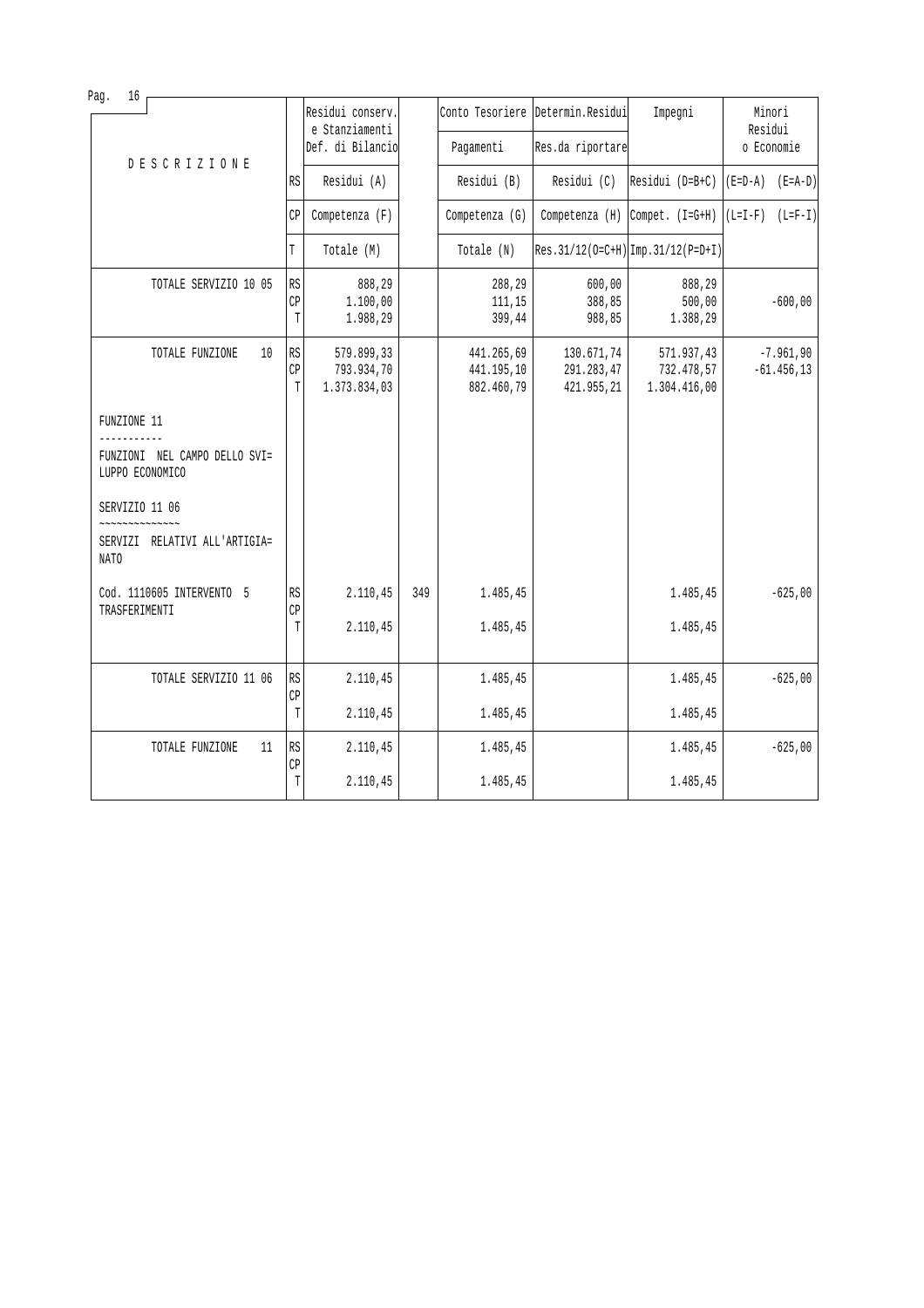|                     |                                                                                                 | Residui conserv.                             |                      |                                            |                                          | Impegni                                      | Minori                                                                      |                                                                       |
|---------------------|-------------------------------------------------------------------------------------------------|----------------------------------------------|----------------------|--------------------------------------------|------------------------------------------|----------------------------------------------|-----------------------------------------------------------------------------|-----------------------------------------------------------------------|
|                     |                                                                                                 |                                              |                      | Pagamenti                                  |                                          |                                              | o Economie                                                                  |                                                                       |
|                     | RS                                                                                              | Residui (A)                                  |                      | Residui (B)                                | Residui (C)                              |                                              | $(E=D-A)$ $(E=A-D)$                                                         |                                                                       |
|                     | СP                                                                                              | Competenza $(F)$                             |                      | $Competenza$ (G)                           | Competenza (H)                           |                                              | $(L=I-F)$                                                                   | $(L=F-I)$                                                             |
|                     | T                                                                                               | Totale (M)                                   |                      | Totale (N)                                 |                                          |                                              |                                                                             |                                                                       |
|                     |                                                                                                 |                                              |                      |                                            |                                          |                                              |                                                                             |                                                                       |
|                     |                                                                                                 |                                              |                      |                                            |                                          |                                              |                                                                             |                                                                       |
| TOTALE DEL TITOLO I | СP<br>T                                                                                         | 1.208.413,47<br>2.528.764,96<br>3.737.178,43 |                      | 842.936,66<br>1.544.071,74<br>2.387.008,40 | 320.294,75<br>729.714,60<br>1.050.009,35 | 1.163.231.41<br>2.273.786,34<br>3.437.017,75 |                                                                             | $-45.182,06$<br>$-254.978.62$                                         |
|                     | 17<br><b>DESCRIZIONE</b><br>RIASSUNTO DEL TITOLO I<br>***********************<br>SPESE CORRENTI |                                              | e Stanziamenti<br>RS | Def. di Bilancio                           |                                          |                                              | Conto Tesoriere   Determin. Residui <br>Res.da riportare<br>Compet. (I=G+H) | Residui<br>Residui (D=B+C)  <br>$ Res.31/12(0=C+H) Imp.31/12(P=D+I) $ |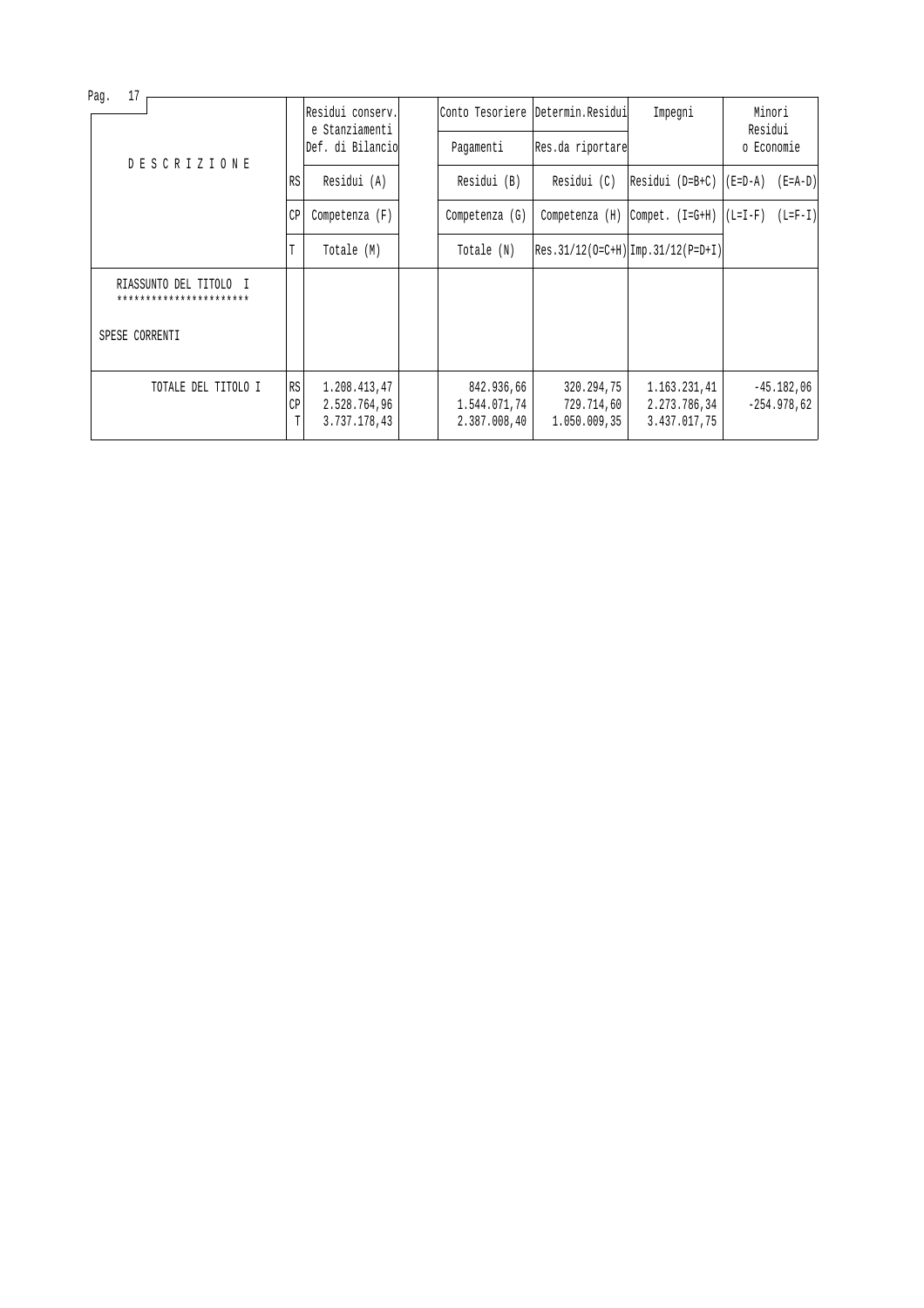| Pag.<br>18                                                                                                       |                                                       |                                       |     |                                    |                                     |                                                    |                   |          |
|------------------------------------------------------------------------------------------------------------------|-------------------------------------------------------|---------------------------------------|-----|------------------------------------|-------------------------------------|----------------------------------------------------|-------------------|----------|
|                                                                                                                  |                                                       | Residui conserv.<br>e Stanziamenti    |     |                                    | Conto Tesoriere Determin. Residui   | Impegni                                            | Minori<br>Residui |          |
| <b>DESCRIZIONE</b>                                                                                               |                                                       | Def. di Bilancio                      |     | Pagamenti                          | Res.da riportare                    |                                                    | o Economie        |          |
|                                                                                                                  | RS                                                    | Residui (A)                           |     | Residui (B)                        | Residui (C)                         | Residui (D=B+C) $ (E=D-A)$ (E=A-D)                 |                   |          |
|                                                                                                                  | СP                                                    | Competenza (F)                        |     | Competenza (G)                     |                                     | Competenza (H) Compet. $(I=G+H)   (L=I-F) (L=F-I)$ |                   |          |
|                                                                                                                  | T                                                     | Totale (M)                            |     | Totale (N)                         |                                     | $Res.31/12(O=C+H)$ Imp. 31/12(P=D+I)               |                   |          |
| TITOLO II                                                                                                        |                                                       |                                       |     |                                    |                                     |                                                    |                   |          |
| ================<br>SPESE IN CONTO CAPITALE                                                                      |                                                       |                                       |     |                                    |                                     |                                                    |                   |          |
| FUNZIONE 01                                                                                                      |                                                       |                                       |     |                                    |                                     |                                                    |                   |          |
| FUNZIONI GENERALI DI AMMINI=<br>STRAZIONE, DI GESTIONE E DI<br>CONTROLLO                                         |                                                       |                                       |     |                                    |                                     |                                                    |                   |          |
| SERVIZIO 01 02                                                                                                   |                                                       |                                       |     |                                    |                                     |                                                    |                   |          |
| SEGRETERIA GENERALE, PERSONALE<br>E ORGANIZZAZIONE                                                               |                                                       |                                       |     |                                    |                                     |                                                    |                   |          |
| Cod. 2010205 INTERVENTO 5<br>ACQUISIZIONE DI BENI MOBILI,<br>MACCHINE, ED ATTREZZATURE TEC=<br>NICO-SCIENTIFICHE | RS<br>CP<br>T                                         | 5.799,74<br>5.000,00<br>10.799,74     | 350 | 5.799,74<br>5.000,00<br>10.799,74  |                                     | 5.799,74<br>5.000,00<br>10.799,74                  |                   |          |
| TOTALE SERVIZIO 01 02                                                                                            | RS<br>CP<br>T                                         | 5.799,74<br>5.000,00<br>10.799,74     |     | 5.799,74<br>5.000,00<br>10.799,74  |                                     | 5.799,74<br>5.000,00<br>10.799,74                  |                   |          |
| SERVIZIO 01 05                                                                                                   |                                                       |                                       |     |                                    |                                     |                                                    |                   |          |
| GESTIONE DEI BENI DEMANIALI E<br>PATRIMONIALI                                                                    |                                                       |                                       |     |                                    |                                     |                                                    |                   |          |
| Cod. 2010501 INTERVENTO 1<br>ACQUISIZIONE DI BENI IMMOBILI                                                       | $\mathbb{R}\mathbb{S}$<br>$\mathbb{C}\mathbb{P}$<br>T | 129.274,28<br>15.000,00<br>144.274,28 | 351 | 74.237,41<br>1.028,50<br>75.265,91 | 54.959,69<br>13.971,50<br>68.931,19 | 129.197,10<br>15.000,00<br>144.197,10              |                   | $-77,18$ |
| Cod. 2010505 INTERVENTO 5<br>ACQUISIZIONE DI BENI MOBILI,                                                        | RS<br>CP                                              | 30.000,00                             | 352 |                                    | 30.000,00                           | 30.000,00                                          |                   |          |
| MACCHINE, ED ATTREZZATURE TEC=<br>NICO-SCIENTIFICHE                                                              | T                                                     | 30.000,00                             |     |                                    | 30.000,00                           | 30.000,00                                          |                   |          |
| TOTALE SERVIZIO 01 05                                                                                            | RS<br>CP<br>T                                         | 159.274,28<br>15.000,00<br>174.274,28 |     | 74.237,41<br>1.028,50<br>75.265,91 | 84.959,69<br>13.971,50<br>98.931,19 | 159.197,10<br>15.000,00<br>174.197,10              |                   | $-77,18$ |
| SERVIZIO 01 06                                                                                                   |                                                       |                                       |     |                                    |                                     |                                                    |                   |          |
| UFFICIO TECNICO                                                                                                  |                                                       |                                       |     |                                    |                                     |                                                    |                   |          |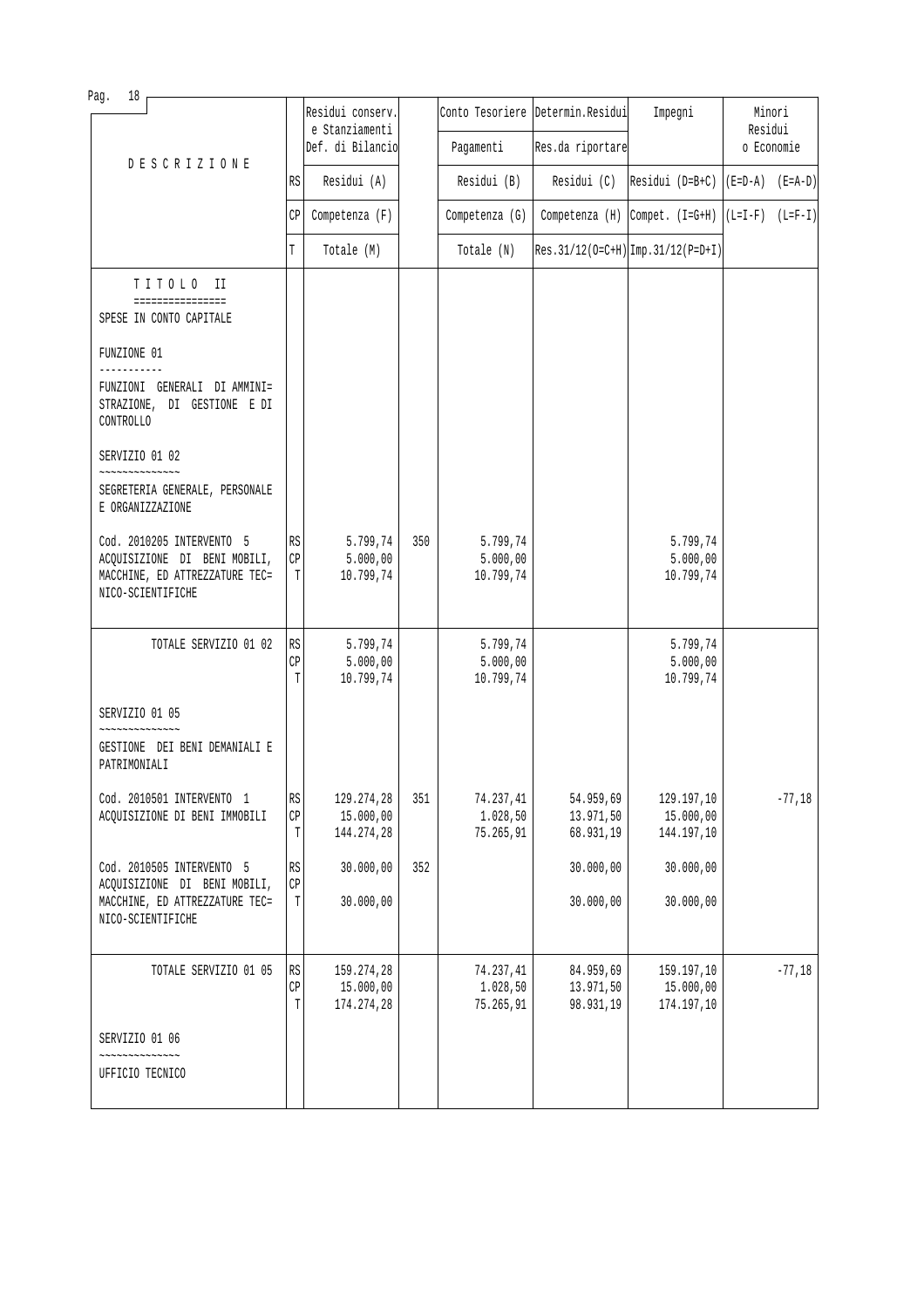| 19<br>Pag.                                                                          |                              |                                    |     |                         |                                   |                                      |                     |           |
|-------------------------------------------------------------------------------------|------------------------------|------------------------------------|-----|-------------------------|-----------------------------------|--------------------------------------|---------------------|-----------|
|                                                                                     |                              | Residui conserv.<br>e Stanziamenti |     |                         | Conto Tesoriere Determin. Residui | Impegni                              | Minori<br>Residui   |           |
| <b>DESCRIZIONE</b>                                                                  |                              | Def. di Bilancio                   |     | Pagamenti               | Res.da riportare                  |                                      | o Economie          |           |
|                                                                                     | RS                           | Residui (A)                        |     | Residui (B)             | Residui (C)                       | $[Residui (D=B+C) [(E=D-A) (E=A-D)]$ |                     |           |
|                                                                                     | СP                           | Competenza (F)                     |     | Competenza (G)          |                                   | Competenza $(H)$ Compet. $(I=G+H)$   | $(L=I-F)$ $(L=F-I)$ |           |
|                                                                                     | T                            | Totale (M)                         |     | Totale (N)              |                                   | $Res.31/12(O=C+H)$ Imp. 31/12(P=D+I) |                     |           |
| Cod. 2010605 INTERVENTO 5                                                           | RS                           | 3.378,80                           | 353 |                         | 3.378,80                          | 3.378,80                             |                     |           |
| ACQUISIZIONE DI BENI MOBILI,<br>MACCHINE, ED ATTREZZATURE TEC=<br>NICO-SCIENTIFICHE | $\mathbb{C}\mathbb{P}$<br>T  | 3.378,80                           |     |                         | 3.378,80                          | 3.378,80                             |                     |           |
| Cod. 2010606 INTERVENTO 6                                                           | <b>RS</b>                    | 6.150, 18                          | 354 | 2.817,79                | 3.332,39                          | 6.150, 18                            |                     |           |
| INCARICHI PROFESSIONALI ESTER=<br>ΝI                                                | CP<br>T                      | 16.400,00<br>22.550,18             |     | 1.400,00<br>4.217,79    | 15.000,00<br>18.332,39            | 16.400,00<br>22.550,18               |                     |           |
| TOTALE SERVIZIO 01 06                                                               | RS<br>CP                     | 9.528,98                           |     | 2.817,79                | 6.711,19                          | 9.528,98                             |                     |           |
|                                                                                     | T                            | 16.400,00<br>25.928,98             |     | 1.400,00<br>4.217,79    | 15.000,00<br>21.711,19            | 16.400,00<br>25.928,98               |                     |           |
| SERVIZIO 01 08<br>~~~~~~~~~~~~~~                                                    |                              |                                    |     |                         |                                   |                                      |                     |           |
| ALTRI SERVIZI GENERALI                                                              |                              |                                    |     |                         |                                   |                                      |                     |           |
| Cod. 2010801 INTERVENTO 1<br>ACQUISIZIONE DI BENI IMMOBILI                          | RS<br>CP                     | 61.661,33                          | 355 | 34.809,10               | 26.852,23                         | 61.661,33                            |                     |           |
|                                                                                     | T                            | 61.661,33                          |     | 34.809,10               | 26.852,23                         | 61.661,33                            |                     |           |
| Cod. 2010805 INTERVENTO 5                                                           | RS<br>CP                     | 1.169,51                           | 356 | 1.098,71                |                                   | 1.098,71                             |                     | $-70, 80$ |
| ACQUISIZIONE DI BENI MOBILI,<br>MACCHINE, ED ATTREZZATURE TEC=<br>NICO-SCIENTIFICHE | Т                            | 11.000,00<br>12.169,51             |     | 6.245,11<br>7.343,82    | 4.754,89<br>4.754,89              | 11.000,00<br>12.098,71               |                     |           |
| Cod. 2010807 INTERVENTO 7<br>TRASFERIMENTI DI CAPITALE                              | $\mathbb{R}\mathbb{S}$       | 1.900,91                           | 357 |                         | 1.900,91                          | 1.900,91                             |                     |           |
|                                                                                     | CP<br>T                      | 1.000,00<br>2.900,91               |     |                         | 713,32<br>2.614,23                | 713,32<br>2.614,23                   |                     | $-286,68$ |
| TOTALE SERVIZIO 01 08                                                               | RS                           | 64.731,75                          |     | 35.907,81               | 28.753,14                         | 64.660,95                            |                     | $-70, 80$ |
|                                                                                     | СP<br>T                      | 12.000,00<br>76.731,75             |     | 6.245,11<br>42.152,92   | 5.468,21<br>34.221,35             | 11.713,32<br>76.374,27               |                     | $-286,68$ |
| TOTALE FUNZIONE<br>01                                                               | $\mathbb{R}\mathbb{S}$<br>CP | 239.334,75                         |     | 118.762,75<br>13.673,61 | 120.424,02                        | 239.186,77                           |                     | $-147,98$ |
|                                                                                     | T                            | 48.400,00<br>287.734,75            |     | 132.436,36              | 34.439,71<br>154.863,73           | 48.113,32<br>287.300,09              |                     | $-286,68$ |
| FUNZIONE 04                                                                         |                              |                                    |     |                         |                                   |                                      |                     |           |
| ------<br>FUNZIONI DI ISTRUZIONE PUBBLI=<br>СA                                      |                              |                                    |     |                         |                                   |                                      |                     |           |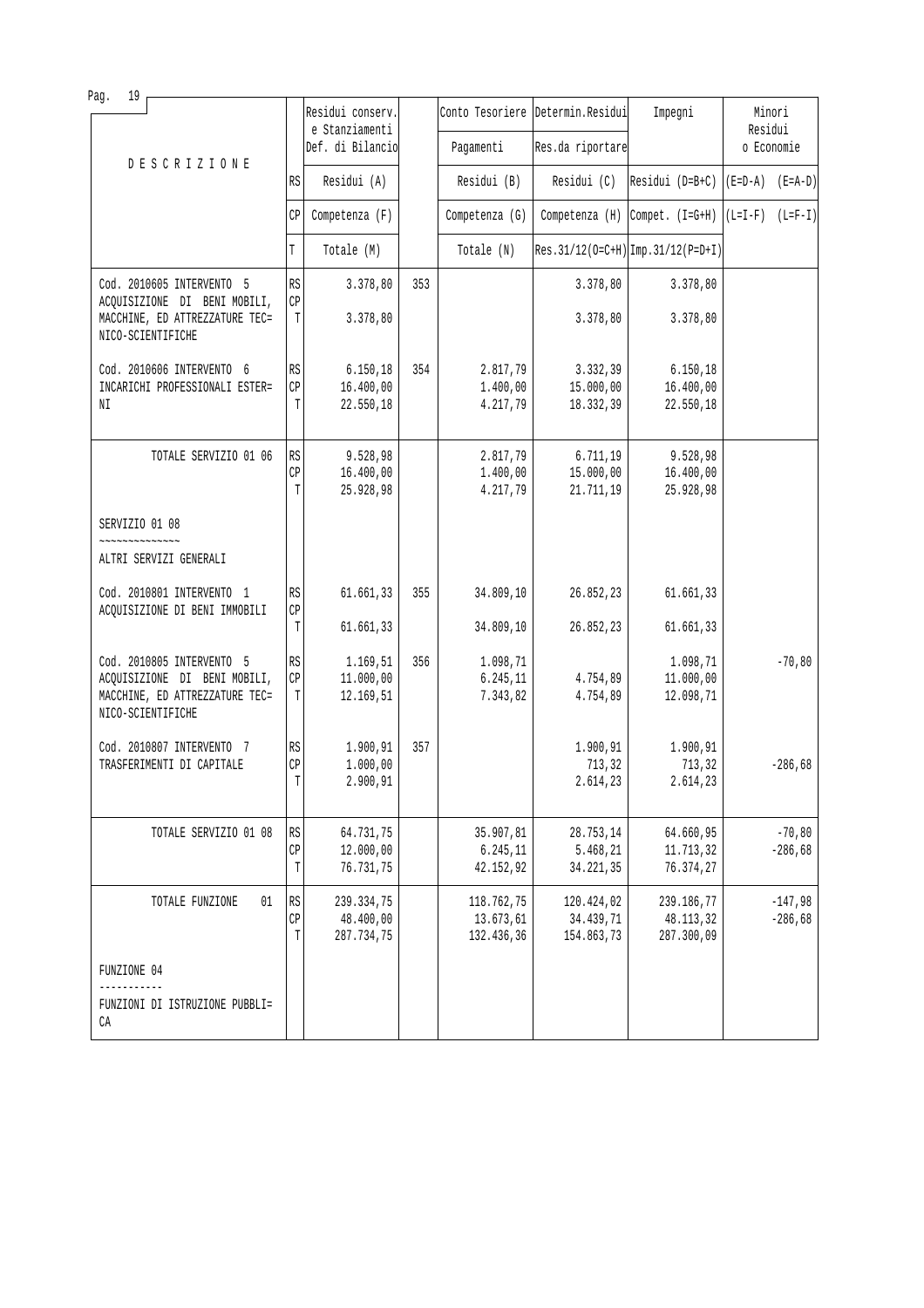| Pag.<br>20                                                                          |                              | Residui conserv.                 |     |                         | Conto Tesoriere Determin. Residui |                                         | Minori              |
|-------------------------------------------------------------------------------------|------------------------------|----------------------------------|-----|-------------------------|-----------------------------------|-----------------------------------------|---------------------|
|                                                                                     |                              | e Stanziamenti                   |     |                         |                                   | Impegni                                 | Residui             |
| <b>DESCRIZIONE</b>                                                                  |                              | Def. di Bilancio                 |     | Pagamenti               | Res.da riportare                  |                                         | o Economie          |
|                                                                                     | RS                           | Residui (A)                      |     | Residui (B)             | Residui (C)                       | Residui (D=B+C)                         | $(E=D-A)$ $(E=A-D)$ |
|                                                                                     | CP                           | Competenza (F)                   |     | Competenza (G)          |                                   | Competenza $(H)$ Compet. $(I=G+H)$      | $(L=I-F)$ $(L=F-I)$ |
|                                                                                     | T                            | Totale (M)                       |     | Totale (N)              |                                   | $Res. 31/12(O=C+H)$ Imp. $31/12(P=D+I)$ |                     |
| SERVIZIO 04 01                                                                      |                              |                                  |     |                         |                                   |                                         |                     |
| ~~~~~~~~~~~~~~<br>SCUOLA MATERNA                                                    |                              |                                  |     |                         |                                   |                                         |                     |
| Cod. 2040101 INTERVENTO 1<br>ACQUISIZIONE DI BENI IMMOBILI                          | RS<br>CP                     | 2.386,26                         | 358 | 1.090,20                | 1.296,06                          | 2.386,26                                |                     |
|                                                                                     | T                            | 2.386,26                         |     | 1.090,20                | 1.296,06                          | 2.386,26                                |                     |
| Cod. 2040105 INTERVENTO 5                                                           | RS                           | 3.100, 10                        | 359 | 750,20                  | 2.349,90                          | 3.100, 10                               |                     |
| ACQUISIZIONE DI BENI MOBILI,<br>MACCHINE, ED ATTREZZATURE TEC=<br>NICO-SCIENTIFICHE | $\mathbb{C}\mathbb{P}$<br>T  | 2.000,00<br>5.100, 10            |     | 750,20                  | 2.000,00<br>4.349,90              | 2.000,00<br>5.100, 10                   |                     |
| TOTALE SERVIZIO 04 01                                                               | RS<br>CP<br>T                | 5.486,36<br>2.000,00<br>7.486,36 |     | 1.840,40<br>1.840,40    | 3.645,96<br>2.000,00<br>5.645,96  | 5.486,36<br>2.000,00<br>7.486,36        |                     |
| SERVIZIO 04 02                                                                      |                              |                                  |     |                         |                                   |                                         |                     |
| ISTRUZIONE ELEMENTARE                                                               |                              |                                  |     |                         |                                   |                                         |                     |
| Cod. 2040201 INTERVENTO 1<br>ACQUISIZIONE DI BENI IMMOBILI                          | RS<br>CP                     | 114.716,59                       | 360 | 109.510,36              | 3.917,69                          | 113.428,05                              | $-1.288,54$         |
|                                                                                     | T                            | 114.716,59                       |     | 109.510,36              | 3.917,69                          | 113.428,05                              |                     |
| TOTALE SERVIZIO 04 02                                                               | RS<br>$\mathbb{C}\mathbb{P}$ | 114.716,59                       |     | 109.510,36              | 3.917,69                          | 113.428,05                              | $-1.288,54$         |
|                                                                                     | T                            | 114.716,59                       |     | 109.510,36              | 3.917,69                          | 113.428,05                              |                     |
| SERVIZIO 04 03                                                                      |                              |                                  |     |                         |                                   |                                         |                     |
| ISTRUZIONE MEDIA                                                                    |                              |                                  |     |                         |                                   |                                         |                     |
| Cod. 2040301 INTERVENTO 1<br>ACQUISIZIONE DI BENI IMMOBILI                          | RS<br>$\mathbb{CP}$          | 181.152,00                       | 361 | 55.214,51               | 125.937,49                        | 181.152,00                              |                     |
|                                                                                     | T                            | 181.152,00                       |     | 55.214,51               | 125.937,49                        | 181.152,00                              |                     |
| TOTALE SERVIZIO 04 03                                                               | $\mathbb{R}\mathbb{S}$<br>CP | 181.152,00                       |     | 55.214,51               | 125.937,49                        | 181.152,00                              |                     |
| 04<br>TOTALE FUNZIONE                                                               | T<br>RS                      | 181.152,00<br>301.354,95         |     | 55.214,51<br>166.565,27 | 125.937,49<br>133.501,14          | 181.152,00<br>300.066,41                | $-1.288,54$         |
|                                                                                     | $\mathbb{CP}$<br>T           | 2.000,00<br>303.354,95           |     | 166.565,27              | 2.000,00<br>135.501,14            | 2.000,00<br>302.066,41                  |                     |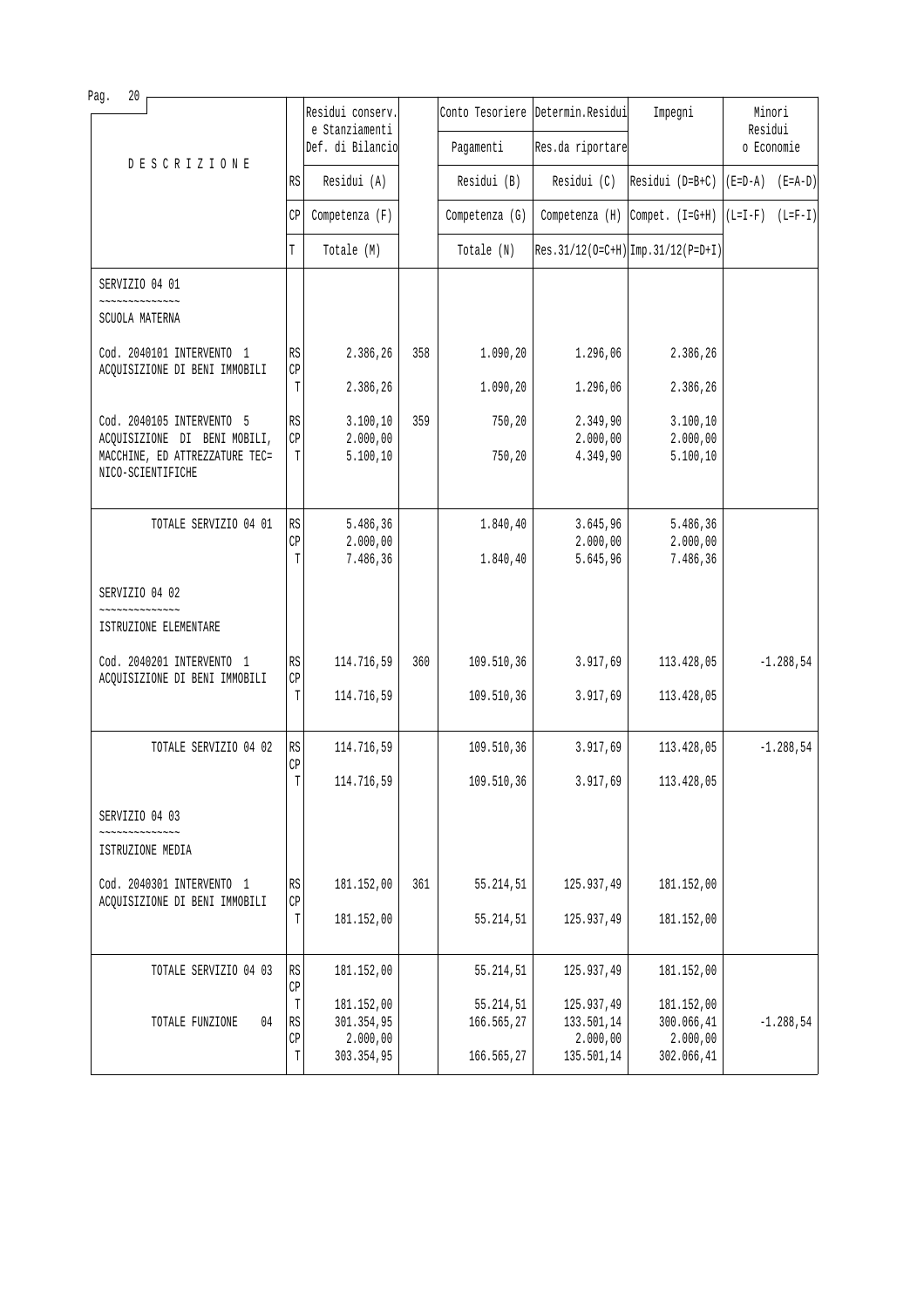| Pag.<br>21                                                                          |                             |                                    |     |                |                                   |                                                                                                   |                   |  |
|-------------------------------------------------------------------------------------|-----------------------------|------------------------------------|-----|----------------|-----------------------------------|---------------------------------------------------------------------------------------------------|-------------------|--|
|                                                                                     |                             | Residui conserv.<br>e Stanziamenti |     |                | Conto Tesoriere Determin. Residui | Impegni                                                                                           | Minori<br>Residui |  |
| <b>DESCRIZIONE</b>                                                                  |                             | Def. di Bilancio                   |     | Pagamenti      | Res.da riportare                  |                                                                                                   | o Economie        |  |
|                                                                                     | RS                          | Residui (A)                        |     | Residui (B)    | Residui (C)                       | $\begin{bmatrix} \text{Residui} & \text{(D=B+C)} & \text{(E=D-A)} & \text{(E=A-D)} \end{bmatrix}$ |                   |  |
|                                                                                     | СP                          | Competenza (F)                     |     | Competenza (G) |                                   | Competenza (H) Compet. $(I=G+H)   (L=I-F) (L=F-I)$                                                |                   |  |
|                                                                                     | T                           | Totale (M)                         |     | Totale (N)     |                                   | $Res. 31/12(O=C+H)$ Imp. $31/12(P=D+I)$                                                           |                   |  |
| FUNZIONE 05                                                                         |                             |                                    |     |                |                                   |                                                                                                   |                   |  |
| FUNZIONI RELATIVE ALLA CULTURA<br>ED AI BENI CULTURALI                              |                             |                                    |     |                |                                   |                                                                                                   |                   |  |
| SERVIZIO 05 01                                                                      |                             |                                    |     |                |                                   |                                                                                                   |                   |  |
| **************<br>BIBLIOTECHE, MUSEI E PINACOTE=<br>CHE                             |                             |                                    |     |                |                                   |                                                                                                   |                   |  |
| Cod. 2050101 INTERVENTO 1                                                           | RS                          | 83.164,24                          | 362 | 34.660,32      | 48.503,92                         | 83.164,24                                                                                         |                   |  |
| ACQUISIZIONE DI BENI IMMOBILI                                                       | $\mathbb{CP}$<br>T          | 83.164,24                          |     | 34.660,32      | 48.503,92                         | 83.164,24                                                                                         |                   |  |
| Cod. 2050106 INTERVENTO 6                                                           | RS                          | 24.862,92                          | 363 |                | 24.862,92                         | 24.862,92                                                                                         |                   |  |
| INCARICHI PROFESSIONALI ESTER=<br>ΝI                                                | CP<br>T                     | 24.862,92                          |     |                | 24.862,92                         | 24.862,92                                                                                         |                   |  |
| TOTALE SERVIZIO 05 01                                                               | RS                          | 108.027,16                         |     | 34.660,32      | 73.366,84                         | 108.027,16                                                                                        |                   |  |
|                                                                                     | CP<br>T                     | 108.027,16                         |     | 34.660,32      | 73.366,84                         | 108.027,16                                                                                        |                   |  |
| SERVIZIO 05 02                                                                      |                             |                                    |     |                |                                   |                                                                                                   |                   |  |
| TEATRI, ATTIVITA` CULTURALI E<br>SERVIZI DIVERSI NEL SETTORE<br>CULTURALE           |                             |                                    |     |                |                                   |                                                                                                   |                   |  |
| Cod. 2050201 INTERVENTO 1                                                           | RS                          | 74.262,86                          | 364 | 67.169,97      | 7.092,89                          | 74.262,86                                                                                         |                   |  |
| ACQUISIZIONE DI BENI IMMOBILI                                                       | $\mathbb{C}\mathbb{P}$<br>T | 50.000,00<br>124.262,86            |     | 67.169,97      | 50.000,00<br>57.092,89            | 50.000,00<br>124.262,86                                                                           |                   |  |
| Cod. 2050205 INTERVENTO 5                                                           | $\mathbb{R}\mathbb{S}$      |                                    | 365 |                |                                   |                                                                                                   |                   |  |
| ACQUISIZIONE DI BENI MOBILI,<br>MACCHINE, ED ATTREZZATURE TEC=<br>NICO-SCIENTIFICHE | $\mathbb{C}\mathbb{P}$<br>T | 1.000,00<br>1.000,00               |     |                | 1.000,00<br>1.000,00              | 1.000,00<br>1.000,00                                                                              |                   |  |
| TOTALE SERVIZIO 05 02                                                               | $\mathbb{R}\mathbb{S}$      | 74.262,86                          |     | 67.169,97      | 7.092,89                          | 74.262,86                                                                                         |                   |  |
|                                                                                     | $\mathbb{C}\mathbb{P}$<br>T | 51.000,00<br>125.262,86            |     | 67.169,97      | 51.000,00<br>58.092,89            | 51.000,00<br>125.262,86                                                                           |                   |  |
| TOTALE FUNZIONE<br>$05\,$                                                           | $\mathbb{R}\mathbb{S}$      | 182.290,02                         |     | 101.830,29     | 80.459,73                         | 182.290,02                                                                                        |                   |  |
|                                                                                     | $\mathbb{C}\mathbb{P}$<br>Т | 51.000,00<br>233.290,02            |     | 101.830,29     | 51.000,00<br>131.459,73           | 51.000,00<br>233.290,02                                                                           |                   |  |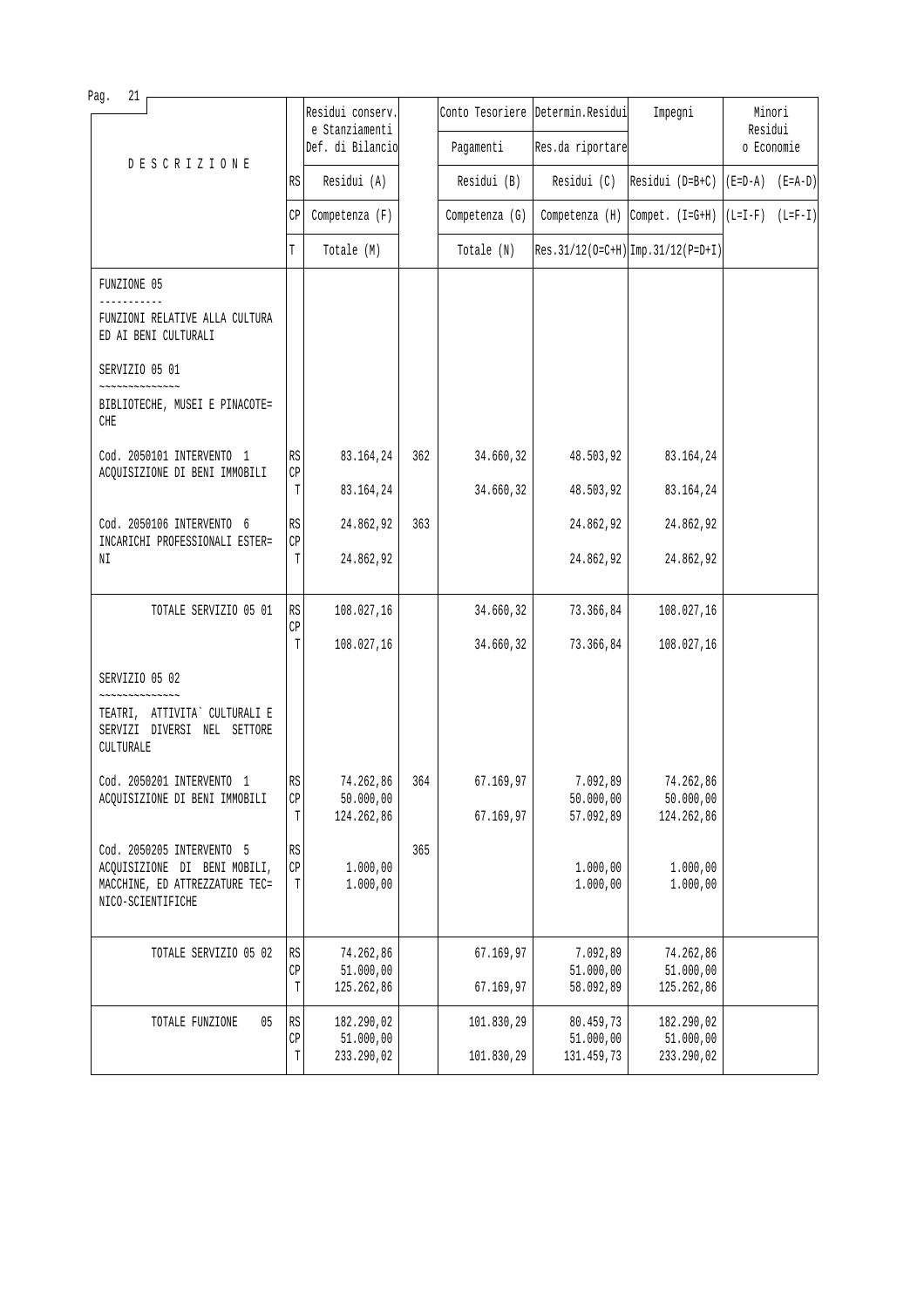| Pag.<br>22        |                                                                                             |                                   |                                    |     |                |                                   |                                                                                                   |                   |               |
|-------------------|---------------------------------------------------------------------------------------------|-----------------------------------|------------------------------------|-----|----------------|-----------------------------------|---------------------------------------------------------------------------------------------------|-------------------|---------------|
|                   |                                                                                             |                                   | Residui conserv.<br>e Stanziamenti |     |                | Conto Tesoriere Determin. Residui | Impegni                                                                                           | Minori<br>Residui |               |
|                   | <b>DESCRIZIONE</b>                                                                          |                                   | Def. di Bilancio                   |     | Pagamenti      | Res.da riportare                  |                                                                                                   |                   | o Economie    |
|                   |                                                                                             | RS                                | Residui (A)                        |     | Residui (B)    | Residui (C)                       | $\begin{bmatrix} \text{Residui} & \text{(D=B+C)} & \text{(E=D-A)} & \text{(E=A-D)} \end{bmatrix}$ |                   |               |
|                   |                                                                                             | CP                                | Competenza (F)                     |     | Competenza (G) |                                   | Competenza (H) $\lceil$ Compet. (I=G+H) $\lceil$ (L=I-F) (L=F-I)                                  |                   |               |
|                   |                                                                                             | T                                 | Totale (M)                         |     | Totale (N)     |                                   | $Res.31/12(O=C+H)$ Imp. 31/12(P=D+I)                                                              |                   |               |
| FUNZIONE 06       |                                                                                             |                                   |                                    |     |                |                                   |                                                                                                   |                   |               |
| E RICREATIVO      | FUNZIONI NEL SETTORE SPORTIVO                                                               |                                   |                                    |     |                |                                   |                                                                                                   |                   |               |
| SERVIZIO 06 02    |                                                                                             |                                   |                                    |     |                |                                   |                                                                                                   |                   |               |
|                   | STADIO COMUNALE, PALAZZO DELLO<br>SPORT ED ALTRI IMPIANTI                                   |                                   |                                    |     |                |                                   |                                                                                                   |                   |               |
|                   | Cod. 2060201 INTERVENTO 1<br>ACQUISIZIONE DI BENI IMMOBILI                                  | RS<br>$\mathbb{CP}$<br>T          |                                    | 366 |                |                                   |                                                                                                   |                   |               |
| NICO-SCIENTIFICHE | Cod. 2060205 INTERVENTO 5<br>ACQUISIZIONE DI BENI MOBILI,<br>MACCHINE, ED ATTREZZATURE TEC= | RS<br>$\mathbb{C}\mathbb{P}$<br>T | 700,00<br>700,00<br>1.400,00       | 367 |                | 700,00<br>700,00<br>1.400,00      | 700,00<br>700,00<br>1.400,00                                                                      |                   |               |
|                   | TOTALE SERVIZIO 06 02                                                                       | RS<br>CP<br>T                     | 700,00<br>700,00<br>1.400,00       |     |                | 700,00<br>700,00<br>1.400,00      | 700,00<br>700,00<br>1.400,00                                                                      |                   |               |
|                   | TOTALE FUNZIONE<br>06                                                                       | RS<br>$\mathbb{CP}$<br>T          | 700,00<br>700,00<br>1.400,00       |     |                | 700,00<br>700,00<br>1.400,00      | 700,00<br>700,00<br>1.400,00                                                                      |                   |               |
| FUNZIONE 07       |                                                                                             |                                   |                                    |     |                |                                   |                                                                                                   |                   |               |
|                   | FUNZIONI NEL CAMPO TURISTICO                                                                |                                   |                                    |     |                |                                   |                                                                                                   |                   |               |
| SERVIZIO 07 01    |                                                                                             |                                   |                                    |     |                |                                   |                                                                                                   |                   |               |
| SERVIZI TURISTICI |                                                                                             |                                   |                                    |     |                |                                   |                                                                                                   |                   |               |
|                   | Cod. 2070101 INTERVENTO 1<br>ACQUISIZIONE DI BENI IMMOBILI                                  | RS<br>$\mathbb{CP}$<br>T          | 29.604,81<br>29.604,81             | 368 |                |                                   |                                                                                                   |                   | $-29.604, 81$ |
|                   | Cod. 2070105 INTERVENTO 5                                                                   | $\mathbb{R}\mathbb{S}$            | 98.066,45                          | 369 | 61.229,63      | 36.836,82                         | 98.066,45                                                                                         |                   |               |
| NICO-SCIENTIFICHE | ACQUISIZIONE DI BENI MOBILI,<br>MACCHINE, ED ATTREZZATURE TEC=                              | $\mathbb{CP}$<br>T                | 98.066,45                          |     | 61.229,63      | 36.836,82                         | 98.066,45                                                                                         |                   |               |
|                   |                                                                                             |                                   |                                    |     |                |                                   |                                                                                                   |                   |               |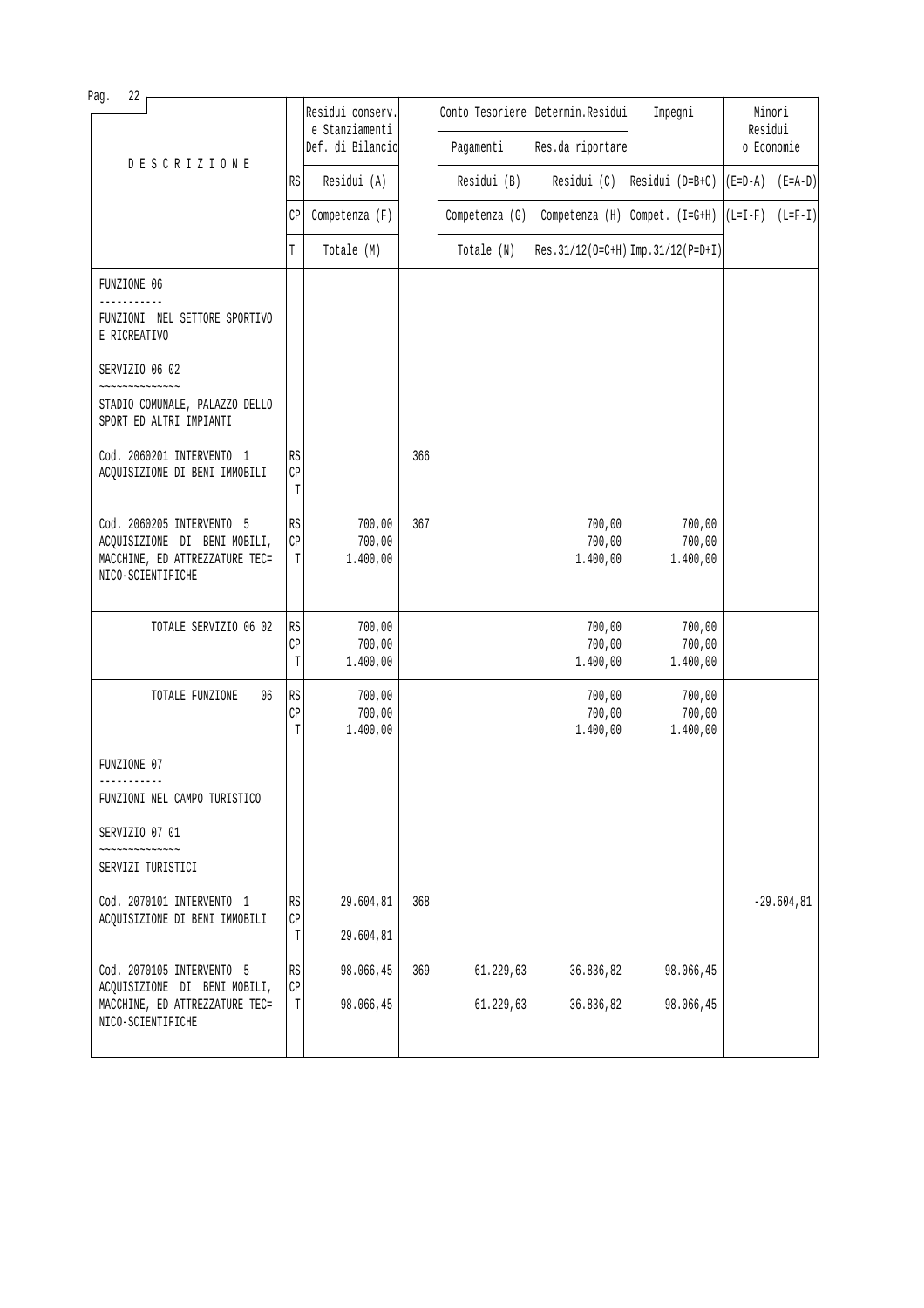| 23<br>Pag.                                                                          |                     |                                    |     |                       |                                   |                                                      |                   |
|-------------------------------------------------------------------------------------|---------------------|------------------------------------|-----|-----------------------|-----------------------------------|------------------------------------------------------|-------------------|
|                                                                                     |                     | Residui conserv.<br>e Stanziamenti |     |                       | Conto Tesoriere Determin. Residui | Impegni                                              | Minori<br>Residui |
| <b>DESCRIZIONE</b>                                                                  |                     | Def. di Bilancio                   |     | Pagamenti             | Res.da riportare                  |                                                      | o Economie        |
|                                                                                     | RS                  | Residui (A)                        |     | Residui (B)           | Residui (C)                       | Residui (D=B+C) $  (E=D-A) (E=A-D)$                  |                   |
|                                                                                     | CP                  | Competenza (F)                     |     | Competenza (G)        |                                   | Competenza (H) Compet. $(I=G+H)$ $(L=I-F)$ $(L=F-I)$ |                   |
|                                                                                     | T                   | Totale (M)                         |     | Totale (N)            |                                   | Res. 31/12(0=C+H) Imp. 31/12(P=D+I)                  |                   |
| TOTALE SERVIZIO 07 01                                                               | RS                  | 127.671,26                         |     | 61.229,63             | 36.836,82                         | 98.066,45                                            | $-29.604, 81$     |
|                                                                                     | CP<br>T             | 127.671,26                         |     | 61.229,63             | 36.836,82                         | 98.066,45                                            |                   |
| TOTALE FUNZIONE<br>07                                                               | RS                  | 127.671,26                         |     | 61.229,63             | 36.836,82                         | 98.066,45                                            | $-29.604, 81$     |
|                                                                                     | CP<br>T             | 127.671,26                         |     | 61.229,63             | 36.836,82                         | 98.066,45                                            |                   |
| FUNZIONE 08                                                                         |                     |                                    |     |                       |                                   |                                                      |                   |
| FUNZIONI NEL CAMPO DELLA VIA=<br>BILITA' E DEI TRASPORTI                            |                     |                                    |     |                       |                                   |                                                      |                   |
| SERVIZIO 08 01<br>~~~~~~~~~~~~~~                                                    |                     |                                    |     |                       |                                   |                                                      |                   |
| VIABILITA`, CIRCOLAZIONE STRA=<br>DALE E SERVIZI CONNESSI                           |                     |                                    |     |                       |                                   |                                                      |                   |
| Cod. 2080101 INTERVENTO 1                                                           | RS                  | 115.974,34                         | 370 | 99.462,00             | 15.892,12                         | 115.354,12                                           | $-620, 22$        |
| ACQUISIZIONE DI BENI IMMOBILI                                                       | CP<br>T             | 9.000,00<br>124.974,34             |     | 99.462,00             | 6.419,85<br>22.311,97             | 6.419,85<br>121.773,97                               | $-2.580, 15$      |
| Cod. 2080105 INTERVENTO 5                                                           | RS                  | 458,78                             | 371 | 458,78                |                                   | 458,78                                               |                   |
| ACQUISIZIONE DI BENI MOBILI,<br>MACCHINE, ED ATTREZZATURE TEC=<br>NICO-SCIENTIFICHE | CP<br>T             | 800,00<br>1.258,78                 |     | 786,31<br>1.245,09    |                                   | 786,31<br>1.245,09                                   | $-13,69$          |
| TOTALE SERVIZIO 08 01                                                               | RS                  | 116.433,12                         |     | 99.920,78             | 15.892,12                         | 115.812,90                                           | $-620, 22$        |
|                                                                                     | C <sub>D</sub><br>T | 9.800.00<br>126.233,12             |     | 786,31<br>100.707,09  | 6.419.85<br>22.311,97             | 7.206,16<br>123.019,06                               | $-2.593, 84$      |
| SERVIZIO 08 02                                                                      |                     |                                    |     |                       |                                   |                                                      |                   |
| ILLUMINAZIONE PUBBLICA E SER=<br>VIZI CONNESSI                                      |                     |                                    |     |                       |                                   |                                                      |                   |
| Cod. 2080201 INTERVENTO 1                                                           | RS<br>CP            | 23.438,09                          | 372 | 12.563,40<br>1.355,20 | 10.874,69                         | 23.438,09                                            |                   |
| ACQUISIZIONE DI BENI IMMOBILI                                                       | T                   | 27.000,00<br>50.438,09             |     | 13.918,60             | 25.644,80<br>36.519,49            | 27.000,00<br>50.438,09                               |                   |
| TOTALE SERVIZIO 08 02                                                               | RS                  | 23.438,09                          |     | 12.563,40             | 10.874,69                         | 23.438,09                                            |                   |
|                                                                                     | СP<br>T             | 27.000,00<br>50.438,09             |     | 1.355,20<br>13.918,60 | 25.644,80<br>36.519,49            | 27.000,00<br>50.438,09                               |                   |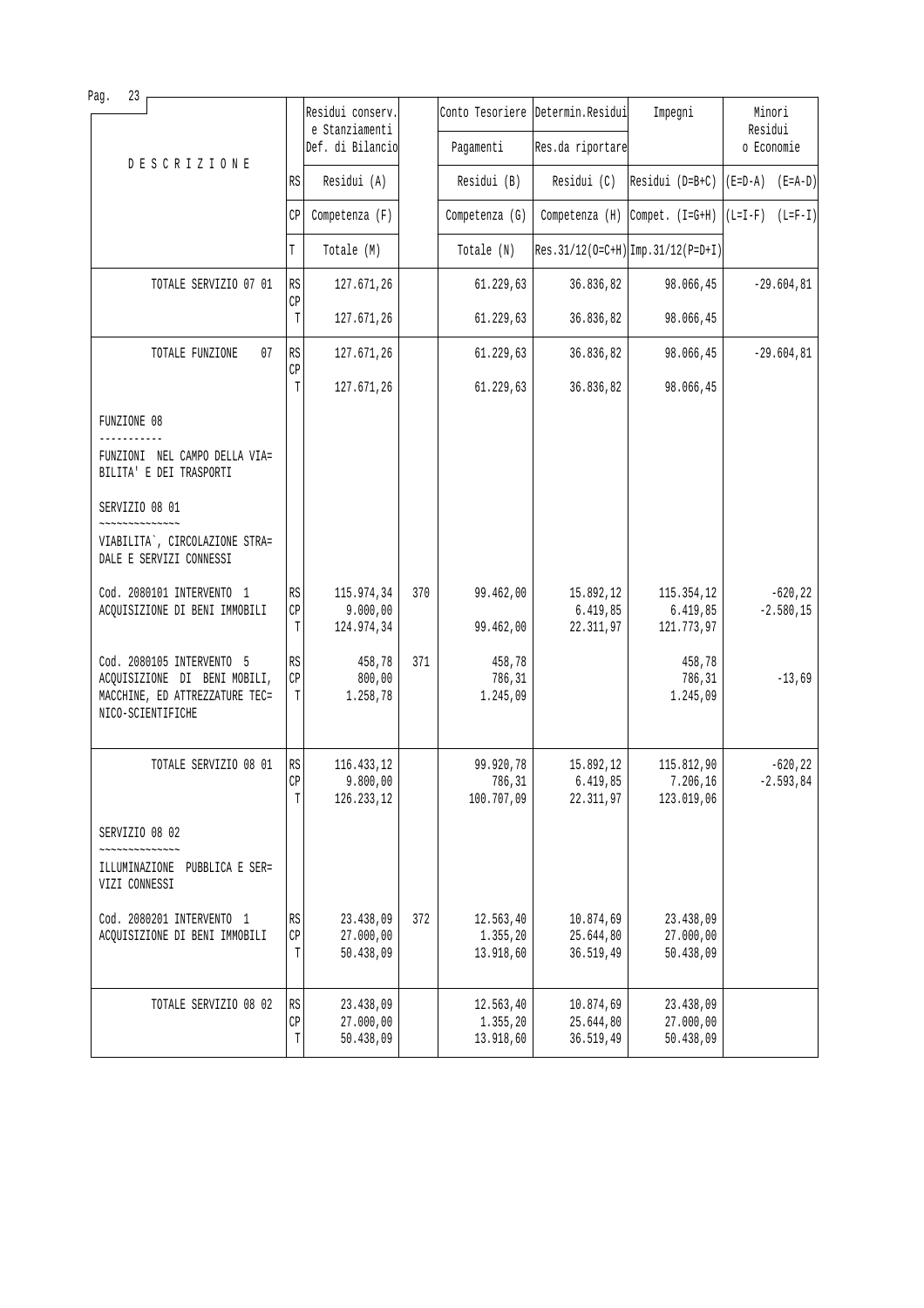| Pag.<br>24                                                                                            |                                         |                                    |     |                        |                                   |                                      |                                |
|-------------------------------------------------------------------------------------------------------|-----------------------------------------|------------------------------------|-----|------------------------|-----------------------------------|--------------------------------------|--------------------------------|
|                                                                                                       |                                         | Residui conserv.<br>e Stanziamenti |     |                        | Conto Tesoriere Determin. Residui | Impegni                              | Minori<br>Residui              |
| <b>DESCRIZIONE</b>                                                                                    |                                         | Def. di Bilancio                   |     | Pagamenti              | Res.da riportare                  |                                      | o Economie                     |
|                                                                                                       | RS                                      | Residui (A)                        |     | Residui (B)            | Residui (C)                       | Residui ( $D=B+C$ )                  | $(E=D-A)$ $(E=A-D)$            |
|                                                                                                       | CP                                      | Competenza (F)                     |     | Competenza (G)         |                                   | Competenza $(H)$ Compet. $(I=G+H)$   | $(L=I-F)$ $(L=F-I)$            |
|                                                                                                       | T                                       | Totale (M)                         |     | Totale (N)             |                                   | $Res.31/12(0=C+H)$ Imp. 31/12(P=D+I) |                                |
| TOTALE FUNZIONE<br>08                                                                                 | RS                                      | 139.871,21                         |     | 112.484,18             | 26.766,81                         | 139.250,99                           | $-620, 22$                     |
|                                                                                                       | CP<br>T                                 | 36.800,00<br>176.671,21            |     | 2.141,51<br>114.625,69 | 32.064,65<br>58.831,46            | 34.206,16<br>173.457,15              | $-2.593, 84$                   |
| FUNZIONE 09                                                                                           |                                         |                                    |     |                        |                                   |                                      |                                |
| FUNZIONI RIGUARDANTI LA GE=<br>STIONE DEL TERRITORIO E DEL=<br>L'AMBIENTE                             |                                         |                                    |     |                        |                                   |                                      |                                |
| SERVIZIO 09 01                                                                                        |                                         |                                    |     |                        |                                   |                                      |                                |
| URBANISTICA E GESTIONE DEL<br>TERRITORIO                                                              |                                         |                                    |     |                        |                                   |                                      |                                |
| Cod. 2090101 INTERVENTO 1                                                                             | RS                                      | 140.827,35                         | 373 | 67.583,49              | 71.868,53                         | 139.452,02                           | $-1.375, 33$                   |
| ACQUISIZIONE DI BENI IMMOBILI                                                                         | CP<br>T                                 | 366.310,00<br>507.137,35           |     | 67.583,49              | 5.517,60<br>77.386,13             | 5.517,60<br>144.969,62               | $-360.792, 40$                 |
| Cod. 2090107 INTERVENTO 7<br>TRASFERIMENTI DI CAPITALE                                                | RS<br>CP                                | 134.022,23                         | 374 | 62.143,34              | 71.878,89                         | 134.022,23                           |                                |
|                                                                                                       | T                                       | 134.022,23                         |     | 62.143,34              | 71.878,89                         | 134.022,23                           |                                |
| TOTALE SERVIZIO 09 01                                                                                 | $\mathbb{R}\mathbb{S}$<br>$\mathbb{CP}$ | 274.849,58<br>366.310,00           |     | 129.726,83             | 143.747,42<br>5.517,60            | 273.474,25<br>5.517,60               | $-1.375, 33$<br>$-360.792, 40$ |
|                                                                                                       | T                                       | 641.159,58                         |     | 129.726,83             | 149.265,02                        | 278.991,85                           |                                |
| SERVIZIO 09 02                                                                                        |                                         |                                    |     |                        |                                   |                                      |                                |
| ~~~~~~~~~~~~~<br>EDILIZIA RESIDENZIALE PUBBLICA<br>LOCALE E PIANI DI EDILIZIA E=<br>CONOMICO-POPOLARE |                                         |                                    |     |                        |                                   |                                      |                                |
| Cod. 2090201 INTERVENTO 1<br>ACQUISIZIONE DI BENI IMMOBILI                                            | $\mathbb{R}\mathbb{S}$<br>CP            | 3.911,00<br>3.000,00               | 375 |                        | 3.911,00<br>2.999,69              | 3.911,00<br>2.999,69                 | $-0, 31$                       |
|                                                                                                       | T                                       | 6.911,00                           |     |                        | 6.910,69                          | 6.910,69                             |                                |
| TOTALE SERVIZIO 09 02                                                                                 | RS                                      | 3.911,00                           |     |                        | 3.911,00                          | 3.911,00                             |                                |
|                                                                                                       | CP<br>T                                 | 3.000,00<br>6.911,00               |     |                        | 2.999,69<br>6.910,69              | 2.999,69<br>6.910,69                 | $-0, 31$                       |
| SERVIZIO 09 04                                                                                        |                                         |                                    |     |                        |                                   |                                      |                                |
| SERVIZIO IDRICO INTEGRATO                                                                             |                                         |                                    |     |                        |                                   |                                      |                                |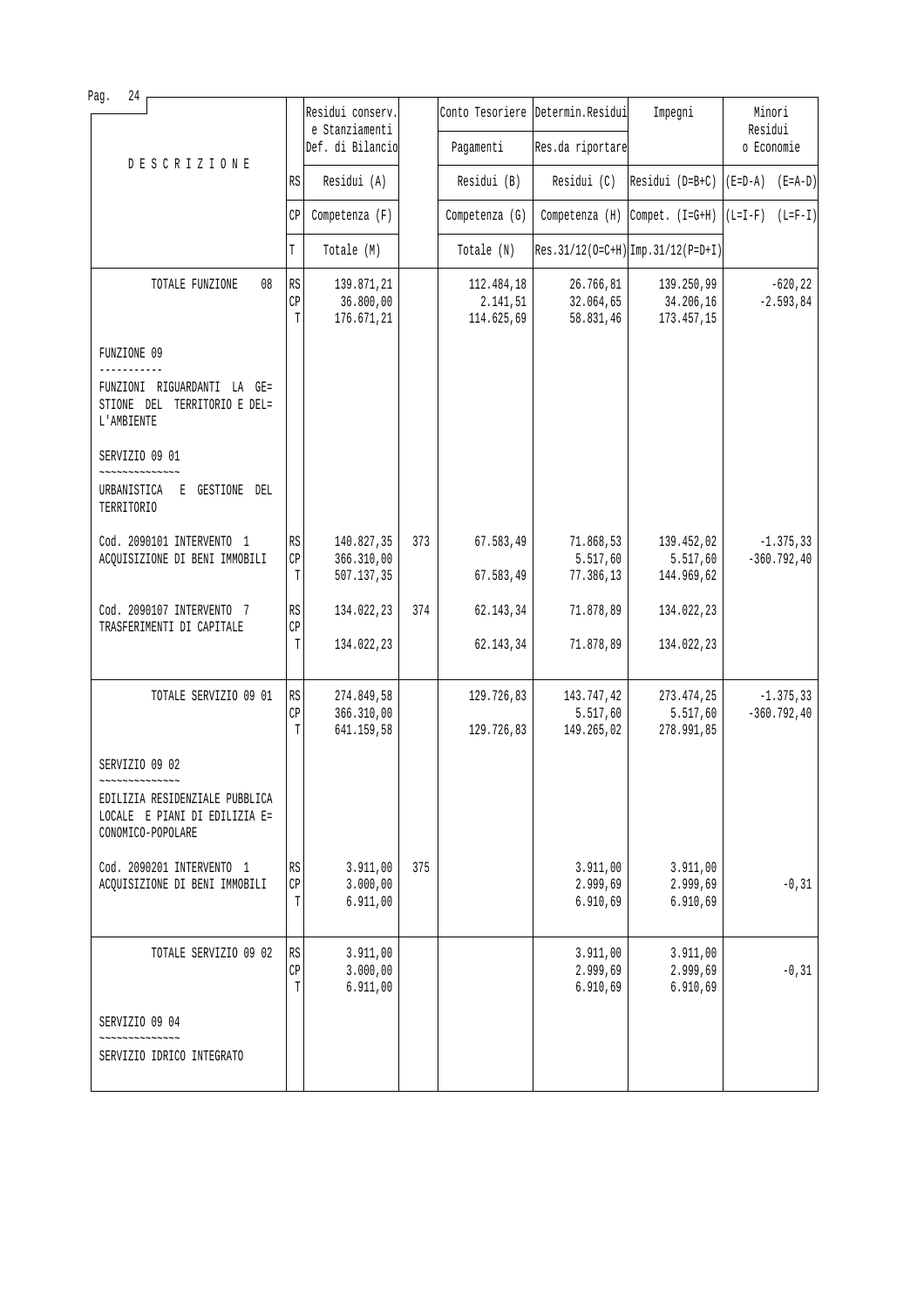| Pag.<br>25                                                                                                         |                                                       |                                    |     |                |                                   |                                                                                                   |                   |  |
|--------------------------------------------------------------------------------------------------------------------|-------------------------------------------------------|------------------------------------|-----|----------------|-----------------------------------|---------------------------------------------------------------------------------------------------|-------------------|--|
|                                                                                                                    |                                                       | Residui conserv.<br>e Stanziamenti |     |                | Conto Tesoriere Determin. Residui | Impegni                                                                                           | Minori<br>Residui |  |
| <b>DESCRIZIONE</b>                                                                                                 |                                                       | Def. di Bilancio                   |     | Pagamenti      | Res.da riportare                  |                                                                                                   | o Economie        |  |
|                                                                                                                    | RS                                                    | Residui (A)                        |     | Residui (B)    | Residui (C)                       | $\begin{bmatrix} \text{Residui} & \text{(D=B+C)} & \text{(E=D-A)} & \text{(E=A-D)} \end{bmatrix}$ |                   |  |
|                                                                                                                    | CP                                                    | Competenza (F)                     |     | Competenza (G) |                                   | Competenza (H) Compet. $(I=G+H)   (L=I-F) (L=F-I)$                                                |                   |  |
|                                                                                                                    | T                                                     | Totale (M)                         |     | Totale (N)     |                                   | $Res.31/12(O=C+H)$ Imp. 31/12(P=D+I)                                                              |                   |  |
| Cod. 2090401 INTERVENTO 1<br>ACQUISIZIONE DI BENI IMMOBILI                                                         | RS<br>$\mathbb{CP}$                                   | 19.418,96                          | 376 |                | 19.418,96                         | 19.418,96                                                                                         |                   |  |
|                                                                                                                    | T                                                     | 19.418,96                          |     |                | 19.418,96                         | 19.418,96                                                                                         |                   |  |
| TOTALE SERVIZIO 09 04                                                                                              | RS<br>CP                                              | 19.418,96                          |     |                | 19.418,96                         | 19.418,96                                                                                         |                   |  |
|                                                                                                                    | T                                                     | 19.418,96                          |     |                | 19.418,96                         | 19.418,96                                                                                         |                   |  |
| SERVIZIO 09 05                                                                                                     |                                                       |                                    |     |                |                                   |                                                                                                   |                   |  |
| SERVIZIO SMALTIMENTO RIFIUTI                                                                                       |                                                       |                                    |     |                |                                   |                                                                                                   |                   |  |
| Cod. 2090501 INTERVENTO 1<br>ACQUISIZIONE DI BENI IMMOBILI                                                         | RS<br>$\mathbb{CP}$                                   | 46.733,65                          | 377 | 26.926,91      | 19.806,74                         | 46.733,65                                                                                         |                   |  |
|                                                                                                                    | T                                                     | 46.733,65                          |     | 26.926,91      | 19.806,74                         | 46.733,65                                                                                         |                   |  |
| TOTALE SERVIZIO 09 05                                                                                              | RS<br>CP                                              | 46.733,65                          |     | 26.926,91      | 19.806,74                         | 46.733,65                                                                                         |                   |  |
|                                                                                                                    | T                                                     | 46.733,65                          |     | 26.926,91      | 19.806,74                         | 46.733,65                                                                                         |                   |  |
| SERVIZIO 09 06<br>~~~~~~~~~                                                                                        |                                                       |                                    |     |                |                                   |                                                                                                   |                   |  |
| PARCHI E SERVIZI PER LA TUTELA<br>AMBIENTALE DEL VERDE, ALTRI<br>SERVIZI RELATIVI AL TERRITORIO<br>ED ALL'AMBIENTE |                                                       |                                    |     |                |                                   |                                                                                                   |                   |  |
| Cod. 2090601 INTERVENTO 1                                                                                          | RS                                                    | 43.075,25                          | 378 | 2.850,76       | 40.224,49                         | 43.075,25                                                                                         |                   |  |
| ACQUISIZIONE DI BENI IMMOBILI                                                                                      | $\mathbb{C}\mathbb{P}$<br>T                           | 5.000,00<br>48.075,25              |     | 2.850,76       | 5.000,00<br>45.224,49             | 5.000,00<br>48.075,25                                                                             |                   |  |
| Cod. 2090605 INTERVENTO 5<br>ACQUISIZIONE DI BENI MOBILI,<br>MACCHINE, ED ATTREZZATURE TEC=<br>NICO-SCIENTIFICHE   | $\mathbb{R}\mathbb{S}$<br>$\mathbb{C}\mathbb{P}$<br>T |                                    | 379 |                |                                   |                                                                                                   |                   |  |
| TOTALE SERVIZIO 09 06                                                                                              | RS                                                    | 43.075,25                          |     | 2.850,76       | 40.224,49                         | 43.075,25                                                                                         |                   |  |
|                                                                                                                    | CP<br>T                                               | 5.000,00<br>48.075,25              |     | 2.850,76       | 5.000,00<br>45.224,49             | 5.000,00<br>48.075,25                                                                             |                   |  |
| 09<br>TOTALE FUNZIONE                                                                                              | RS                                                    | 387.988,44                         |     | 159.504,50     | 227.108,61<br>13.517,29           | 386.613,11                                                                                        | $-1.375, 33$      |  |
|                                                                                                                    | $\mathbb{C}\mathbb{P}$<br>Т                           | 374.310,00<br>762.298,44           |     | 159.504,50     | 240.625,90                        | 13.517,29<br>400.130,40                                                                           | $-360.792, 71$    |  |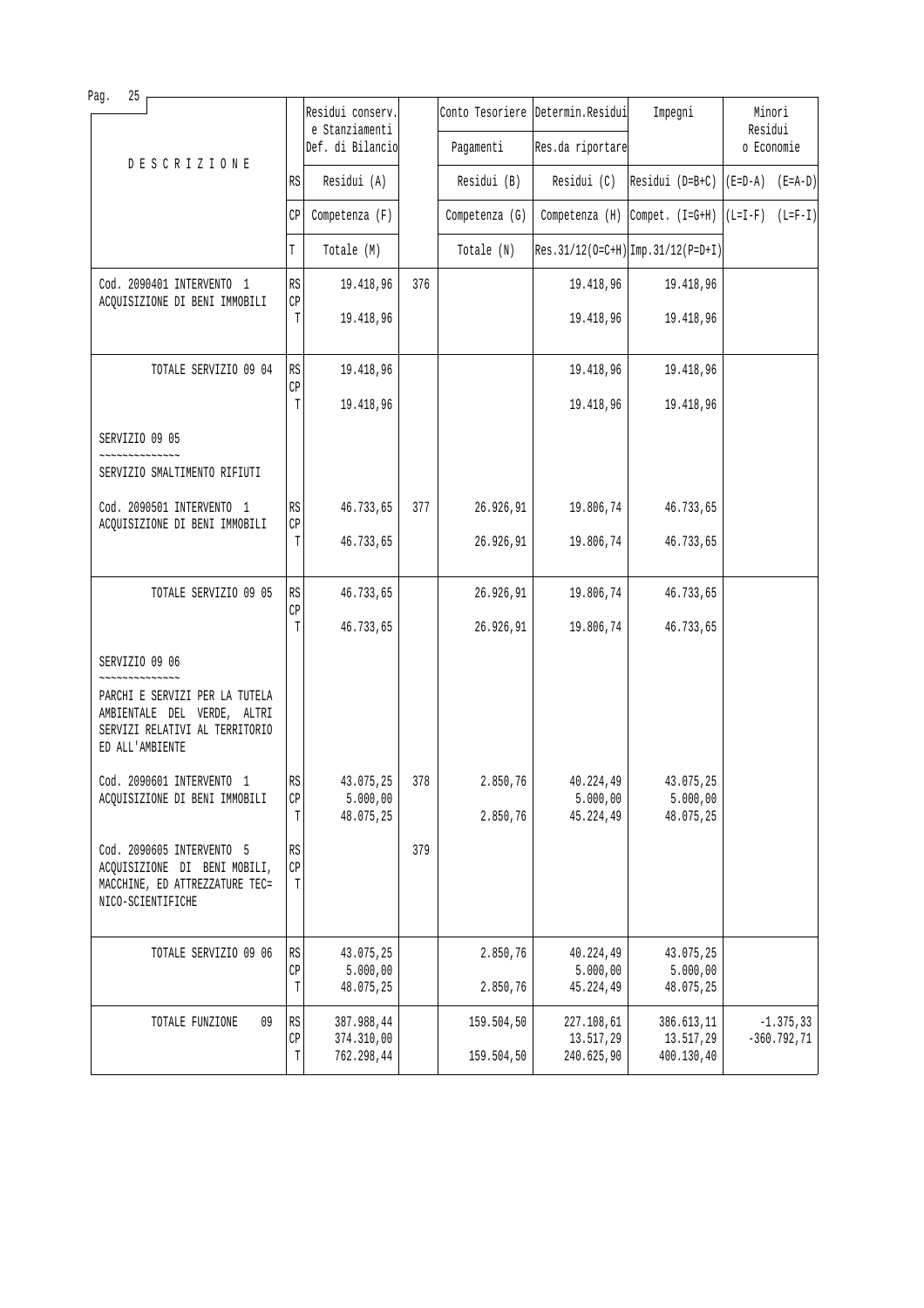| Pag.<br>26                                                                                   |                                   |                                      |     |                                     |                                      |                                      |                     |  |
|----------------------------------------------------------------------------------------------|-----------------------------------|--------------------------------------|-----|-------------------------------------|--------------------------------------|--------------------------------------|---------------------|--|
|                                                                                              |                                   | Residui conserv.<br>e Stanziamenti   |     |                                     | Conto Tesoriere Determin. Residui    | Impegni                              | Minori<br>Residui   |  |
| <b>DESCRIZIONE</b>                                                                           |                                   | Def. di Bilancio                     |     | Pagamenti                           | Res.da riportare                     |                                      | o Economie          |  |
|                                                                                              | RS                                | Residui (A)                          |     | Residui (B)                         | Residui (C)                          | Residui (D=B+C)                      | $(E=D-A)$ $(E=A-D)$ |  |
|                                                                                              | СP                                | Competenza (F)                       |     | Competenza (G)                      |                                      | Competenza $(H)$ Compet. $(I=G+H)$   | $(L=I-F)$ $(L=F-I)$ |  |
|                                                                                              | T                                 | Totale (M)                           |     | Totale (N)                          |                                      | $Res.31/12(O=C+H)$ Imp. 31/12(P=D+I) |                     |  |
| FUNZIONE 10                                                                                  |                                   |                                      |     |                                     |                                      |                                      |                     |  |
| FUNZIONI NEL SETTORE SOCIALE                                                                 |                                   |                                      |     |                                     |                                      |                                      |                     |  |
| SERVIZIO 10 05                                                                               |                                   |                                      |     |                                     |                                      |                                      |                     |  |
| $\sim$ $\sim$ $\sim$ $\sim$ $\sim$ $\sim$ $\sim$<br>SERVIZIO NECROSCOPICO E CIMI=<br>TERIALE |                                   |                                      |     |                                     |                                      |                                      |                     |  |
| Cod. 2100501 INTERVENTO 1<br>ACQUISIZIONE DI BENI IMMOBILI                                   | RS<br>$\mathbb{C}\mathbb{P}$<br>T | 50.087,06<br>11.000,00<br>61.087,06  | 380 | 20.938,50<br>3.811, 50<br>24.750,00 | 29.148,56<br>4.865,50<br>34.014,06   | 50.087,06<br>8.677,00<br>58.764,06   | $-2.323,00$         |  |
| TOTALE SERVIZIO 10 05                                                                        | RS<br>СP<br>T                     | 50.087,06<br>11.000,00<br>61.087,06  |     | 20.938,50<br>3.811,50<br>24.750,00  | 29.148,56<br>4.865,50<br>34.014,06   | 50.087,06<br>8.677,00<br>58.764,06   | $-2.323,00$         |  |
| TOTALE FUNZIONE<br>10                                                                        | RS<br>CP<br>T                     | 50.087,06<br>11.000,00<br>61.087,06  |     | 20.938,50<br>3.811,50<br>24.750,00  | 29.148,56<br>4.865,50<br>34.014,06   | 50.087,06<br>8.677,00<br>58.764,06   | $-2.323,00$         |  |
| FUNZIONE 11                                                                                  |                                   |                                      |     |                                     |                                      |                                      |                     |  |
| ------<br>FUNZIONI NEL CAMPO DELLO SVI=<br>LUPPO ECONOMICO                                   |                                   |                                      |     |                                     |                                      |                                      |                     |  |
| SERVIZIO 11 04                                                                               |                                   |                                      |     |                                     |                                      |                                      |                     |  |
| SERVIZI RELATIVI ALL'INDUSTRIA                                                               |                                   |                                      |     |                                     |                                      |                                      |                     |  |
| Cod. 2110401 INTERVENTO 1<br>ACQUISIZIONE DI BENI IMMOBILI                                   | RS<br>CP<br>Т                     | 85.074,43<br>28.056,00<br>113.130,43 | 381 | 3.630,00<br>3.630,00                | 85.074,43<br>24.426,00<br>109.500,43 | 85.074,43<br>28.056,00<br>113.130,43 |                     |  |
| TOTALE SERVIZIO 11 04                                                                        | RS<br>CP<br>T                     | 85.074,43<br>28.056,00<br>113.130,43 |     | 3.630,00<br>3.630,00                | 85.074,43<br>24.426,00<br>109.500,43 | 85.074,43<br>28.056,00<br>113.130,43 |                     |  |
| SERVIZIO 11 06                                                                               |                                   |                                      |     |                                     |                                      |                                      |                     |  |
| SERVIZI RELATIVI ALL'ARTIGIA=<br>NATO                                                        |                                   |                                      |     |                                     |                                      |                                      |                     |  |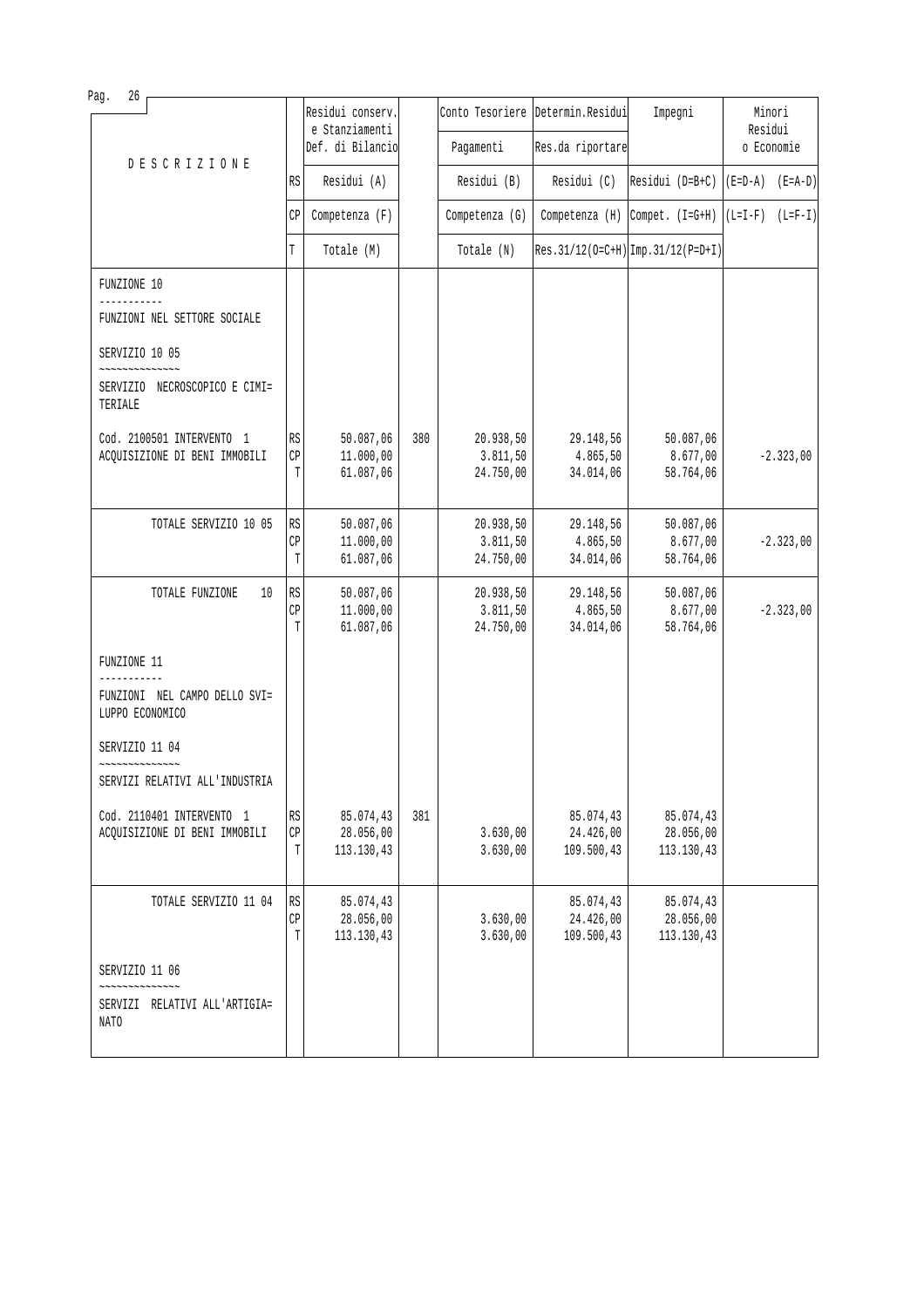| 27<br>Pag.                                             |                 | Residui conserv.<br>e Stanziamenti    |     |                      | Conto Tesoriere Determin.Residui      | Impegni                                                                                                                                        | Minori<br>Residui   |            |
|--------------------------------------------------------|-----------------|---------------------------------------|-----|----------------------|---------------------------------------|------------------------------------------------------------------------------------------------------------------------------------------------|---------------------|------------|
| <b>DESCRIZIONE</b>                                     |                 | Def. di Bilancio                      |     | Pagamenti            | Res.da riportare                      |                                                                                                                                                |                     | o Economie |
|                                                        | <b>RS</b>       | Residui (A)                           |     | Residui (B)          | Residui (C)                           | Residui (D=B+C)                                                                                                                                | $(E=D-A)$ $(E=A-D)$ |            |
|                                                        | CP              | Competenza (F)                        |     | Competenza (G)       | $Competenza$ $(H)$                    | $\text{Compet.} \left( \text{I}=\text{G}+\text{H} \right) \left( \text{L}=\text{I}-\text{F} \right) \left( \text{L}=\text{F}-\text{I} \right)$ |                     |            |
|                                                        | T               | Totale (M)                            |     | Totale (N)           |                                       | Res. 31/12(0=C+H) Imp. 31/12(P=D+I)                                                                                                            |                     |            |
| Cod. 2110607 INTERVENTO 7<br>TRASFERIMENTI DI CAPITALE | <b>RS</b><br>CP | 33.412,00                             | 382 |                      | 33.412,00                             | 33.412,00                                                                                                                                      |                     |            |
|                                                        | T               | 33.412,00                             |     |                      | 33.412,00                             | 33.412,00                                                                                                                                      |                     |            |
| TOTALE SERVIZIO 11 06                                  | RS              | 33.412,00                             |     |                      | 33.412,00                             | 33.412,00                                                                                                                                      |                     |            |
|                                                        | CP<br>T         | 33.412,00                             |     |                      | 33.412,00                             | 33.412,00                                                                                                                                      |                     |            |
| TOTALE FUNZIONE<br>11                                  | RS<br>CP<br>T   | 118.486,43<br>28.056,00<br>146.542,43 |     | 3.630,00<br>3.630,00 | 118.486,43<br>24.426,00<br>142.912,43 | 118.486,43<br>28.056,00<br>146.542,43                                                                                                          |                     |            |
| FUNZIONE 12                                            |                 |                                       |     |                      |                                       |                                                                                                                                                |                     |            |
| FUNZIONI RELATIVE A SERVIZI<br>PRODUTTIVI              |                 |                                       |     |                      |                                       |                                                                                                                                                |                     |            |
| SERVIZIO 12 06                                         |                 |                                       |     |                      |                                       |                                                                                                                                                |                     |            |
| ~~~~~~~~~~<br>ALTRI SERVIZI PRODUTTIVI                 |                 |                                       |     |                      |                                       |                                                                                                                                                |                     |            |
| Cod. 2120601 INTERVENTO 1                              | RS              | 12.833,41                             | 383 | 4.131,41             | 8.702,00                              | 12.833,41                                                                                                                                      |                     |            |
| ACQUISIZIONE DI BENI IMMOBILI                          | CP<br>T         | 12.833,41                             |     | 4.131,41             | 8.702,00                              | 12.833,41                                                                                                                                      |                     |            |
| TOTALE SERVIZIO 12 06                                  | <b>RS</b>       | 12.833,41                             |     | 4.131,41             | 8.702,00                              | 12.833,41                                                                                                                                      |                     |            |
|                                                        | CP<br>T         | 12.833,41                             |     | 4.131,41             | 8.702,00                              | 12.833,41                                                                                                                                      |                     |            |
| TOTALE FUNZIONE<br>12                                  | RS<br>CP        | 12.833,41                             |     | 4.131,41             | 8.702,00                              | 12.833,41                                                                                                                                      |                     |            |
|                                                        | $\mathbb T$     | 12.833,41                             |     | 4.131,41             | 8.702,00                              | 12.833,41                                                                                                                                      |                     |            |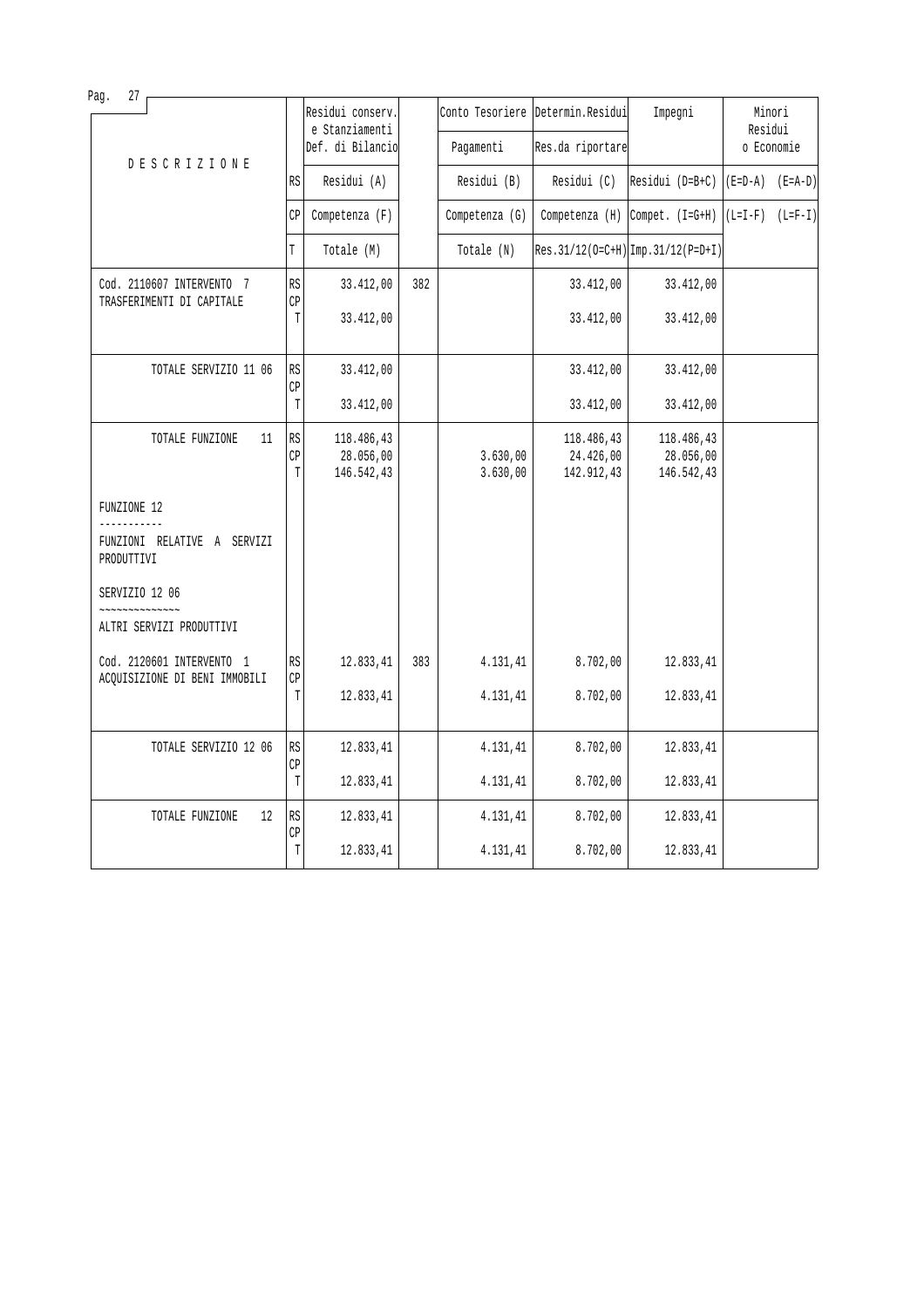| Pag.               | 28 |                                                          |                  |                                            |                                       |                                        |                                            |                   |                                |
|--------------------|----|----------------------------------------------------------|------------------|--------------------------------------------|---------------------------------------|----------------------------------------|--------------------------------------------|-------------------|--------------------------------|
|                    |    |                                                          |                  | Residui conserv.<br>e Stanziamenti         |                                       | Conto Tesoriere Determin. Residui      | Impegni                                    | Minori<br>Residui |                                |
| <b>DESCRIZIONE</b> |    | Def. di Bilancio                                         | Pagamenti        | Res.da riportare                           |                                       | o Economie                             |                                            |                   |                                |
|                    |    | RS                                                       | Residui (A)      | Residui (B)                                | Residui (C)                           | Residui (D=B+C)                        | (E=D-A)                                    | $(E = A - D)$     |                                |
|                    |    | CP                                                       | Competenza $(F)$ | Competenza (G)                             | Competenza (H)                        | Compet. (I=G+H)                        | $(L=I-F)$                                  | $(L=F-I)$         |                                |
|                    |    |                                                          | T                | Totale (M)                                 | Totale (N)                            |                                        | $ Res.31/12(0=C+H) Imp.31/12(P=D+I) $      |                   |                                |
|                    |    | RIASSUNTO DEL TITOLO<br>- II<br>************************ |                  |                                            |                                       |                                        |                                            |                   |                                |
|                    |    | SPESE IN CONTO CAPITALE                                  |                  |                                            |                                       |                                        |                                            |                   |                                |
|                    |    | TOTALE DEL TITOLO II                                     | RS<br>СP<br>T    | 1.560.617,53<br>552.266,00<br>2.112.883,53 | 745.446,53<br>23.256,62<br>768.703,15 | 782.134,12<br>163.013,15<br>945.147,27 | 1.527.580,65<br>186.269,77<br>1.713.850,42 |                   | $-33.036,88$<br>$-365.996, 23$ |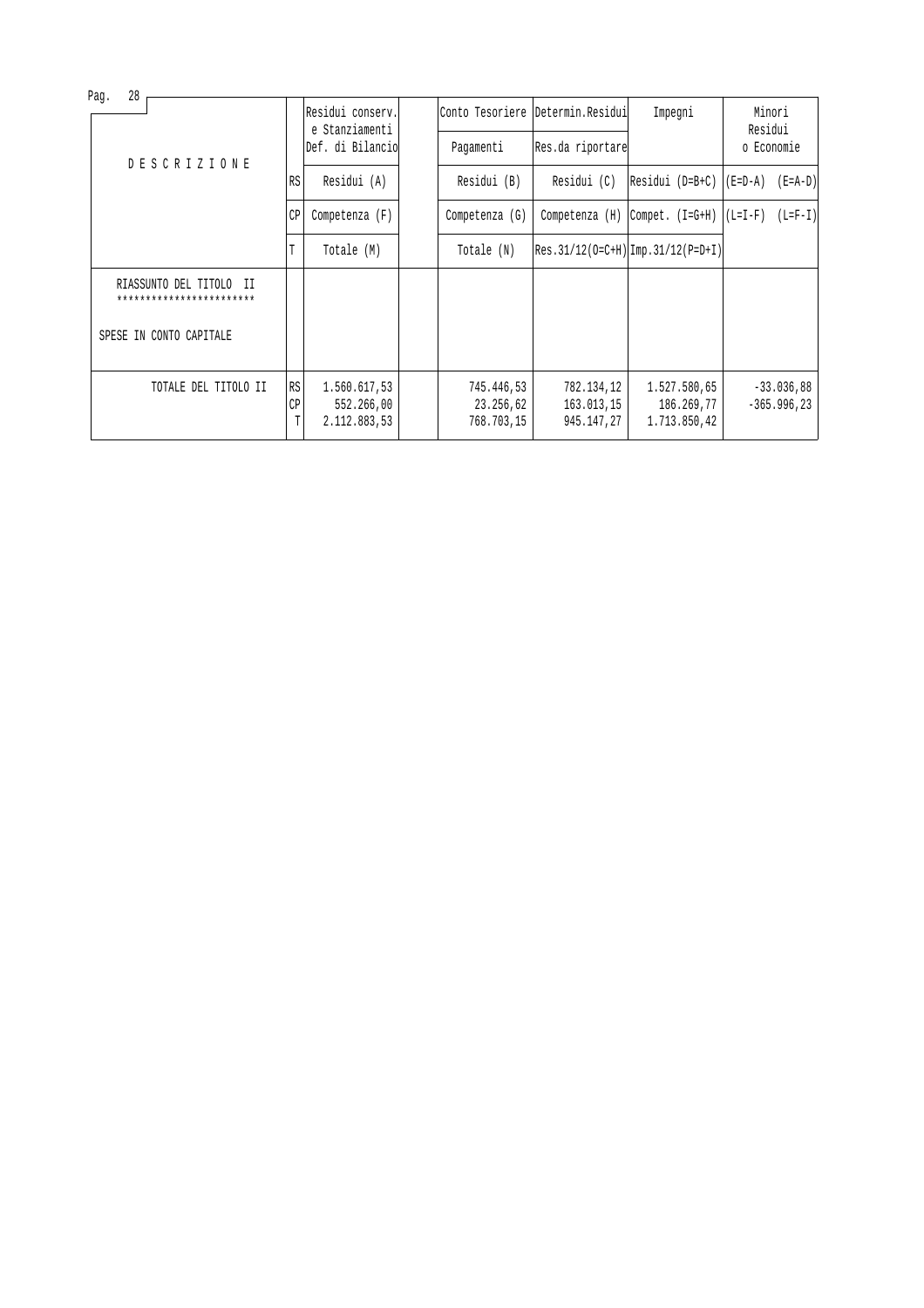| Paq.<br>29<br><b>DESCRIZIONE</b> |                                                                                                   | Residui conserv.<br>e Stanziamenti |                        |             | Conto Tesoriere Determin. Residui | Impegni                              | Minori<br>Residui                                    |  |  |
|----------------------------------|---------------------------------------------------------------------------------------------------|------------------------------------|------------------------|-------------|-----------------------------------|--------------------------------------|------------------------------------------------------|--|--|
|                                  |                                                                                                   | Def. di Bilancio                   |                        | Pagamenti   | Res.da riportare                  |                                      | o Economie                                           |  |  |
|                                  | <b>RS</b>                                                                                         | Residui (A)                        |                        | Residui (B) | Residui (C)                       | $ Residui (D=B+C)   (E=D-A) (E=A-D)$ |                                                      |  |  |
|                                  |                                                                                                   | CP                                 | Competenza (F)         |             | Competenza (G)                    |                                      | Competenza (H) Compet. $(I=G+H)$ $(L=I-F)$ $(L=F-I)$ |  |  |
|                                  |                                                                                                   | T                                  | Totale (M)             |             | Totale (N)                        |                                      | $Res.31/12(O=C+H)$ Imp. 31/12(P=D+I)                 |  |  |
|                                  | TITOLO<br>III<br>=================<br>SPESE PER RIMBORSO DI PRESTITI                              |                                    |                        |             |                                   |                                      |                                                      |  |  |
| FUNZIONE 01<br>CONTROLLO         | FUNZIONI GENERALI DI AMMINI=<br>STRAZIONE, DI GESTIONE E DI                                       |                                    |                        |             |                                   |                                      |                                                      |  |  |
| SERVIZIO 01 03<br>~~~~~~~~~~~~~~ | GESTIONE ECONOMICA, FINANZIA=<br>RIA, PROGRAMMAZIONE, PROVVEDI=<br>TORATO E CONTROLLO DI GESTIONE |                                    |                        |             |                                   |                                      |                                                      |  |  |
| MUTUI E PRESTITI                 | Cod. 3010303 INTERVENTO 3<br>RIMBORSO DI OUOTA CAPITALE DI                                        | RS<br>CP<br>T                      | 61.649,57<br>61.649,57 | 384         | 61.649,57<br>61.649,57            |                                      | 61.649,57<br>61.649,57                               |  |  |
|                                  | TOTALE DEL TITOLO III                                                                             | l R.S<br>CP<br>T                   | 61.649,57<br>61.649,57 |             | 61.649,57<br>61.649,57            |                                      | 61.649,57<br>61.649,57                               |  |  |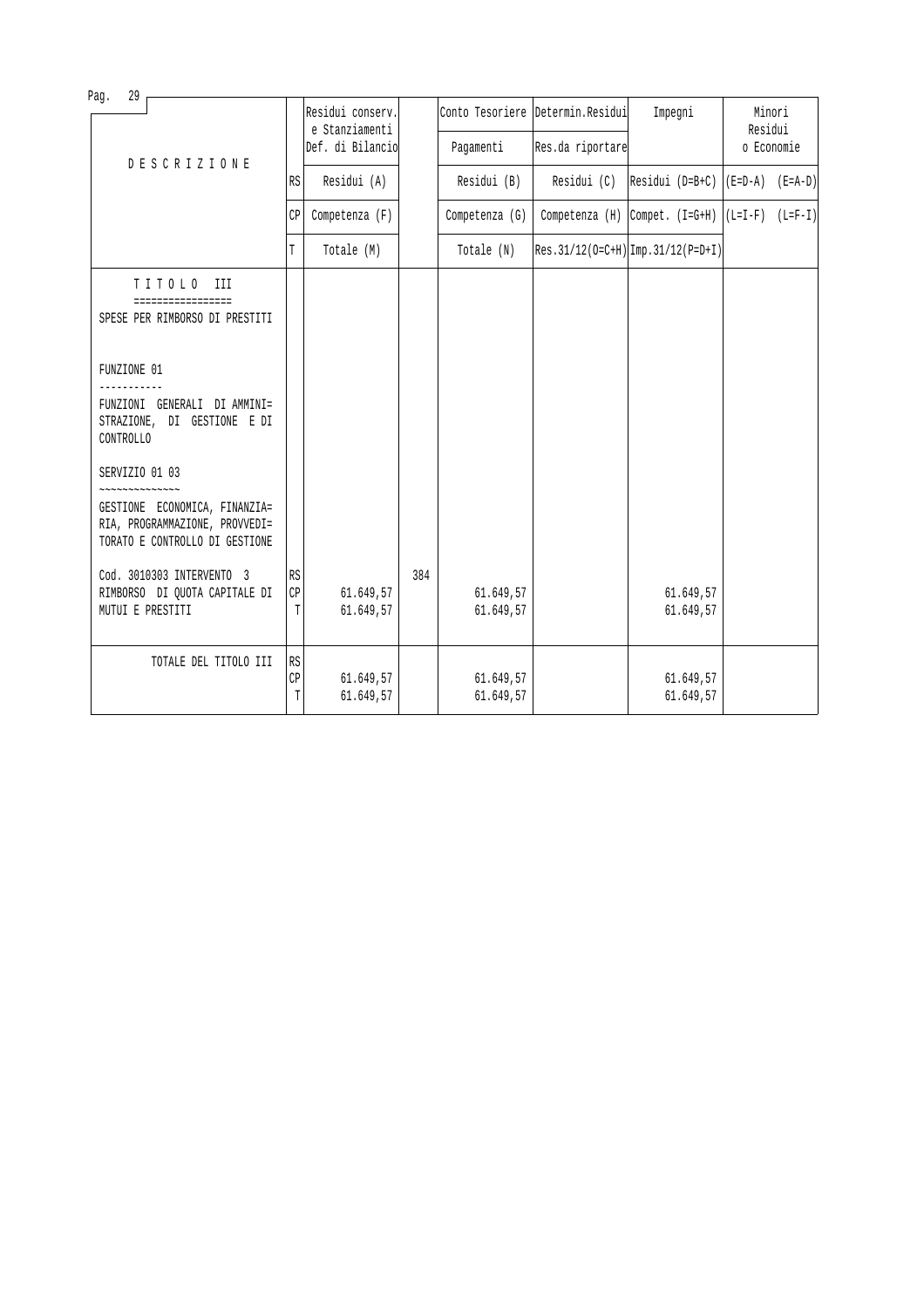| 30<br>Pag.                                                                               |                                   | Residui conserv.                      |     |                                      | Conto Tesoriere Determin. Residui   | Impegni                               | Minori                              |
|------------------------------------------------------------------------------------------|-----------------------------------|---------------------------------------|-----|--------------------------------------|-------------------------------------|---------------------------------------|-------------------------------------|
|                                                                                          |                                   | e Stanziamenti<br>Def. di Bilancio    |     | Pagamenti                            | Res.da riportare                    |                                       | Residui<br>o Economie               |
| <b>DESCRIZIONE</b>                                                                       | RS                                | Residui (A)                           |     | Residui (B)                          | Residui (C)                         | Residui (D=B+C)                       | $(E=D-A)$ $(E=A-D)$                 |
|                                                                                          | CP                                | Competenza (F)                        |     | Competenza (G)                       | Competenza $(H)$                    |                                       | Compet. $(I=G+H)   (L=I-F) (L=F-I)$ |
|                                                                                          | T                                 | Totale (M)                            |     | Totale (N)                           |                                     | $Res.31/12(O=C+H)$ Imp. 31/12(P=D+I)  |                                     |
| TITOLO<br>IV<br>================                                                         |                                   |                                       |     |                                      |                                     |                                       |                                     |
| SPESE PER SERVIZI PER CONTO DI<br>TERZI                                                  |                                   |                                       |     |                                      |                                     |                                       |                                     |
| Cod. 4000001 CAP. TERZI<br>1<br>RITENUTE PREVIDENZIALI E ASSI=<br>STENZIALI AL PERSONALE | RS<br>CP<br>T                     | 519,26<br>100.000,00<br>100.519,26    | 385 | 519,26<br>61.614,27<br>62.133,53     | 146,54<br>146,54                    | 519,26<br>61.760, 81<br>62.280,07     | $-38.239,19$                        |
| Cod. 4000002 CAP. TERZI<br>2<br>RITENUTE ERARIALI                                        | RS<br>CP<br>T                     | 200.000,00<br>200.000,00              | 386 | 140.833,31<br>140.833,31             |                                     | 140.833,31<br>140.833,31              | $-59.166,69$                        |
| Cod. 4000003 CAP. TERZI<br>3<br>ALTRE RITENUTE AL PERSONALE<br>PER CONTO DI TERZI        | RS<br>CP<br>T                     | 50.000,00<br>50.000,00                | 387 | 2.094,12<br>2.094,12                 |                                     | 2.094,12<br>2.094,12                  | $-47.905,88$                        |
| Cod. 4000004 CAP. TERZI<br>4<br>RESTITUZIONE DI DEPOSITI CAU=<br>ZIONALI                 | <b>RS</b><br>CP<br>T              | 14.059,39<br>10.000,00<br>24.059,39   | 388 | 1.681,47<br>1.426,00<br>3.107,47     | 12.377,92<br>1.236,76<br>13.614,68  | 14.059,39<br>2.662,76<br>16.722,15    | $-7.337,24$                         |
| Cod. 4000005 CAP. TERZI<br>5<br>SPESE PER SERVIZI PER CONTO DI<br>TERZI                  | RS<br>CP<br>T                     | 44.892,70<br>50.000,00<br>94.892,70   | 389 | 600,00<br>3.853,36<br>4.453,36       | 44.292,70<br>31.804,00<br>76.096,70 | 44.892,70<br>35.657,36<br>80.550,06   | $-14.342,64$                        |
| Cod. 4000006 CAP. TERZI<br>6<br>ANTICIPAZIONE DI FONDI PER IL<br>SERVIZIO ECONOMATO      | RS<br>CP<br>T                     | 6.000,00<br>6.000,00                  | 390 | 5.164,57<br>5.164,57                 |                                     | 5.164,57<br>5.164,57                  | $-835, 43$                          |
| Cod. 4000007 CAP. TERZI<br>7<br>RESTITUZIONE DI DEPOSITI PER<br>SPESE CONTRATTUALI       | $\mathbb{R}\mathbb{S}$<br>СP<br>Т | 7.026, 60<br>50.000,00<br>57.026,60   | 391 | 500,00<br>500,00                     | 6.526, 60<br>86,76<br>6.613, 36     | 7.026,60<br>86,76<br>7.113,36         | $-49.913, 24$                       |
| TOTALE DEL TITOLO IV                                                                     | RS<br>CP<br>Т                     | 66.497,95<br>466.000,00<br>532.497,95 |     | 3.300,73<br>214.985,63<br>218.286,36 | 63.197,22<br>33.274,06<br>96.471,28 | 66.497,95<br>248.259,69<br>314.757,64 | $-217.740, 31$                      |